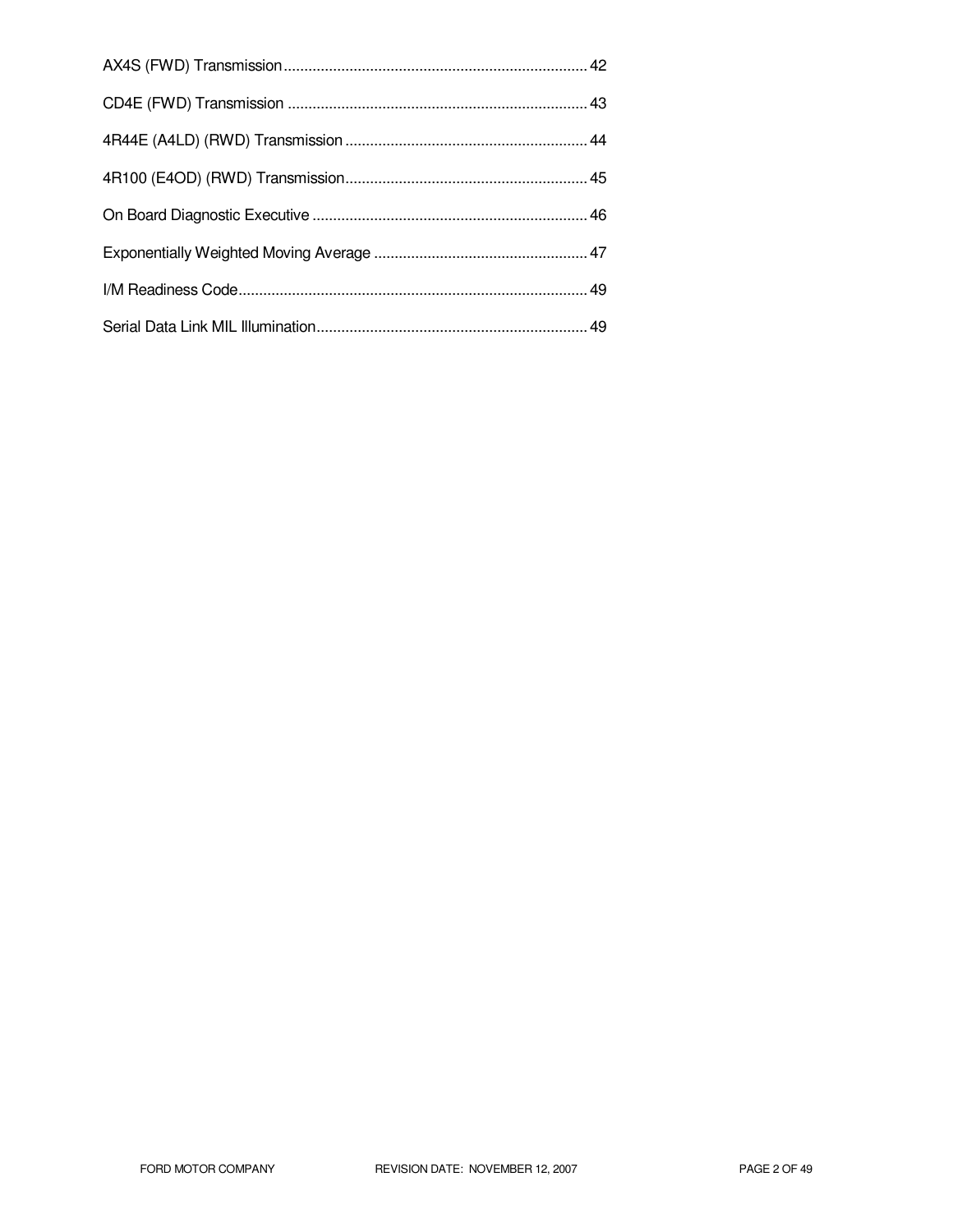### Introduction – OBD-I and OBD-II

### OBD-II Systems

California OBD-II applies to all gasoline engine vehicles up to 14,000 lbs. Gross Vehicle Weight Rating (GVWR) starting in the 1996 MY and all diesel engine vehicles up to 14,000 lbs. GVWR starting in the 1997 MY.

Federal OBD applies to all gasoline engine vehicles up to 8,500 lbs. GVWR starting in the 1996 MY and all diesel engine vehicles up to 8,500 lbs. GVWR starting in the 1997 MY.

OBD-II system implementation and operation is described in the remainder of this document.

### OBD-I Systems

If a vehicle is not required to comply with OBD-II requirements, it utilizes an OBD-I system. OBD-I systems are used on all over 8,500 lbs. GVWR Federal truck calibrations. With the exception of the 1996 MY carryover EEC-IV OBD-I systems, Federal > 8,500 lbs. OBD-I vehicles use that same PCM, J1850 serial data communication link, J1962 Data Link Connector, and PCM software as the corresponding OBD-II vehicle. The only difference is the possible removal of the rear oxygen sensor(s), fuel tank pressure sensor, canister vent solenoid, and a different PCM calibration.

The following list indicate what monitors and functions have been altered for OBD-I calibrations:

| <b>Monitor / Feature</b>   | <b>Calibration</b>                                                                       |
|----------------------------|------------------------------------------------------------------------------------------|
| <b>Catalyst Monitor</b>    | Not required, monitor calibrated out, rear O2 sensors may be deleted.                    |
| Misfire Monitor            | Calibrated in for service, all DTCs are non-MIL. Catalyst damage misfire criteria        |
|                            | calibrated out, emission threshold criteria set to 4%, enabled between 150 °F and 220    |
|                            | °F, 254 sec start-up delay.                                                              |
| Oxygen Sensor Monitor      | Rear O2 sensor test calibrated out, rear O2 sensors may be deleted, front O2 sensor      |
|                            | response test calibrated out, O2 heater current test calibrated out prior to 2002 MY, O2 |
|                            | heater voltage test used for all model years.                                            |
| <b>EGR Monitor</b>         | Same as OBD-II calibration except that P0402 test uses slightly higher threshold.        |
| <b>Fuel System Monitor</b> | Same as OBD-II calibration starting in 2002 MY, earlier calibrations used +/-40%         |
|                            | thresholds.                                                                              |
| Secondary Air Monitor      | Functional (low flow) test calibrated out, circuit codes are same as OBD-II calibration. |
| Evap System Monitor        | Evap system leak check calibrated out, fuel level input circuit checks retained as non-  |
|                            | MIL. Fuel tank pressure sensor and canister vent solenoid may be deleted.                |
| Comprehensive              | All circuit checks same as OBD-II. Some rationality and functional tests calibrated out. |
| <b>Component Monitor</b>   | (MAF/TP rationality, IAC functional)                                                     |
| Communication              | Same as OBD-II, all generic and enhanced scan tool modes work the same as OBD-II         |
| Protocol and DLC           | but reflect the OBD-I calibration that contains fewer supported monitors. "OBD           |
|                            | Supported" PID indicates OBD-I.                                                          |
| <b>MIL Control</b>         | Same as OBD-II, it takes 2 driving cycles to illuminate the MIL.                         |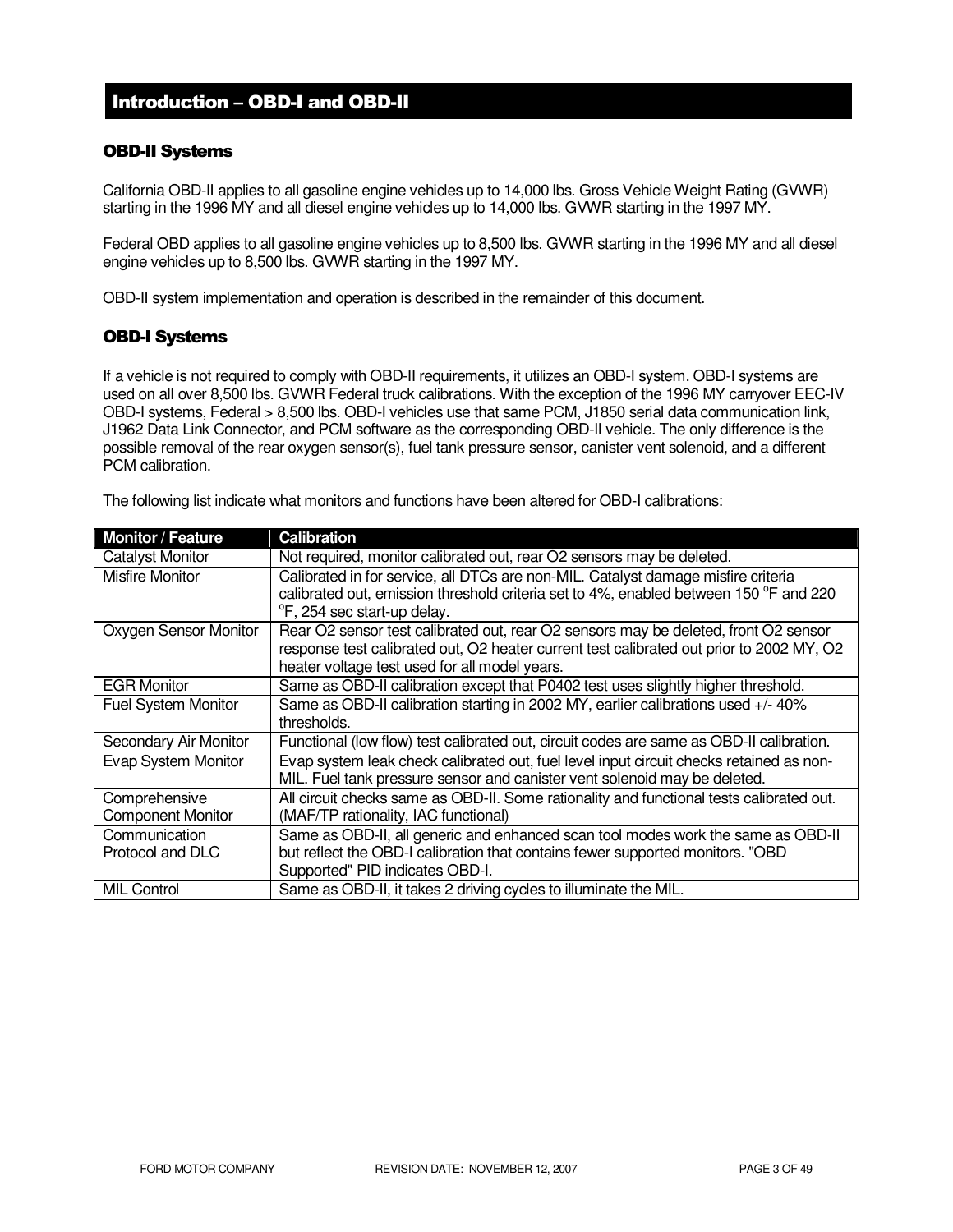# Catalyst Efficiency Monitor

The Catalyst Efficiency Monitor uses an oxygen sensor before and after the catalyst to infer the hydrocarbon efficiency based on oxygen storage capacity of the ceria and precious metals in the washcoat. Under normal, closed-loop fuel conditions, high efficiency catalysts have significant oxygen storage. This makes the switching frequency of the rear HO2S very slow and reduces the amplitude of those switches as compared to the switching frequency and amplitude of the front HO2S. As catalyst efficiency deteriorates due to thermal and/or chemical deterioration, its ability to store oxygen declines. The post-catalyst HO2S signal begins to switch more rapidly with increasing amplitude, approaching the switching frequency and amplitude of the pre-catalyst HO2S. The predominant failure mode for high mileage catalysts is chemical deterioration (phosphorus deposition on the front brick of the catalyst), not thermal deterioration.

### Steady State Method

The steady-state catalyst monitor performs a 20 second test during steady state rpm and load conditions at higher vehicle speeds. The monitor is an active/intrusive monitor. During the test, closed loop fuel control is temporarily transferred from the pre-catalyst, fuel control oxygen sensors to post-catalyst oxygen sensors under specific, steady state conditions. If the catalyst has sufficient oxygen storage, the closed loop cycling frequency will be much longer than the cycling frequency observed during normal fuel control. As oxygen storage degrades, the closed loop frequency from the post-catalyst sensors become short. At the end of the 20-second test period, the PCM calculates a closed loop switching frequency based on the rpm/load conditions at the time of the test. If the measured frequency is higher than the catalyst efficiency malfunction threshold frequency, a malfunction is indicated. Threshold frequencies (Hz) are stored in a calibration table as a function of rpm/load.

### Switch Ratio Method

Most vehicle applications utilize an FTP-based (Federal Test Procedure) catalyst monitor. This simply means that the catalyst monitor must run during a standard FTP emission test as opposed to the 20-second steady-state catalyst monitor used on 1994 through some 1996 vehicles.

In order to assess catalyst oxygen storage, the monitor counts front and rear HO2S switches during part-throttle, closed-loop fuel conditions after the engine is warmed-up and inferred catalyst temperature is within limits. Front switches are accumulated in up to nine different air mass regions or cells although 5 air mass regions is typical. Rear switches are counted in a single cell for all air mass regions. When the required number of front switches has accumulated in each cell (air mass region), the total number of rear switches is divided by the total number of front switches to compute a switch ratio. A switch ratio near 0.0 indicates high oxygen storage capacity, hence high HC efficiency. A switch ratio near 1.0 indicates low oxygen storage capacity, hence low HC efficiency. If the actual switch ratio exceeds the threshold switch ratio, the catalyst is considered failed.

### General Catalyst Monitor Operation

Rear HO2S sensors can be located in various ways to monitor different kinds of exhaust systems. In-line engines and many V-engines are monitored by individual bank. A rear HO2S sensor is used along with the front, fuelcontrol HO2S sensor for each bank. Two sensors are used on an in-line engine; four sensors are used on a Vengine. Some V-engines have exhaust banks that combine into a single underbody catalyst. These systems are referred to as Y-pipe systems. They use only one rear HO2S sensor along with the two front, fuel-control HO2S sensors. Y-pipe system uses three sensors in all. For Y-pipe systems, the two front HO2S sensor signals are combined by the software to infer what the HO2S signal would have been in front of the monitored catalyst. The inferred front HO2S signal and the actual single, rear HO2S signal is then used to calculate the switch ratio.

Most vehicles that are part of the "LEV" catalyst monitor phase-in will monitor less than 100% of the catalyst volume – often the first catalyst brick of the catalyst system. Partial volume monitoring is done on LEV and ULEV vehicles in order to meet the 1.75 \* emission-standard. The rationale for this practice is that the catalysts nearest the engine deteriorate first, allowing the catalyst monitor to be more sensitive and illuminate the MIL properly at lower emission standards.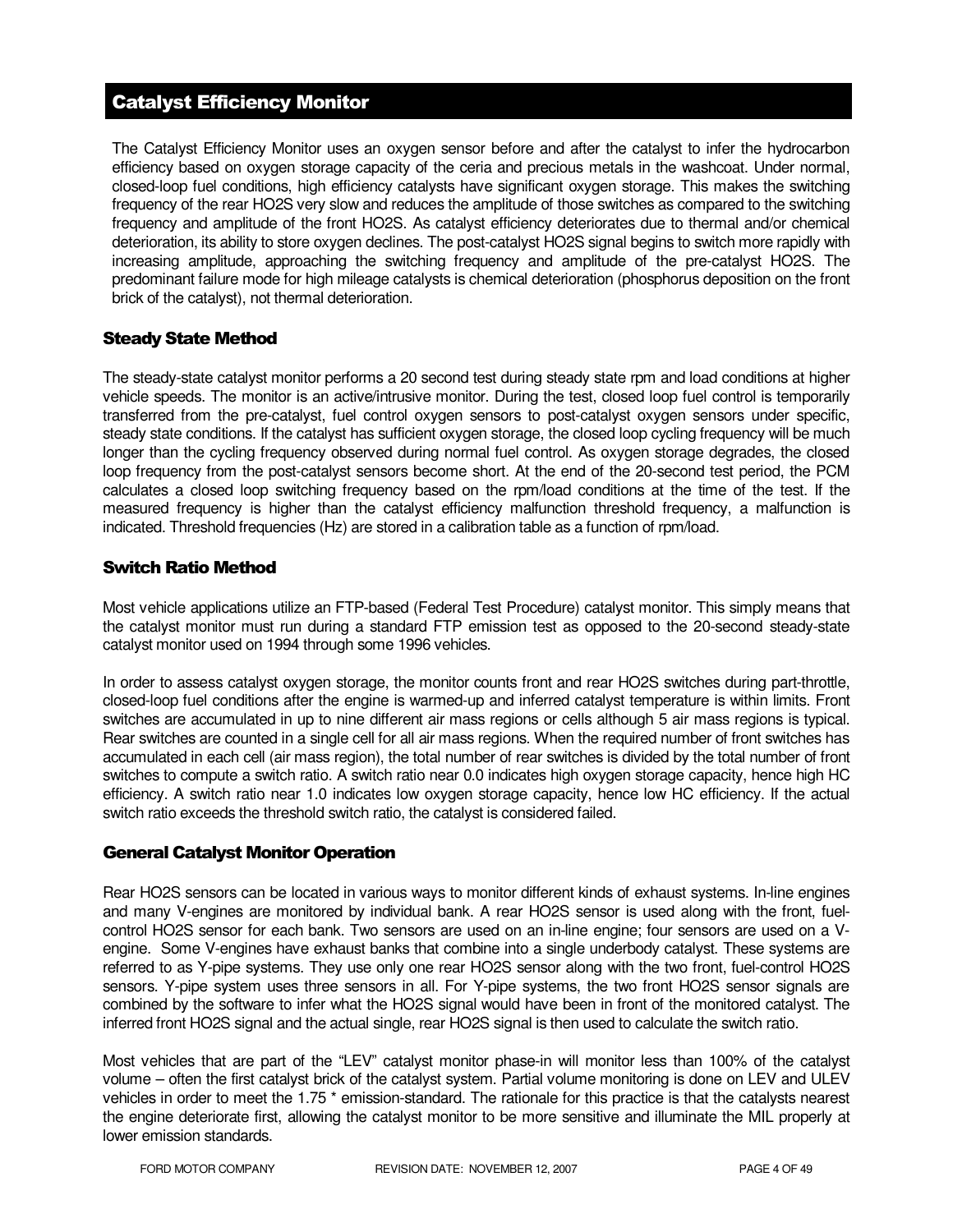Many applications that utilize partial-volume monitoring place the rear HO2S sensor after the first light-off catalyst can or, after the second catalyst can in a three-can per bank system. (A few applications placed the HO2S in the middle of the catalyst can, between the first and second bricks.)

Some switch ratio method vehicles may employ an Exponentially Weighted Moving Average (EWMA) algorithm to improve the robustness of the FTP catalyst monitor. During normal customer driving, a malfunction will illuminate the MIL, on average, in 3 to 6 driving cycles. If KAM is reset (battery disconnected), a malfunction will illuminate the MIL in 2 driving cycles. See the section on EWMA for additional information.

| STEADY STATE CATALYST MONITOR OPERATION: |                                                                                                                                                                               |  |
|------------------------------------------|-------------------------------------------------------------------------------------------------------------------------------------------------------------------------------|--|
| <b>DTCs</b>                              | P0430 Bank 2<br>P0420 Bank 1 (or Y-pipe),                                                                                                                                     |  |
| Monitor execution                        | once per driving cycle, however, MIL illumination requires malfunction to be<br>detected on three consecutive driving cycles                                                  |  |
| <b>Monitor Sequence</b>                  | HO2S response test complete and no DTCs (P0133/P0153), no fuel trim<br>DTCs (P0171/2/4/5), EGR Monitor complete, no misfire DTCs, no SAIR pump<br>stuck on DTCs (P0412/P1414) |  |
| Sensors OK                               | ECT, IAT, MAF, TP, VSS, CKP                                                                                                                                                   |  |
| <b>Monitoring Duration</b>               | 20 seconds during appropriate steady-state highway conditions                                                                                                                 |  |

| TYPICAL STEADY STATE CATALYST MONITOR ENTRY CONDITIONS: |                      |                      |
|---------------------------------------------------------|----------------------|----------------------|
| Entry condition                                         | Minimum              | Maximum              |
| Engine RPM                                              | 1,000                | 2,100                |
| <b>Engine Coolant Temp</b>                              | 190 °F               |                      |
| Intake Air Temp                                         | $20^{\circ}$ F       | 180 °F               |
| Engine Load                                             | 15%                  | 40%                  |
| <b>Throttle Position</b>                                | <b>Part Throttle</b> | <b>Part Throttle</b> |
| Time since entering closed loop fuel                    | 30 sec               |                      |
| <b>Vehicle Speed</b>                                    | 37 mph               | 62 mph               |
| Vehicle Speed Change                                    |                      | $1$ mph $/2$ sec     |
| Engine RPM Change                                       |                      | 500 rpm / sec        |
| Engine Load Change<br>$15\% / 1$ sec                    |                      |                      |

# **TYPICAL STEADY STATE MALFUNCTION THRESHOLDS:**

From 0.30 Hz at low rpm/load to 1.20 Hz at high rpm/load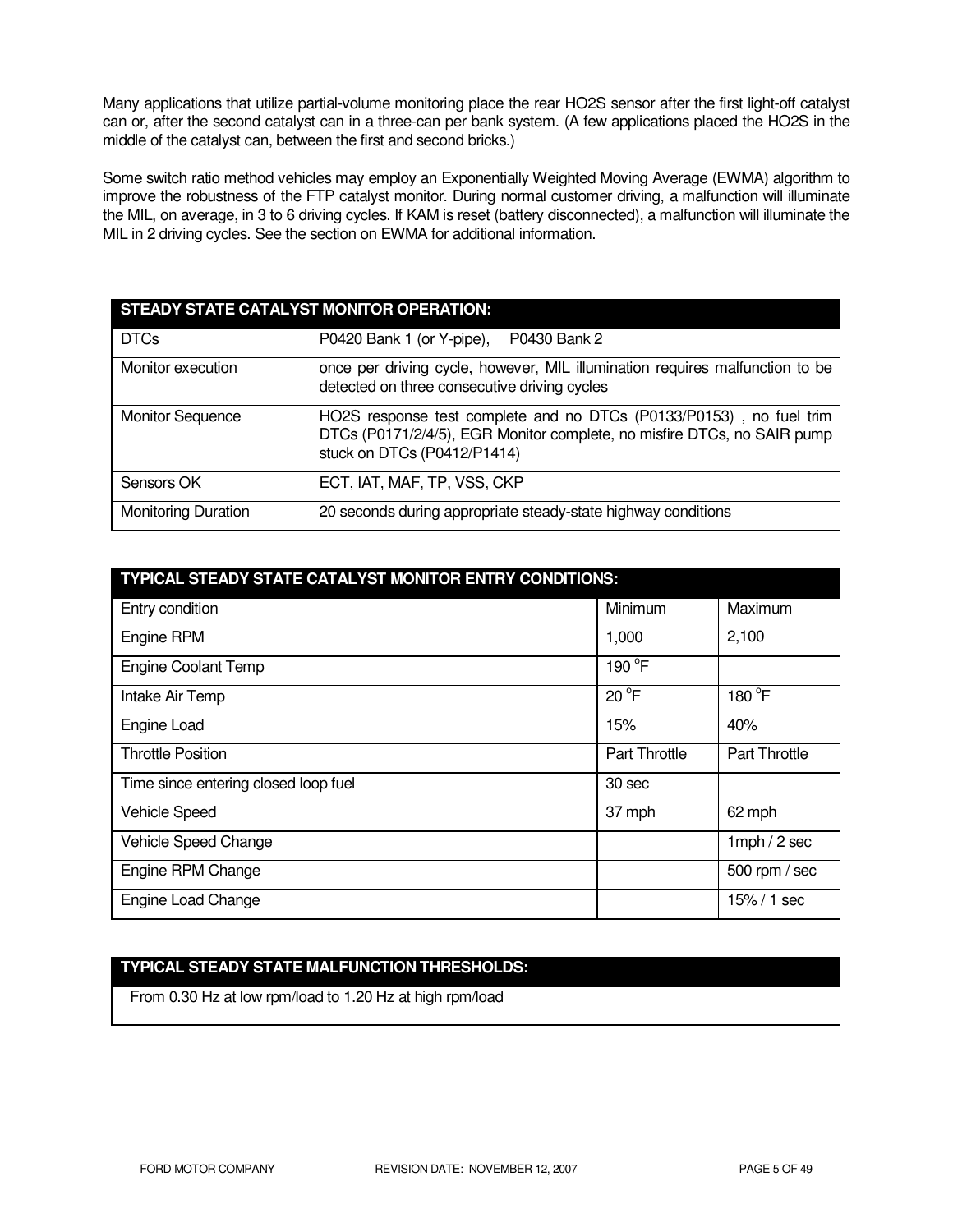| SWITCH RATIO CATALYST MONITOR OPERATION: |                                                                                                                                         |  |
|------------------------------------------|-----------------------------------------------------------------------------------------------------------------------------------------|--|
| <b>DTCs</b>                              | P0430 Bank 2<br>P0420 Bank 1 (or Y-pipe),                                                                                               |  |
| Monitor execution                        | once per driving cycle                                                                                                                  |  |
| <b>Monitor Sequence</b>                  | response test complete and no DTCs (P0133/P0153) prior to<br>HO2S<br>calculating switch ratio, no SAIR pump stuck on DTCs (P0412/P1414) |  |
| Sensors OK                               | ECT, IAT, TP, VSS, CKP                                                                                                                  |  |
| <b>Monitoring Duration</b>               | Approximately 900 seconds during appropriate FTP conditions                                                                             |  |
|                                          | (approximately 200 to 600 oxygen sensor switches are collected)                                                                         |  |

| TYPICAL SWITCH RATIO CATALYST MONITOR ENTRY CONDITIONS:                                                                                   |                      |                      |
|-------------------------------------------------------------------------------------------------------------------------------------------|----------------------|----------------------|
| Entry condition                                                                                                                           | Minimum              | Maximum              |
| Time since engine start-up (70 °F start)                                                                                                  | 330 seconds          |                      |
| <b>Engine Coolant Temp</b>                                                                                                                | 170 $\degree$ F      | 230 °F               |
| Intake Air Temp                                                                                                                           | $20^{\circ}F$        | 180 °F               |
| Engine Load                                                                                                                               | 10%                  |                      |
| <b>Throttle Position</b>                                                                                                                  | <b>Part Throttle</b> | <b>Part Throttle</b> |
| Time since entering closed loop fuel                                                                                                      | 30 sec               |                      |
| <b>Vehicle Speed</b>                                                                                                                      | 5 mph                | 70 mph               |
| Inferred Catalyst Mid-bed Temperature                                                                                                     | 900 $\degree$ F      |                      |
| Steady Air Mass Flow for each Air Mass cell (typically five cells)                                                                        | $1.0$ lb/min         | $5.0$ lb/min         |
| (Note: FTP cycle is biased towards the low air mass range, 25 - 35 mph steady state driving must be<br>performed to complete the monitor) |                      |                      |

# **TYPICAL MALFUNCTION THRESHOLDS:**

Rear-to-front O2 sensor switch-ratio > 0.75 (bank monitor)

Rear-to-front O2 sensor switch-ratio > 0.60 (Y-pipe monitor)

| <b>J1979 MODE \$06 DATA</b>                                                  |         |                                    |          |
|------------------------------------------------------------------------------|---------|------------------------------------|----------|
| Test ID                                                                      | Comp ID | Description                        | Units    |
| \$10                                                                         | \$11    | Bank 1 switch-ratio and max. limit | unitless |
| \$10                                                                         | \$21    | Bank 2 switch-ratio and max. limit | unitless |
| Conversion for Test ID \$10: multiply by 0.0156 to get a value from 0 to 1.0 |         |                                    |          |

\*\* NOTE: In this document, a monitor or sensor is considered OK if there are no DTCs stored for that component or system at the time the monitor is running.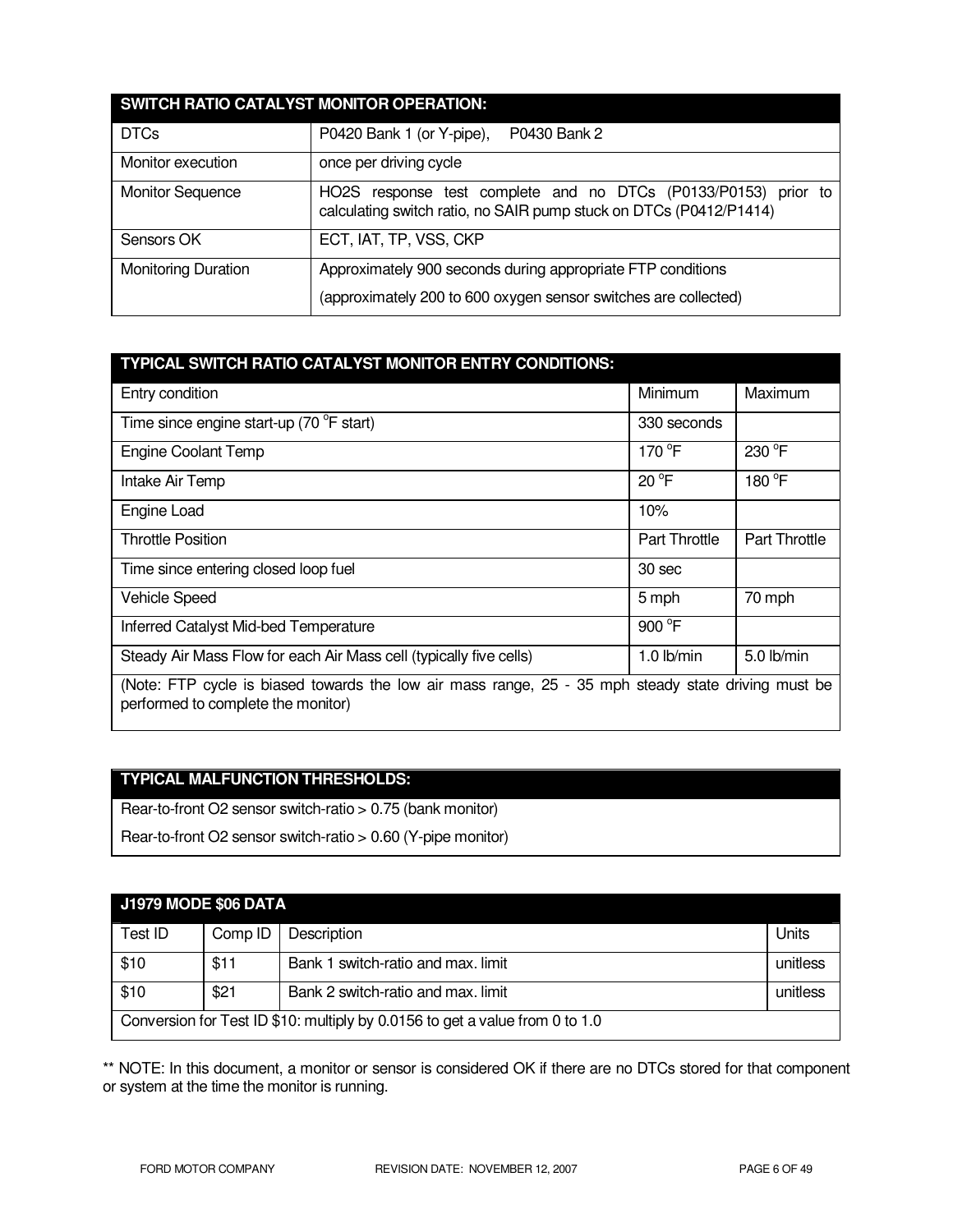# Misfire Monitor

### Low Data Rate System

The LDR Misfire Monitor uses a low-data-rate crankshaft position signal, (i.e. one position reference signal at 10 deg BTDC for each cylinder event). Distributor ignition systems utilize a dedicated misfire detection sensor. Electronic Distributorless Ignition Systems use the 36-tooth wheel mounted on the front of the engine.

The PCM calculates crankshaft rotational velocity for each cylinder from this crankshaft position signal. The acceleration for each cylinder can then be calculated using successive velocity values. The changes in overall engine rpm are removed by subtracting the median engine acceleration over a complete engine cycle. The resulting deviant cylinder acceleration values are used in evaluating misfire in the "General Misfire Algorithm Processing" section below.

On some vehicles, "profile correction" software is used to "learn" and correct for mechanical inaccuracies in crankshaft tooth spacing under de-fueled engine conditions (requires three 60 to 40 mph no-braking decels after Keep Alive Memory has been reset). These learned corrections improve the high-rpm capability of the monitor for most engines. The misfire monitor is not active until a profile has been learned.

### Generic Misfire Algorithm Processing

The acceleration that a piston undergoes during a normal firing event is directly related to the amount of torque that cylinder produces. The calculated piston/cylinder acceleration value(s) are compared to a misfire threshold that is continuously adjusted based on inferred engine torque. Deviant accelerations exceeding the threshold are conditionally labeled as misfires.

The calculated deviant acceleration value(s) are also evaluated for noise. Normally, misfire results in a nonsymmetrical loss of cylinder acceleration. Mechanical noise, such as rough roads or high rpm/light load conditions, will produce symmetrical acceleration variations. Cylinder events that indicate excessive deviant accelerations of this type are considered noise. Noise-free deviant acceleration exceeding a given threshold is labeled a misfire.

The number of misfires are counted over a continuous 200 revolution and 1000 revolution period. (The revolution counters are not reset if the misfire monitor is temporarily disabled such as for negative torque mode, etc.) At the end of the evaluation period, the total misfire rate and the misfire rate for each individual cylinder is computed. The misfire rate evaluated every 200-revolution period (Type A) and compared to a threshold value obtained from an engine speed/load table. This misfire threshold is designed to prevent damage to the catalyst due to sustained excessive temperature (1600°F for Pt/Pd/Rh conventional washcoat, 1650°F for Pt/Pd/Rh advanced washcoat). If the misfire threshold is exceeded and the catalyst temperature model calculates a catalyst mid-bed temperature that exceeds the catalyst damage threshold, the MIL blinks at a 1 Hz rate while the misfire is present. If the threshold is again exceeded on a subsequent driving cycle, the MIL is illuminated.

If a single cylinder is determined to be consistently misfiring in excess of the catalyst damage criteria, the fuel injector to that cylinder may be shut off for 30 seconds to prevent catalyst damage. Up to two cylinders may be disabled at the same time. This fuel shut-off feature is used on many 8-cylinder engine and some 6-cylinder engines. It is never used on a 4-cylinder engine. After 30 seconds, the injector is re-enabled. If misfire on that cylinder is again detected after 200 revs (about 5 to 10 seconds), the fuel injector will be shut off again and the process will repeat until the misfire is no longer present. Note that ignition coil primary circuit failures (see CCM section) will trigger the same type of fuel injector disablement.

Next, the misfire rate is evaluated every 1000-rev period and compared to a single (Type B) threshold value to indicate an emission-threshold malfunction, which can be either a single 1000-rev exceedence from startup or a subsequent 1000-rev exceedence on a drive cycle after start-up.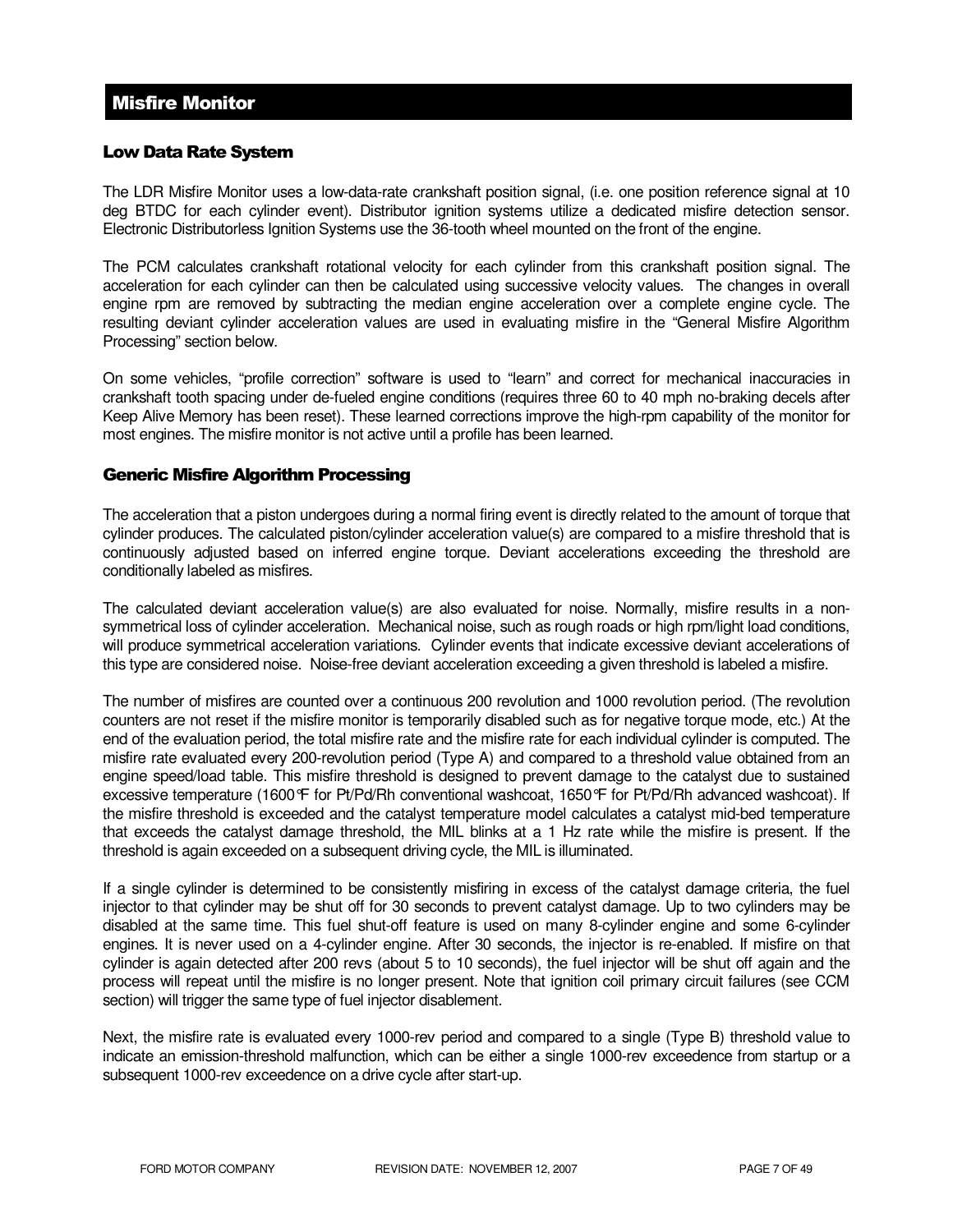| <b>Misfire Monitor Operation:</b> |                                                            |
|-----------------------------------|------------------------------------------------------------|
| <b>DTCs</b>                       | P0300 to P0308 (general and specific cylinder misfire)     |
| Monitor execution                 | Continuous, misfire rate calculated every 200 or 1000 revs |
| <b>Monitor Sequence</b>           | None                                                       |
| Sensors OK                        | CKP, CMP                                                   |
| <b>Monitoring Duration</b>        | Entire driving cycle (see disablement conditions below)    |

| <b>Typical misfire monitor entry conditions:</b>                   |              |                 |
|--------------------------------------------------------------------|--------------|-----------------|
| Entry condition                                                    | Minimum      | Maximum         |
| Time since engine start-up (5 sec or 240 sec on 1996)<br>vehicles) | 5 seconds    | 240 seconds     |
| <b>Engine Coolant Temperature</b>                                  | $0^{\circ}F$ | $250^{\circ}$ F |
| RPM Range (FTP Misfire certified)                                  | Idle rpm     | $\sim$ 2500 rpm |
| Profile correction factors learned in KAM                          | Yes          |                 |

### **Typical misfire temporary disablement conditions:**

Temporary disablement conditions:

Closed throttle decel (negative torque, engine being driven)

Fuel shut-off due to vehicle-speed limiting or engine-rpm limiting mode

Accessory load-state change (A/C, power steering)

High rate of change of torque (heavy throttle tip-in or tip out)

# **Typical misfire monitor malfunction thresholds:**

Type A (catalyst damaging misfire rate): misfire rate is an rpm/load table ranging from 40% at idle to 4% at high rpm and loads

Type B (emission threshold rate): 2% to 4%

| J1979 Mode \$06 Data                                                           |             |                                                                                                                                                        |         |
|--------------------------------------------------------------------------------|-------------|--------------------------------------------------------------------------------------------------------------------------------------------------------|---------|
| Test ID                                                                        | Comp ID     | Description                                                                                                                                            | Units   |
| \$50                                                                           | \$00        | Total engine misfire rate and emission threshold misfire rate (updated<br>every 1,000 revolutions)                                                     | percent |
| \$51                                                                           | $$00 - $0A$ | Cylinder-specific misfire rate and malfunction threshold misfire rate<br>(either cat damage or emission threshold) (updated when DTC set or<br>clears) | percent |
| \$56                                                                           | \$00        | Cylinder events tested and number of events required for a 1000 rev<br>test                                                                            | events  |
| Conversion for Test IDs \$50 through \$55: multiply by 0.000015 to get percent |             |                                                                                                                                                        |         |
| Conversion for Test ID \$56: multiply by 1 to get ignition events              |             |                                                                                                                                                        |         |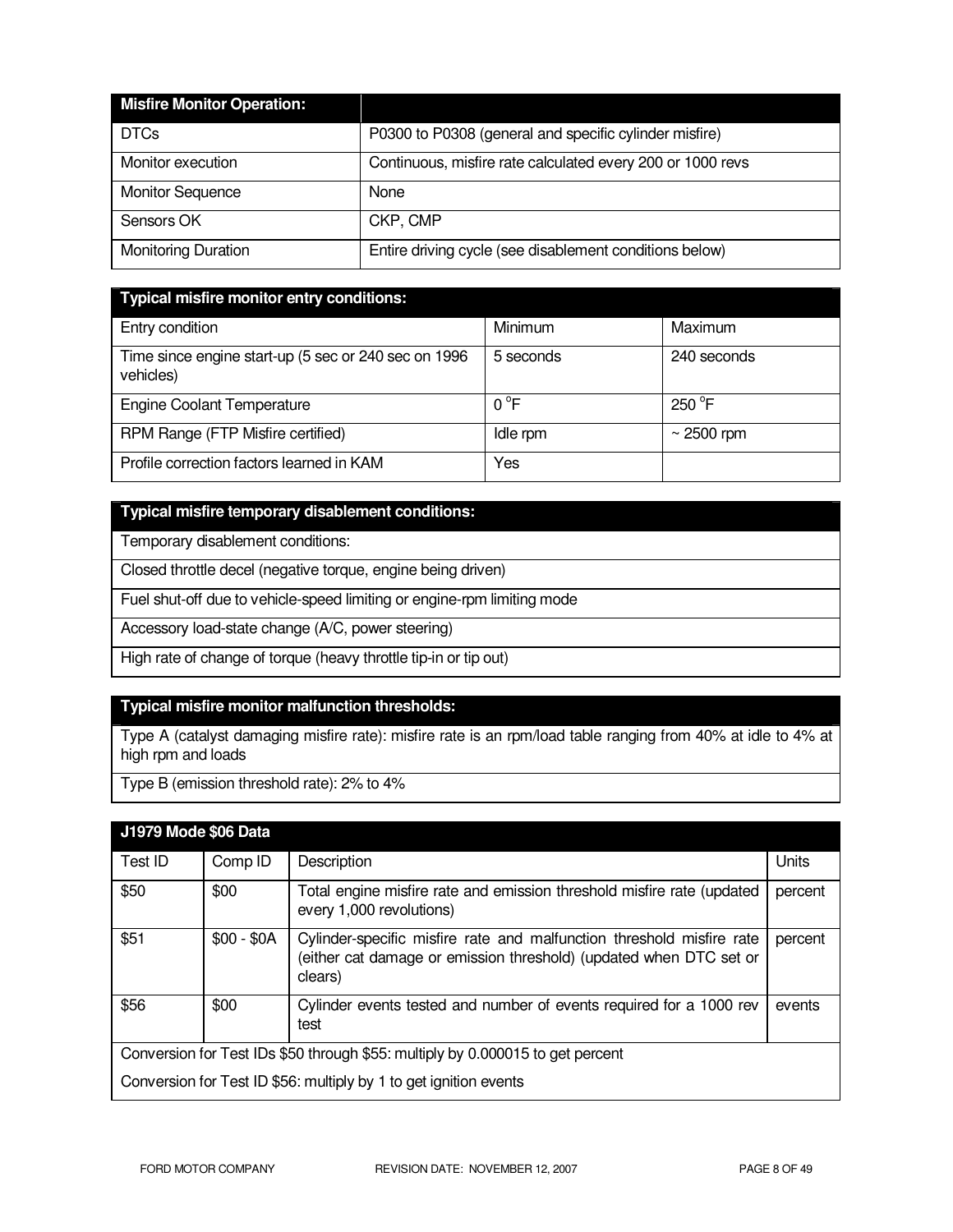### Profile Correction

On some vehicles, "profile correction" software is used to "learn" and correct for mechanical inaccuracies in the crankshaft position wheel tooth spacing. Since the sum of all the angles between crankshaft teeth must equal  $360^{\circ}$ , a correction factor can be calculated for each misfire sample interval that makes all the angles between individual teeth equal. To prevent any fueling or combustion differences from affecting the correction factors, learning is done during decel-fuel cutout.

The correction factors are learned during closed-throttle, non-braking, de-fueled decelerations in the 60 to 40 mph range after exceeding 60 mph (likely to correspond to a freeway exit condition). In order to minimize the learning time for the correction factors, a more aggressive decel-fuel cutout strategy may be employed when the conditions for learning are present. The corrections are typically learned in a single deceleration, but can be learned during up to 3 such decelerations. The "mature" correction factors are the average of a selected number of samples. A low data rate misfire system will typically learn 4 such corrections in this interval. In order to assure the accuracy of these corrections, a tolerance is placed on the incoming values such that an individual correction factor must be repeatable within the tolerance during learning This is to reduce the possibility of learning corrections on rough road conditions which could limit misfire detection capability.

Since inaccuracies in the wheel tooth spacing can produce a false indication of misfire, the misfire monitor is not active until the corrections are learned. In the event of battery disconnection or loss of Keep Alive Memory the correction factors are lost and must be relearned.

| <b>Profile Correction Operation</b> |                                                           |  |
|-------------------------------------|-----------------------------------------------------------|--|
| <b>Monitor Execution</b>            | once per KAM reset.                                       |  |
| Monitor Sequence:                   | Profile must be learned before misfire monitor is active. |  |
| Sensors OK:                         | CKP, CMP, CKP/CMP in synch                                |  |
| Monitoring Duration;                | 10 cumulative seconds in conditions                       |  |
|                                     | (a maximum of three 60-40 mph defueled decels)            |  |

| Typical profile learning entry conditions:           |          |                               |
|------------------------------------------------------|----------|-------------------------------|
| Entry condition                                      | Minimum  | Maximum                       |
| Engine in decel-fuel cutout mode for 4 engine cycles |          |                               |
| <b>Brakes applied</b>                                | No       | No                            |
| Engine RPM                                           | 1300 rpm | 3700 rpm                      |
| Change in RPM                                        |          | rpm/background<br>600<br>loop |
| <b>Vehicle Speed</b>                                 | 30 mph   | 75 mph                        |
| Learning tolerance                                   |          | 1%                            |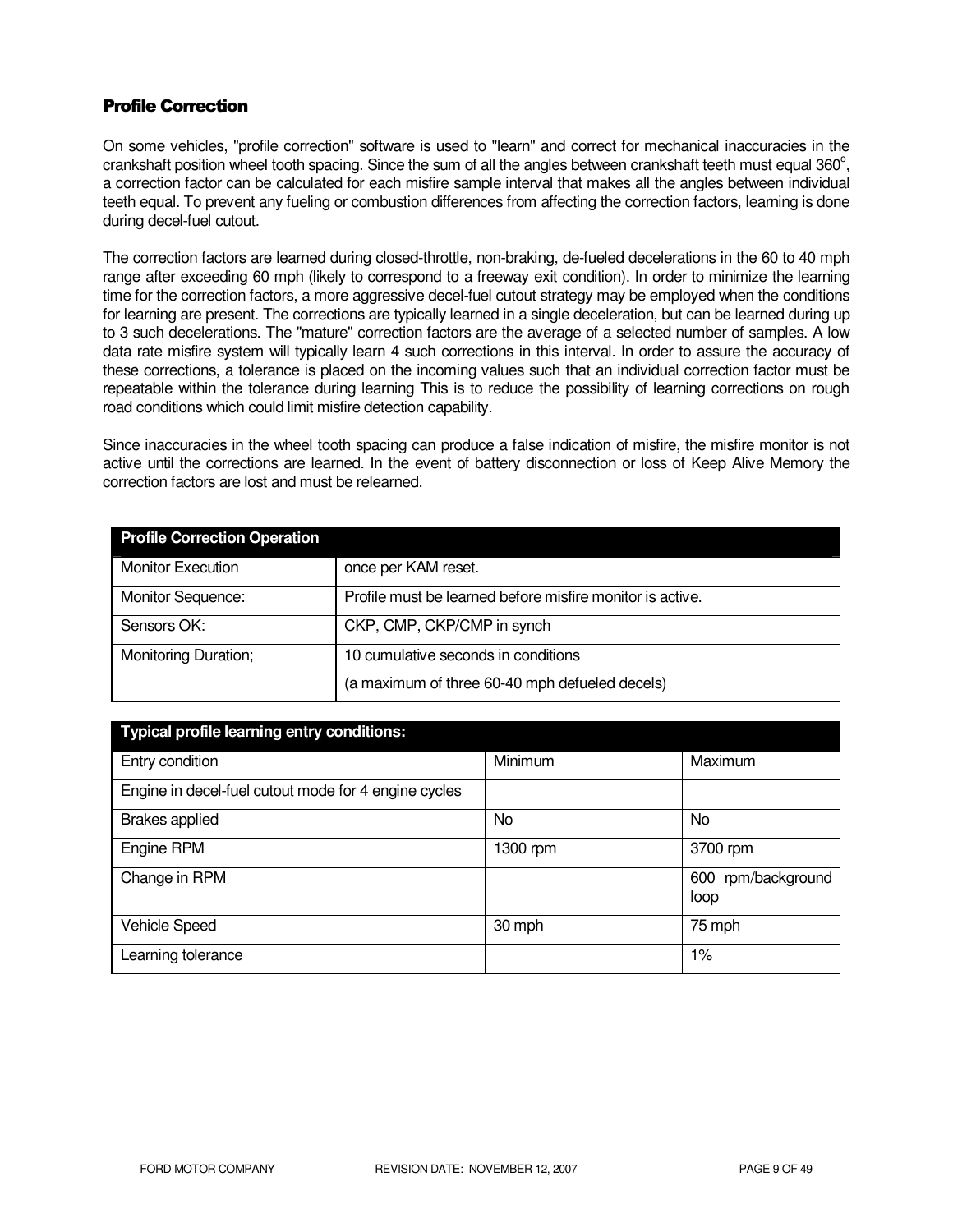The Misfire Detection Sensor is used with a TFI distributor system. The PIP signal generated by the distributor is not accurate enough to detect misfires. Because of this, a dedicated misfire detection sensor is used along with a crankshaft-mounted toothed wheel.

The following vehicles use the MFDS: 4.9L E and F-Series, 5.0L E, F-Series, and Explorer, 5.8L E, F-Series and Bronco, 7.5L E and F-Series

| <b>Misfire Detection Sensor Check Operation:</b> |               |  |
|--------------------------------------------------|---------------|--|
| <b>DTCs</b>                                      | P0385 (MFDS)  |  |
| Monitor execution                                | continuous    |  |
| <b>Monitor Sequence</b>                          | none          |  |
| Sensors OK                                       |               |  |
| <b>Monitoring Duration</b>                       | $< 5$ seconds |  |

| Typical MFDS check entry conditions: |           |         |
|--------------------------------------|-----------|---------|
| <b>Entry Condition</b>               | Minimum   | Maximum |
| Engine RPM for CKP, CMP              | $200$ rpm |         |

# **Typical MFDS check malfunction thresholds:**

Time between MFDS edges: > 350 milliseconds

Ratio of current MFDS period to last two periods: < 0.75, > 1.75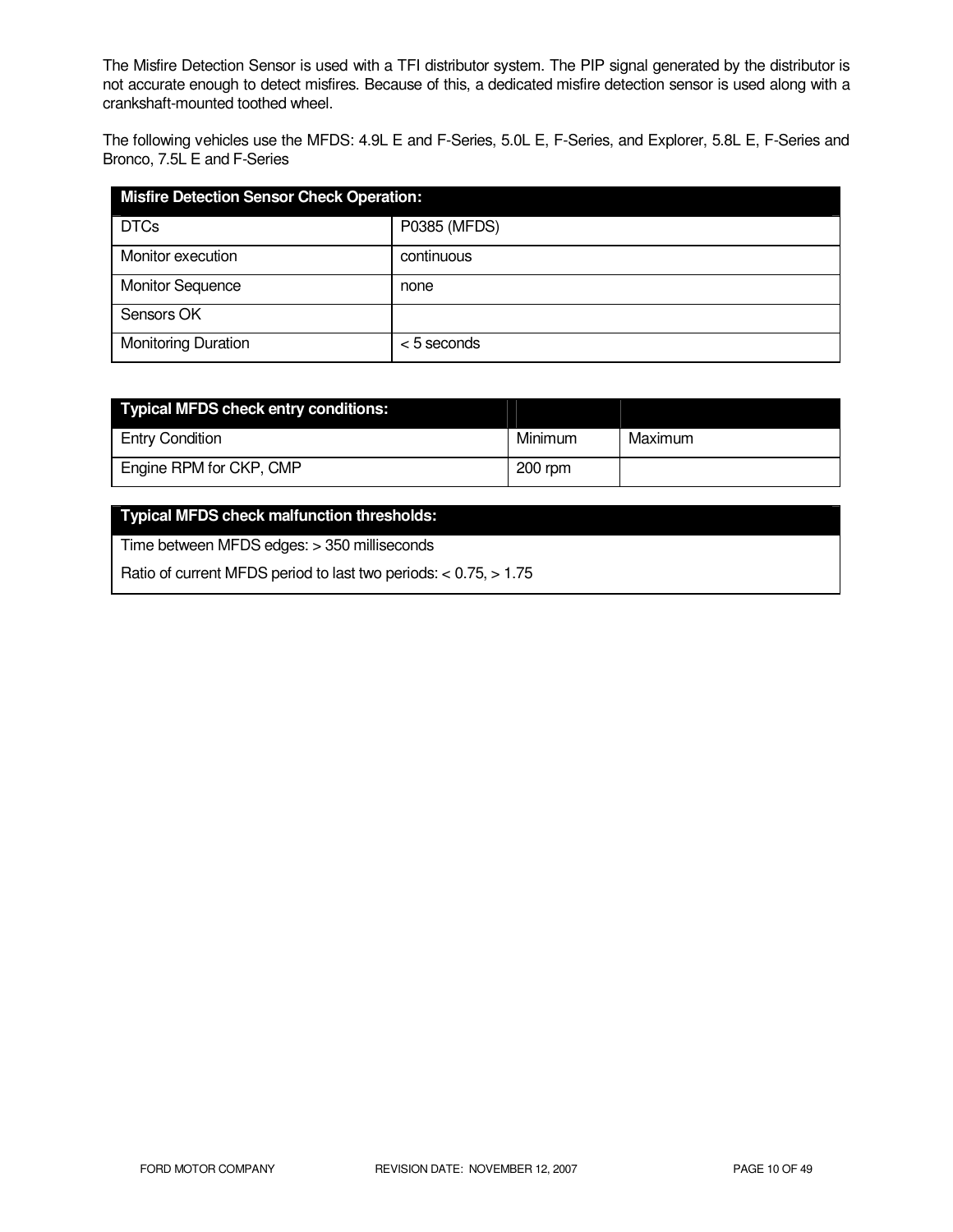# Electric AIR System Monitor

The electric air pump is used with one or two electrically controlled check valves to deliver air into the exhaust manifold. The AIR pump flow check monitors the HO2S signal at idle to determine if secondary air is being delivered into the exhaust system. The air/fuel ratio is commanded open-loop rich, the AIR pump is turned on and the time required for the HO2S signal to go lean is monitored. If the HO2S signal does not go lean within the allowable time limit, a low/no flow malfunction is indicated. (P0411)

The electric air pump draws high current and must be energized through a separate relay. Both the primary and secondary circuits are checked for opens and shorts. First, the output driver within the PCM (primary circuit) is checked for circuit continuity (P0412). This circuit energizes the relay and the control valve(s). A feedback circuit from the secondary side of the relay to the PCM is used to check secondary circuit continuity (P1413, P1414).

| <b>Electric AIR Monitor Operation:</b> |                                                                  |  |
|----------------------------------------|------------------------------------------------------------------|--|
| <b>DTCs</b>                            | P0411 functional check, P0412, P1413, P1414 circuit checks       |  |
| Monitor execution                      | Functional - once per driving cycle, circuit checks - continuous |  |
| <b>Monitor Sequence</b>                | Oxygen sensor monitor complete and OK                            |  |
| Sensors OK                             | <b>ECT</b>                                                       |  |
| <b>Monitoring Duration</b>             | 20 seconds at idle                                               |  |

| <b>Typical Electric AIR functional check entry conditions:</b>                                                                                                                |             |              |  |
|-------------------------------------------------------------------------------------------------------------------------------------------------------------------------------|-------------|--------------|--|
| Entry condition                                                                                                                                                               | Minimum     | Maximum      |  |
| Time since engine start-up                                                                                                                                                    | 600 seconds |              |  |
| <b>Engine Coolant Temp</b>                                                                                                                                                    | 120 °F      |              |  |
| Short Term Fuel Trim                                                                                                                                                          |             | 12.5%        |  |
| <b>Closed Throttle</b>                                                                                                                                                        | at idle rpm | at idle rpm  |  |
| Purge Fuel Flow                                                                                                                                                               | 0 lb/min    | $0.2$ lb/min |  |
| Note: No P0411 DTC is stored if $IAT < 20$ °F at the start of the functional test although the test runs.<br>(Precludes against identifying a temporary, frozen check valve.) |             |              |  |

### **Typical Electric AIR functional check malfunction thresholds:**

Minimum time allowed for HO2S sensor to indicate lean: < 4 seconds

| <b>J1979 Mode \$06 Data</b>                                   |         |                                                      |         |
|---------------------------------------------------------------|---------|------------------------------------------------------|---------|
| Test ID                                                       | Comp ID | Description                                          | Units   |
| \$30                                                          | \$11    | HO2S11 voltage for upstream flow test and rich limit | volts   |
| \$30                                                          | \$21    | HO2S21 voltage for upstream flow test and rich limit | volts   |
| \$31                                                          | \$00    | HO2S lean time for upstream flow test and time limit | seconds |
| Conversion for Test ID \$30: multiply by 0.00098 to get volts |         |                                                      |         |
| Conversion for Test ID \$31: multiply by 0.125 to get seconds |         |                                                      |         |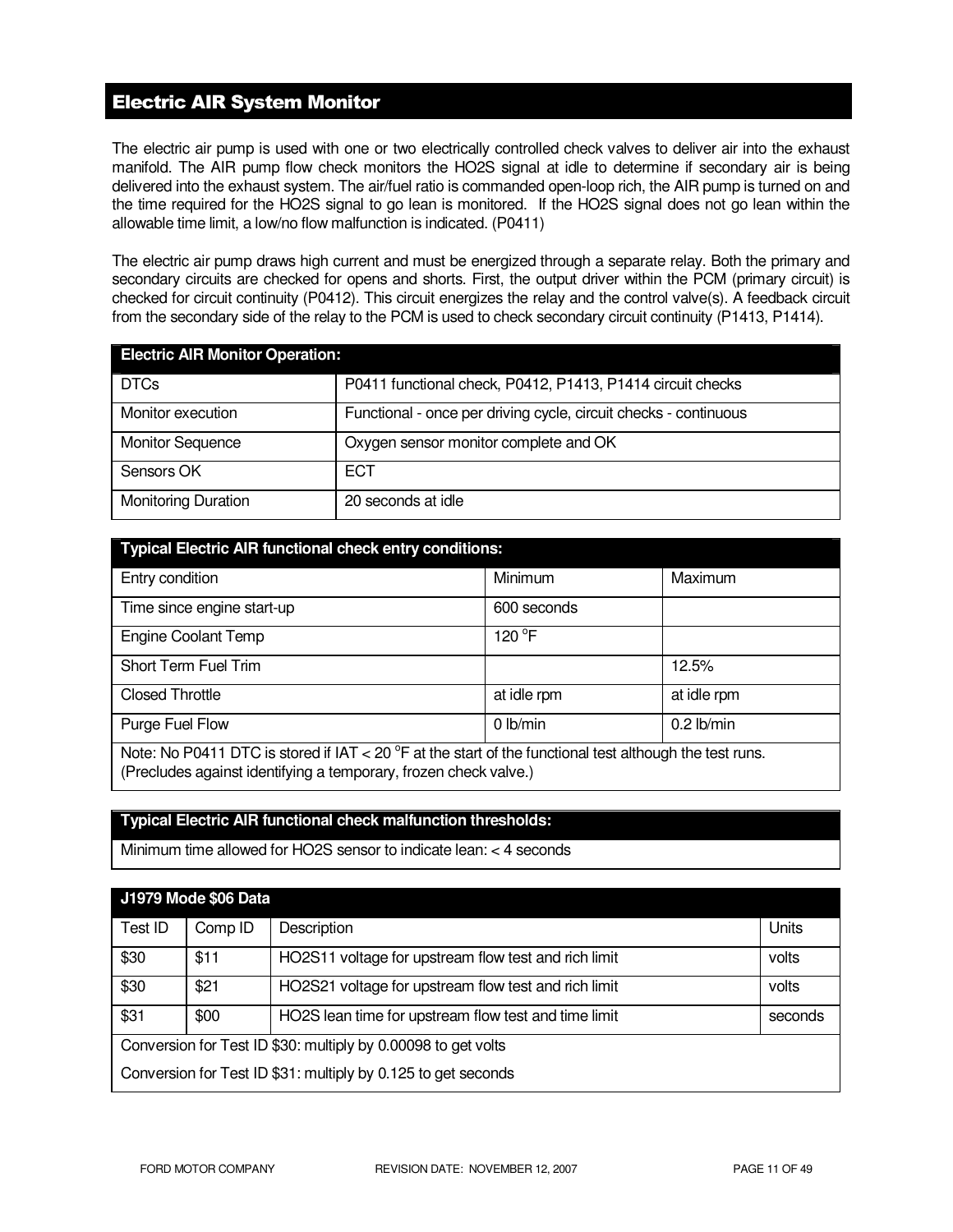### Mechanical AIR System Monitor

The mechanical AIR system uses a belt-driven pump as well as a check valve to deliver air into the exhaust system where required. The belt-driven air pump runs continuously so a bypass valve and/or diverter valve is used to direct airflow to the exhaust manifold (upstream air), the COC catalyst (downstream air), or directly to atmosphere (bypass/dump).

The Mechanical AIR pump flow check monitors the HO2S signal at idle to determine if secondary air is being delivered into the exhaust manifold (upstream). The air/fuel ratio is commanded open-loop rich, the AIR bypass/diverter valves are directed upstream, and the time required for the HO2S signal to go lean is monitored. If the HO2S signal does not go lean within the allowable time limit, a low/no flow malfunction is indicated. (P0411)

If the vehicle is equipped with a COC catalyst, the downstream air delivery as well. The air/fuel ratio is commanded open-loop rich, the AIR bypass/diverter valves are directed downstream, and the time required for the HO2S signal to go lean is monitored. If the rear HO2S signal does not go lean within the allowable time limit, a low/no flow malfunction is indicated. (P1411)

The PCM outputs that control the bypass and diverter valves are checked for circuit continuity (P0413, P0414 Bypass valve), (P0416, P0417 Diverter valve).

Currently, the 4.9L E and F-Series, 5.0L E and F-Series, and 7.5L F-Series incomplete vehicles utilize mechanical air system.

| <b>Mechanical AIR Monitor Operation:</b> |                                                                                |  |
|------------------------------------------|--------------------------------------------------------------------------------|--|
| <b>DTCs</b>                              | P0411 and P1411 functional checks,<br>P041, P1414, P0416, P0417 circuit checks |  |
| Monitor execution                        | Functional - once per driving cycle, circuit checks - continuous               |  |
| <b>Monitor Sequence</b>                  | Oxygen sensor monitor complete and OK                                          |  |
| Sensors OK                               | <b>ECT</b>                                                                     |  |
| <b>Monitoring Duration</b>               | 20 seconds at idle                                                             |  |

| <b>Typical Electric AIR functional check entry conditions:</b> |             |              |  |
|----------------------------------------------------------------|-------------|--------------|--|
| Entry condition                                                | Minimum     | Maximum      |  |
| Time since engine start-up                                     | 600 seconds |              |  |
| <b>Engine Coolant Temp</b>                                     | 120 °F      |              |  |
| Short Term Fuel Trim                                           |             | 12.5%        |  |
| <b>Closed Throttle</b>                                         | at idle rpm | at idle rpm  |  |
| Purge Fuel Flow                                                | 0 lb/min    | $0.2$ lb/min |  |
|                                                                |             |              |  |

### **Typical Electric AIR functional check malfunction thresholds:**

Minimum time allowed for HO2S sensor to indicate lean: < 4 seconds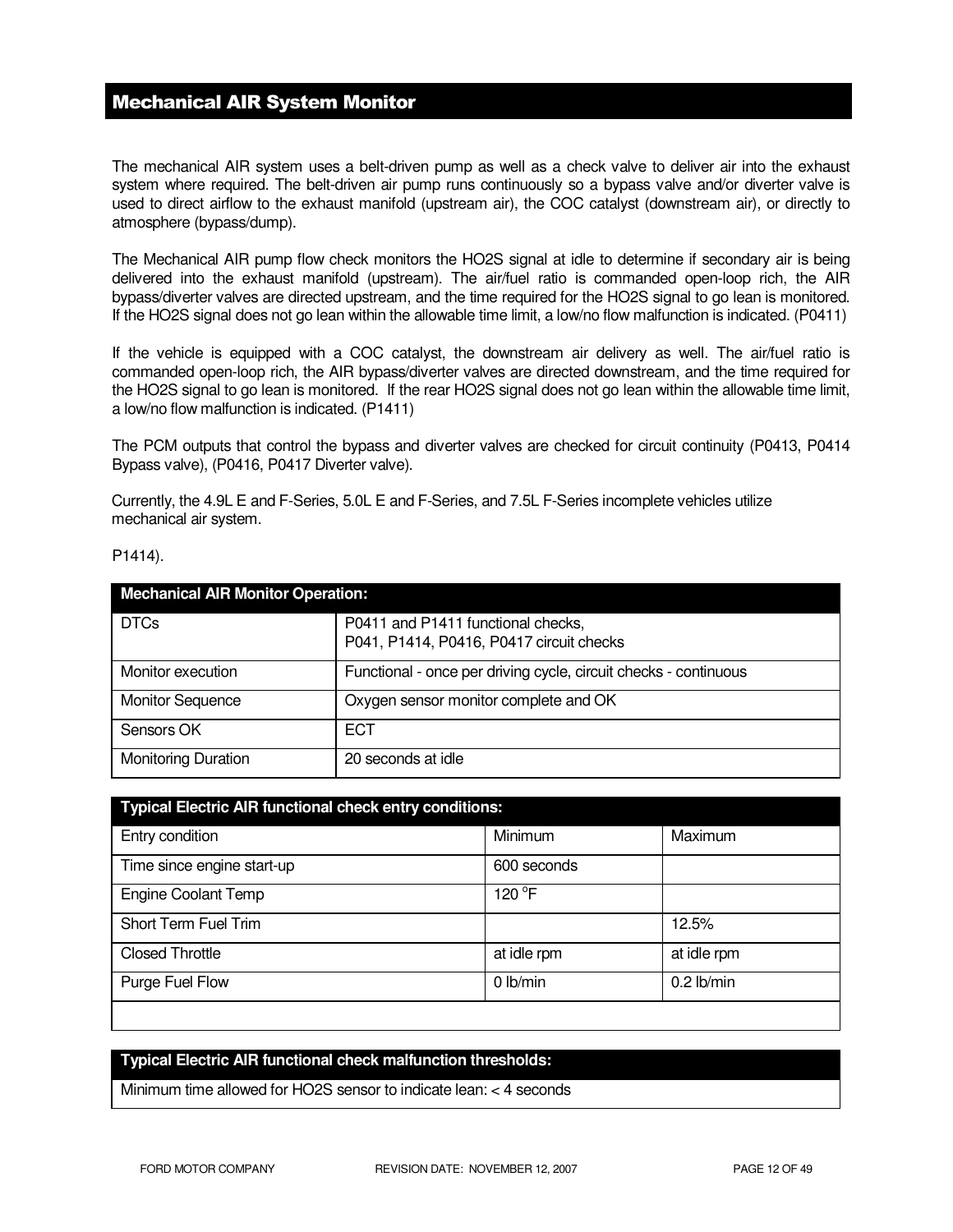# EVAP System Functional Monitor – Purge Valve Functional Check

Non-enhanced evaporative systems use either a Canister Purge Solenoid or a Vapor Management Valve to control purge vapor. These systems are tested differently as described below.

The Vapor Management Valve (VMV) output circuit is checked for opens and shorts internally in the PCM by monitoring the status of the duty-cycled output driver. When the output driver is fully energized, or de-energized, the feedback circuit voltage should respond high or low accordingly (P0443).

The VMV functional check uses the idle airflow correction for the IAC solenoid to check for adequate purge flow. The VMV is a source of engine airflow at idle, therefore, a change is VMV airflow will produce a corresponding change in IAC airflow. The IAC airflow correction is checked while the VMV is normally open (> 75%), then checked again after the VMV is commanded closed (0 %). If the difference in IAC airflow corrections is too small, it indicates inadequate VMV flow (P1443).

| <b>VMV Functional Monitor Operation:</b> |                                                      |  |
|------------------------------------------|------------------------------------------------------|--|
| <b>DTCs</b>                              | P1443 functional check, P0443 circuit check          |  |
| Monitor execution                        | Functional check - once per driving cycle,           |  |
|                                          | Circuit checks - continuous at 0 and 100% duty cycle |  |
| <b>Monitor Sequence</b>                  | Oxygen sensor monitor complete and OK                |  |
| Sensors OK                               | MAF, VSS, ECT, CKP, TP                               |  |
| <b>Monitoring Duration</b>               | 20 seconds at idle                                   |  |

| Typical VMV functional check entry conditions: |                 |                 |
|------------------------------------------------|-----------------|-----------------|
| Entry condition                                | Minimum         | Maximum         |
| Intake Air Temp                                | 40 $^{\circ}$ F | $100^{\circ}$ F |
| Engine Load                                    | 20%             | 35%             |
| <b>Vehicle Speed</b>                           | $0$ mph         | $0$ mph         |
| Time at idle                                   | 10 seconds      |                 |
| Time in closed loop fuel                       | 700 seconds     |                 |
| Change in idle load                            |                 | < 2%            |
| Purge Dutycycle                                | 75%             | 100%            |

### **Typical VMV functional check malfunction thresholds:**

Increase in idle airflow when VMV closed: < 0.01 lb/min sampled after a 10 second time period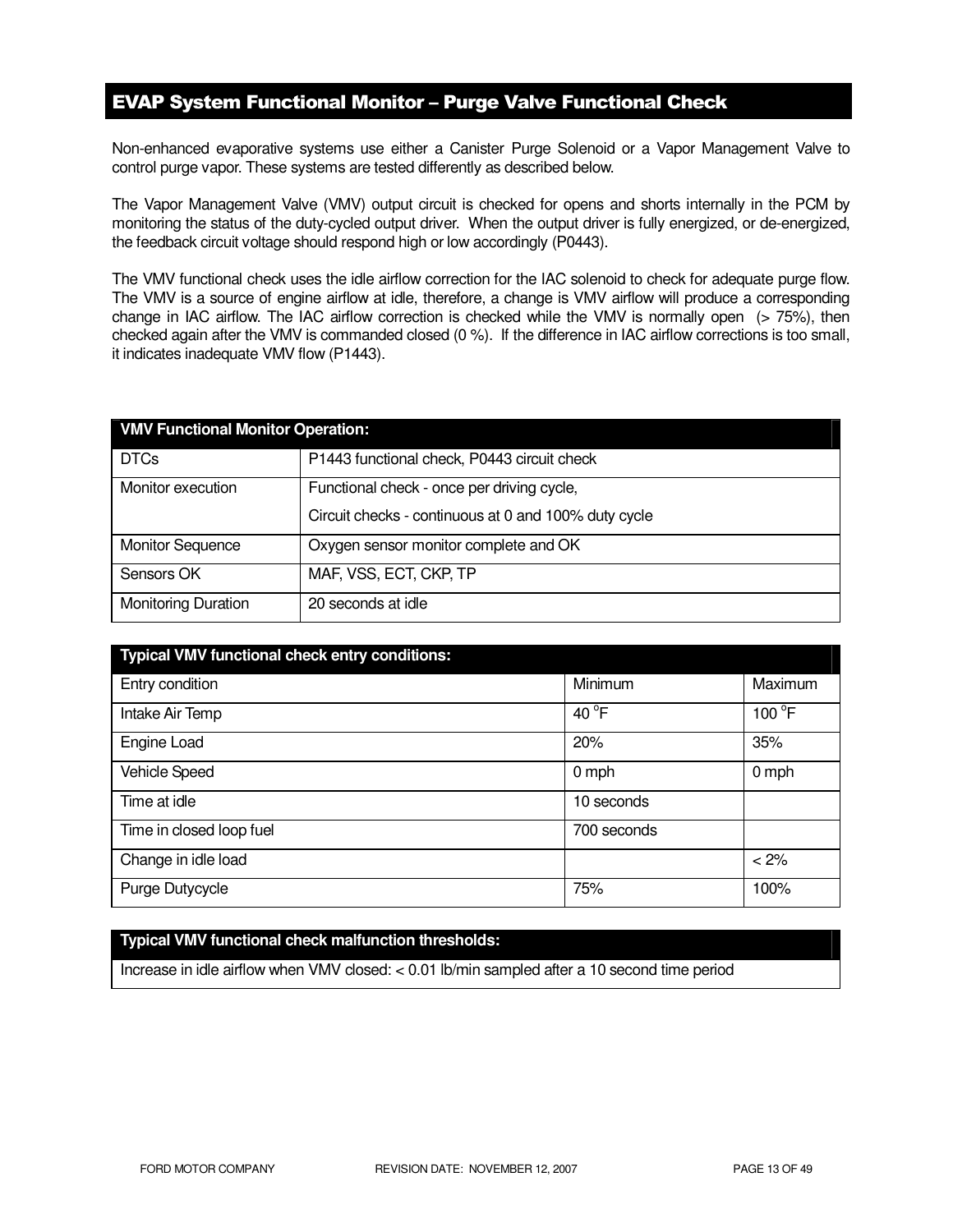The Canister Purge (CANP) solenoid output circuit is checked for opens and shorts internally in the PCM by monitoring the status of the duty-cycled output driver. When the output driver is fully energized, or de-energized, the feedback circuit voltage should respond high or low accordingly (P0443). The Purge Flow Sensor is check for circuit continuity (P1444, P1445)

The CANP solenoid functional check uses a Purge Flow Sensor (PFS) to check for adequate purge flow. The PFS voltage is checked when the solenoid valve is normally open (> 75%), then checked when the solenoid valve is commanded closed (0%). Too low a difference between the voltages indicates inadequate canister purge flow or a PFS malfunction (P1443).

| <b>CANP Functional Monitor Operation:</b> |                                                                                                                         |  |  |
|-------------------------------------------|-------------------------------------------------------------------------------------------------------------------------|--|--|
| <b>DTCs</b>                               | P1443 Functional check, P0443 circuit check                                                                             |  |  |
|                                           | P1444, P1445 circuit check for purge flow sensor                                                                        |  |  |
| Monitor execution                         | Functional check - once per driving cycle, all circuit checks - continuous (0 and<br>100% duty cycle for CANP solenoid) |  |  |
| <b>Monitor Sequence</b>                   | Oxygen sensor monitor complete and OK                                                                                   |  |  |
| Sensors OK                                | VSS, ECT, CKP, TP                                                                                                       |  |  |
| <b>Monitoring Duration</b>                | 10 seconds                                                                                                              |  |  |

| <b>Typical CANP functional check entry conditions:</b> |             |         |
|--------------------------------------------------------|-------------|---------|
| Entry condition                                        | Minimum     | Maximum |
| Intake Air Temp                                        | 40 °F       | 130 °F  |
| Engine Load                                            | 15%         | 45%     |
| Vehicle Speed                                          | 30 mph      | 70 mph  |
| Time at idle                                           | 10 seconds  |         |
| Time in closed loop fuel                               | 60 seconds  |         |
| Inferred manifold vacuum                               | 4 inches Hg |         |
| Purge Dutycycle                                        | 75%         | 100%    |

### **Typical CANP functional check malfunction thresholds:**

Change in PFS voltage when CANP solenoid closed: < 0.25 volts sampled after a 5 second time period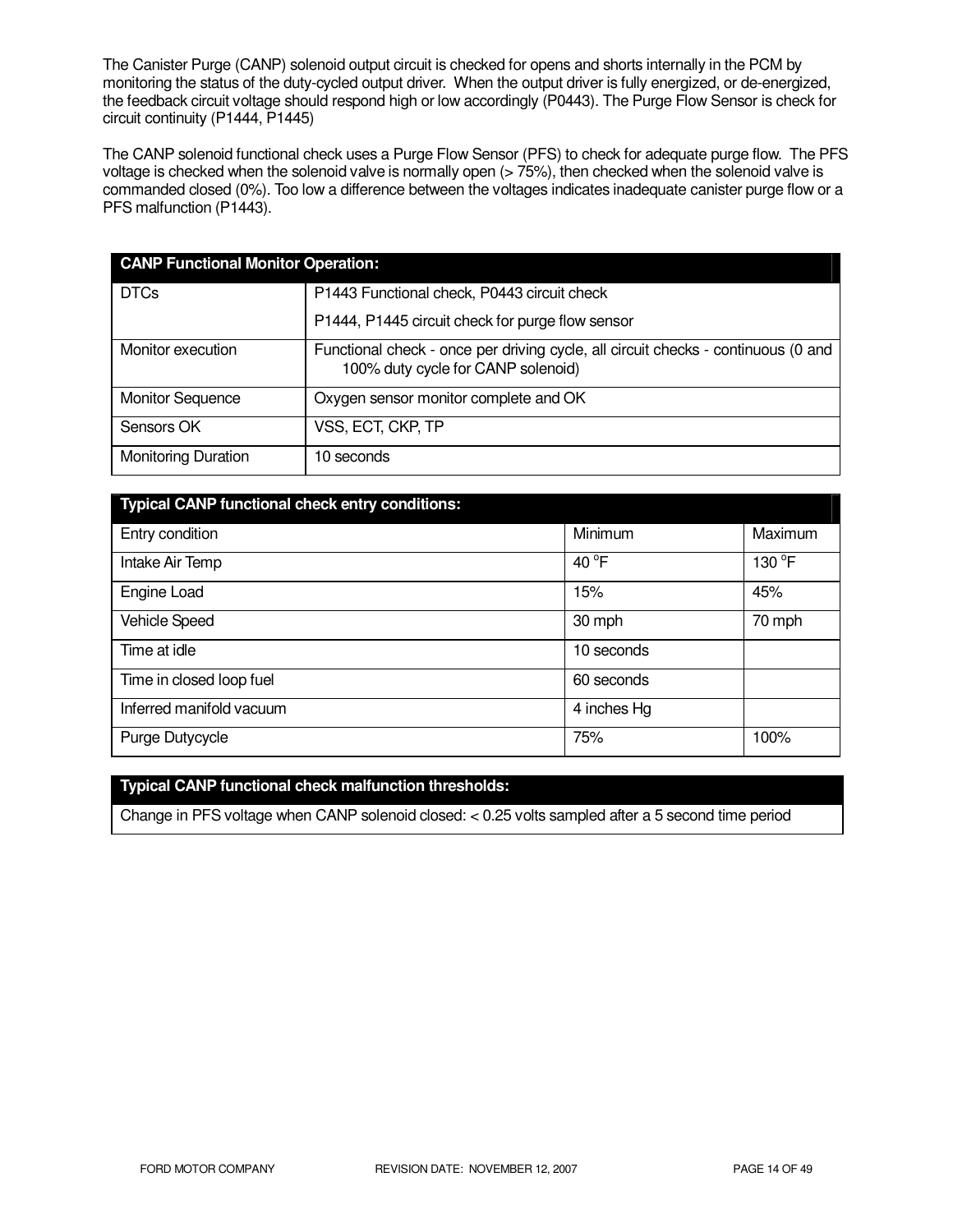# EVAP System Monitor - 0.040" dia. Leak Check

Vehicles that meet enhanced evaporative requirements may utilize a vacuum-based evaporative system integrity check. Currently, only the 1996.5 MY 5.0L Explorer utilizes this check. Because of technical issues, the leak check is disabled on other vehicles even though the leak check hardware is still on the vehicle. These components are still checked for electrical opens and shorts, even though the 0.040" vacuum leak check portion of the monitor is disabled.

The evap system integrity check uses a Fuel Tank Pressure Transducer (FTPT), a Canister Vent Solenoid (CVS) along with the Vapor Management Valve (VMV) to find 0.040" diameter or larger evap system leaks.

The evap system integrity test is done under conditions that minimize vapor generation and fuel tank pressure changes due to fuel slosh since these could result in false MIL illumination. The check is run after an 8 hour cold engine soak (engine-off timer), during steady highway speeds at ambient air temperatures (inferred by IAT) between 40 and  $100^{\circ}$ F.

The evap system integrity test is done in four phases.

#### (Phase 0 - initial vacuum pulldown):

First, the Canister Vent Solenoid is closed to seal the entire evap system, then the VMV is opened to pull a 7" H2O vacuum. If the initial vacuum could not be achieved, a large system leak is indicated (P0455/P1455). This could be caused by a fuel cap that was not installed properly, a large hole, an overfilled fuel tank, disconnected/kinked vapor lines, a Canister Vent Solenoid that is stuck open or a VMV that is stuck closed.

IIf the initial vacuum is excessive, a vacuum malfunction is indicated (P1450). This could be caused by kinked vapor lines or a stuck open VMV. If a P0455/P1455 or P1450 code is generated, the evap test does not continue with subsequent phases of the small leak check, phases 1-4.

#### Phase 1 - Vacuum stabilization

If the target vacuum is achieved, the VMV is closed and vacuum is allowed to stabilize.

#### Phase 2 - Vacuum hold and decay

Next, the vacuum is held for a calibrated time and the vacuum level is again recorded at the end of this time period. The starting and ending vacuum levels are checked to determine if the change in vacuum exceeds the vacuum bleed up criteria. Fuel Level Input is used to adjust the vacuum bleed-up criteria for the appropriate fuel tank vapor volume. Steady state conditions must be maintained throughout this bleed up portion of the test. The monitor will abort if there is an excessive change in load, fuel tank pressure or fuel level input since these are all indicators of impending or actual fuel slosh. If the monitor aborts, it will attempt to run again (up to 20 or more times). If the vacuum bleed-up criteria is not exceeded, the small leak test is considered a pass. If the vacuum bleed-up criteria is exceeded on three successive monitoring events, a 0.040 " dia. leak is likely and a final vapor generation check is done to verify the leak, phases 3-4. Excessive vapor generation can cause a false MIL.

#### Phase 3 - Vacuum release

The vapor generation check is done by releasing any vacuum, then closing the VMV, waiting for a period of time, and determining if tank pressure remains low or if it is rising due to excessive vapor generation

#### Phase 4 - Vapor generation

If the pressure rise due to vapor generation is below the threshold limit for absolute pressure and change in pressure, a P0442/P1442 DTC is stored.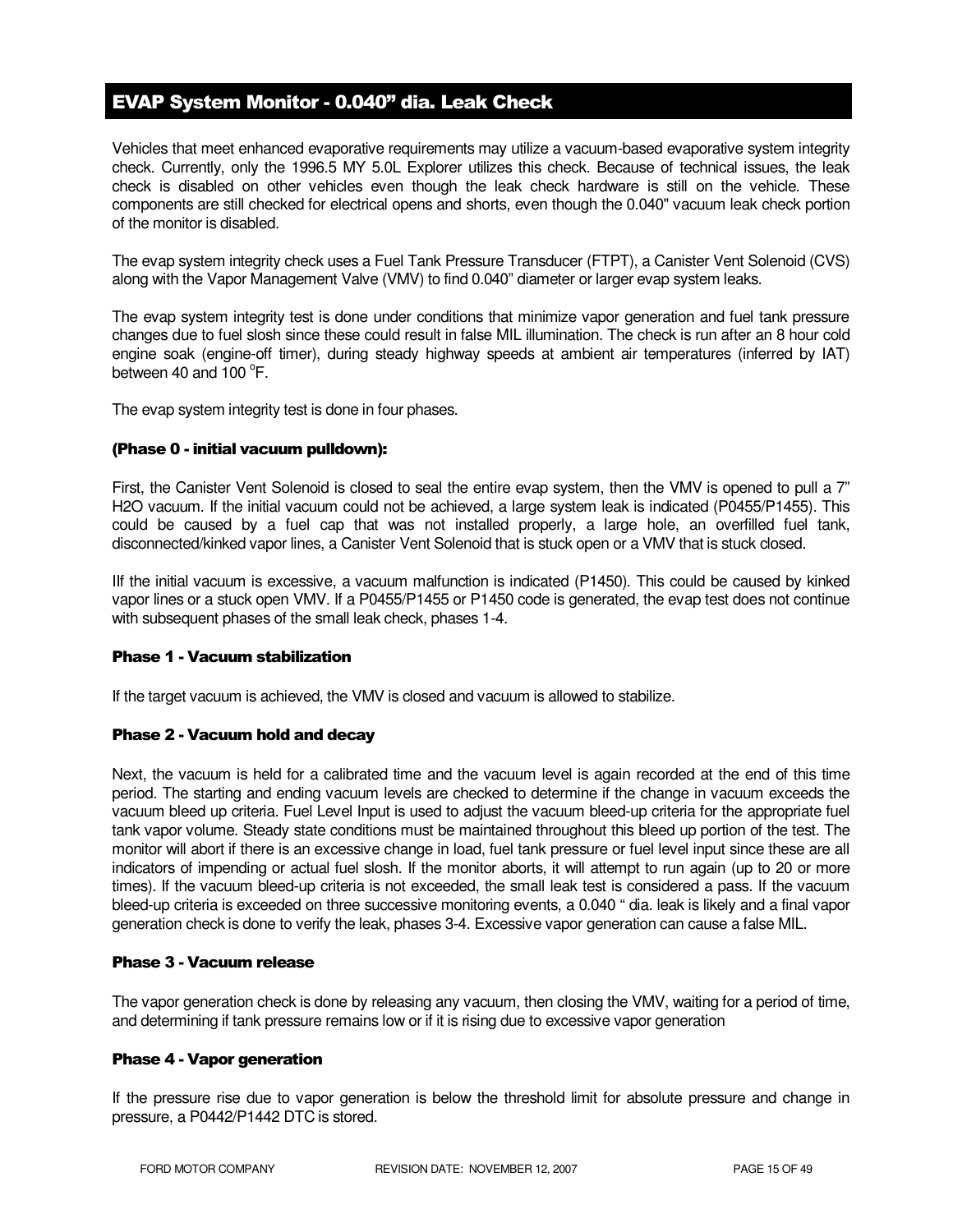| 0.040" EVAP Monitor Operation: |                                                |  |
|--------------------------------|------------------------------------------------|--|
| <b>DTCs</b>                    | P0455 / P1455 (gross leak),                    |  |
|                                | P1450 (excessive vacuum),                      |  |
|                                | P0442 / P1442 (0.040" leak)                    |  |
| Monitor execution              | once per driving cycle                         |  |
| <b>Monitor Sequence</b>        | HO2S monitor completed and OK                  |  |
| Sensors/Components OK          | MAF, IAT, VSS, ECT, CKP, TP, FTP, VMV, CVS     |  |
| <b>Monitoring Duration</b>     | 360 seconds (see disablement conditions below) |  |

| Typical 0.040" EVAP monitor entry conditions, Phases 0 through 4: |               |                      |
|-------------------------------------------------------------------|---------------|----------------------|
| Entry condition                                                   | Minimum       | Maximum              |
| Engine off (soak) time                                            | $6 - 8$ hours |                      |
| Time since engine start-up                                        | 330 seconds   | 1800 seconds         |
| Intake Air Temp                                                   | 40 °F         | 90 - 100 °F          |
| BARO (<8,000 ft altitude)                                         | 22.5 "Hg      |                      |
| <b>Engine Load</b>                                                | 20%           | 70%                  |
| <b>Vehicle Speed</b>                                              | 40 mph        | 75 mph               |
| Purge Dutycycle                                                   | 75%           | 100%                 |
| <b>Fuel Tank Pressure Range</b>                                   | $-17 H2O$     | 2.5 H <sub>2</sub> O |

# **Typical 0.040" EVAP abort (fuel slosh) conditions for Phase 2:**

Change in load: > 20%

Change in tank pressure:  $> 1$  " H<sub>2</sub>O

Number of aborts: > 20 (may be up to 255)

# **Typical 0.040 EVAP monitor malfunction thresholds:**

P1450 (Excessive vacuum):  $<$  -8.0 in H<sub>2</sub>O over a 30 second evaluation time.

P0455 / P1455 (Gross leak):  $> -8.0$  in H<sub>2</sub>O over a 30 second evaluation time.

P0442 / P1442 (0.040" leak):  $> 2.5$  in H<sub>2</sub>O bleed-up over a 15 second evaluation time.

P0442 / P1442 vapor generation limit:  $< 2.5$  in H<sub>2</sub>O over a 120 second evaluation time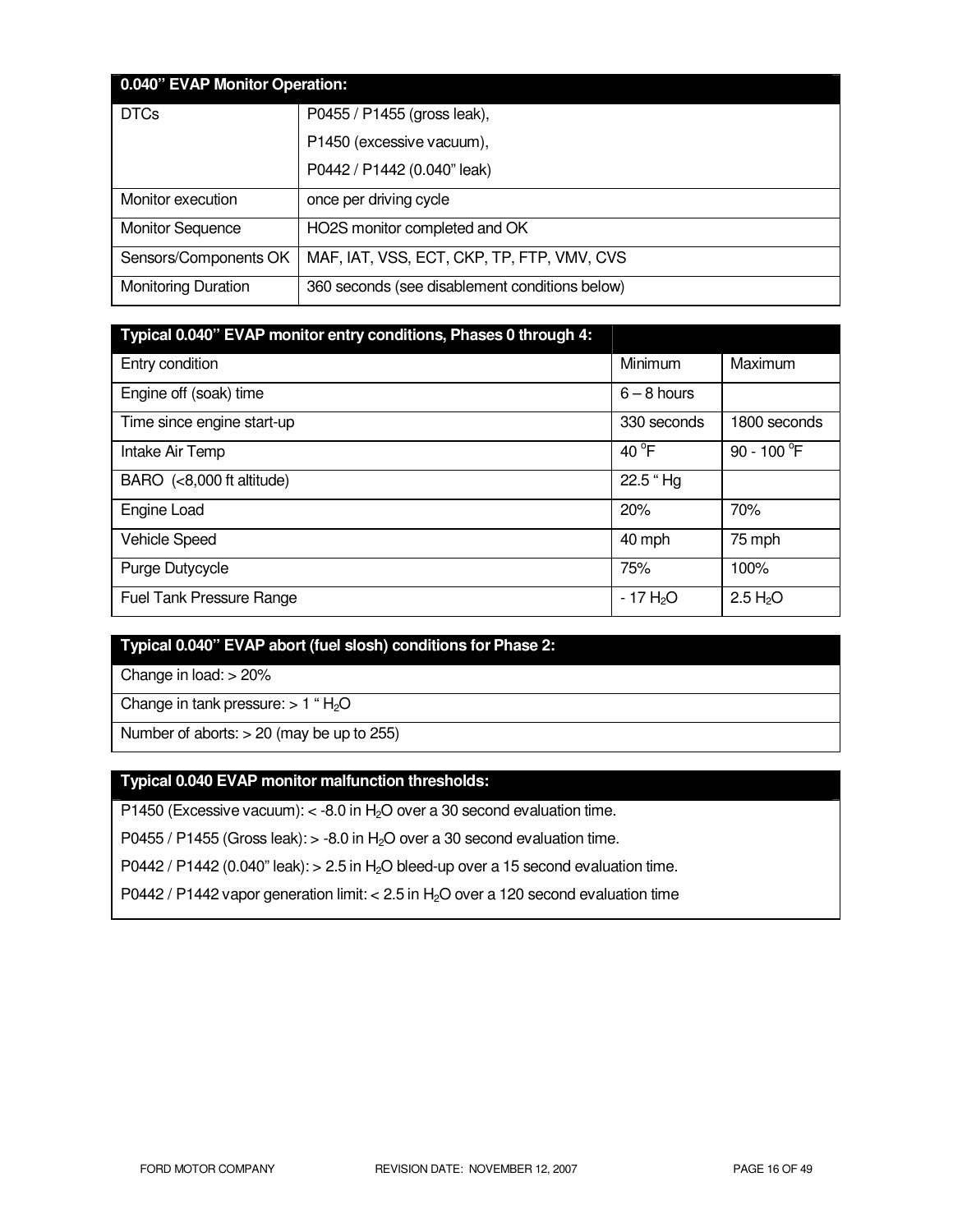|                                                                                                                                                                                                                                                                                                                                | J1979 Mode \$06 Data |                                             |            |
|--------------------------------------------------------------------------------------------------------------------------------------------------------------------------------------------------------------------------------------------------------------------------------------------------------------------------------|----------------------|---------------------------------------------|------------|
| Test ID                                                                                                                                                                                                                                                                                                                        | Comp ID              | Description                                 | Units      |
| \$21                                                                                                                                                                                                                                                                                                                           | \$00                 | Initial tank vacuum and minimum limit       | in $H20$   |
| \$21                                                                                                                                                                                                                                                                                                                           | \$00                 | Initial tank vacuum and maximum limit Note: | in $H_2$ 0 |
| \$22                                                                                                                                                                                                                                                                                                                           | \$00                 | Leak check vacuum bleed-up and threshold    | in $H20$   |
| \$25                                                                                                                                                                                                                                                                                                                           | \$00                 | Vapor generation maximum pressure rise      | in $H20$   |
| Conversion for Test IDs \$21 through \$25: If value is > 32,767, the value is negative. Take value, subtract<br>65,535, and then multiply result by 0.00195 to get inches of H <sub>2</sub> 0. If value is <or= 32,767,="" is="" positive.<br="" the="" value="">Multiply by 0.00195 to get inches of <math>H_2O</math>.</or=> |                      |                                             |            |

Additional malfunctions that are be identified during the evaporative system integrity check are as follows:

- The Vapor Management Valve (purge solenoid) output circuit is checked for opens and shorts (P0443), a stuck closed VMV generates a P0455, a leaking or stuck open VMV generates a P1450.
- The Fuel Tank Pressure Transducer input circuit is checked for out of range values (P0452 short, P0453 open). An open power input circuit or stuck check valve generates a P1450.
- The Canister Vent Solenoid output circuit is checked for opens and shorts (P1451), a stuck closed CVS generates a P1450, a leaking or stuck open CVS generates a P0455.

| <b>EVAP Component Monitor Operation:</b> |                                                                              |  |
|------------------------------------------|------------------------------------------------------------------------------|--|
| <b>DTCs</b>                              | P0443, P0452, P0453                                                          |  |
| Monitor execution                        | continuous (5 seconds to identify malfunction or obtain smart driver status) |  |
| <b>Monitor Sequence</b>                  | None                                                                         |  |
| Sensors OK                               | not applicable                                                               |  |
| <b>Monitoring Duration</b>               | 5 seconds for electrical malfunctions                                        |  |

### **Typical evap component malfunction thresholds:**

P0443 (Vapor Management Valve Circuit): open/shorted at 0 and 100% duty cycle

P1451 (Canister Vent Solenoid Circuit): open/shorted

P0452 (Fuel Tank Pressure Sensor Circuit Low): < -17.82 in H<sub>2</sub>O

P0453 (Fuel Tank Pressure Sensor Circuit High): > 16.06 in H<sub>2</sub>O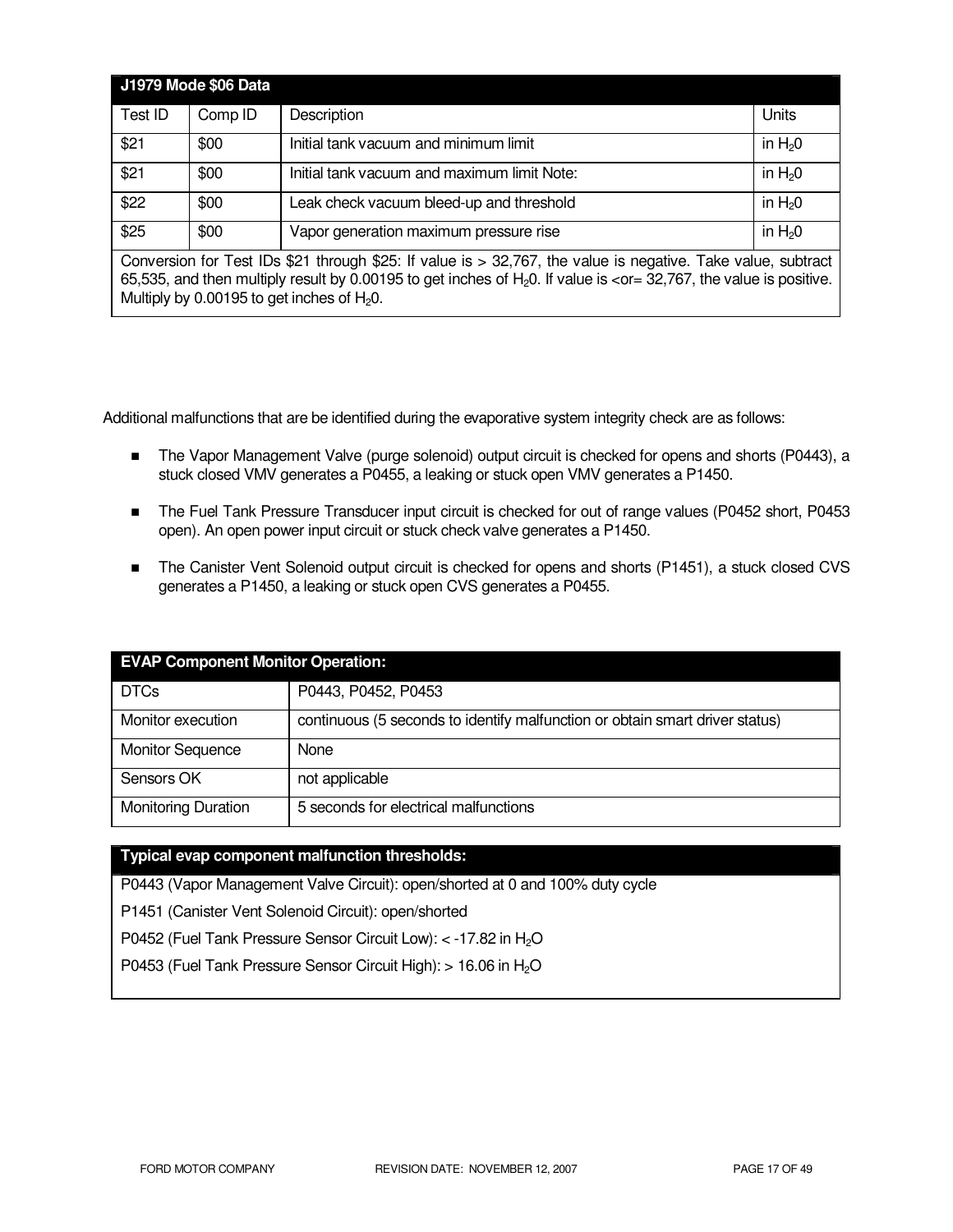# Fuel System Monitor

As fuel system components age or otherwise change over the life of the vehicle, the adaptive fuel strategy learns deviations from stoichiometry while running in closed loop fuel. These learned corrections are stored in Keep Alive Memory as long term fuel trim corrections. They may be stored into an 8x10 rpm/load table or they may be stored as a function of air mass. As components continue to change beyond normal limits or if a malfunction occurs, the long term fuel trim values will reach a calibratable rich or lean limit where the adaptive fuel strategy is no longer allowed to compensate for additional fuel system changes. Long term fuel trim corrections at their limits, in conjunction with a calibratable deviation in short term fuel trim, indicate a rich or lean fuel system malfunction.

| <b>Fuel Monitor Operation:</b> |                                      |
|--------------------------------|--------------------------------------|
| <b>DTCs</b>                    | P0171 Bank 1 Lean, P0174 Bank 2 Lean |
|                                | P0172 Bank 1 Rich, P0175 Bank 2 Rich |
| Monitor execution              | continuous while in closed loop fuel |
| <b>Monitor Sequence</b>        | none                                 |
| Sensors OK                     | Fuel Rail Pressure (if available)    |
| <b>Monitoring Duration</b>     | 2 seconds to register malfunction    |

| <b>Typical fuel monitor entry conditions:</b> |               |            |
|-----------------------------------------------|---------------|------------|
| Entry condition                               | Minimum       | Maximum    |
| RPM Range                                     | idle          | 4,000 rpm  |
| Air Mass Range                                | $0.75$ lb/min | 8.0 lb/min |
| Purge Dutycycle                               | 0%            | 0%         |

### **Typical fuel monitor malfunction thresholds:**

Long Term Fuel Trim correction cell currently being utilized in conjunction with Short Term Fuel Trim:

Lean malfunction: LTFT > 25%, STFT > 5%

Rich malfunction: LTFT < 25%, STFT < 10%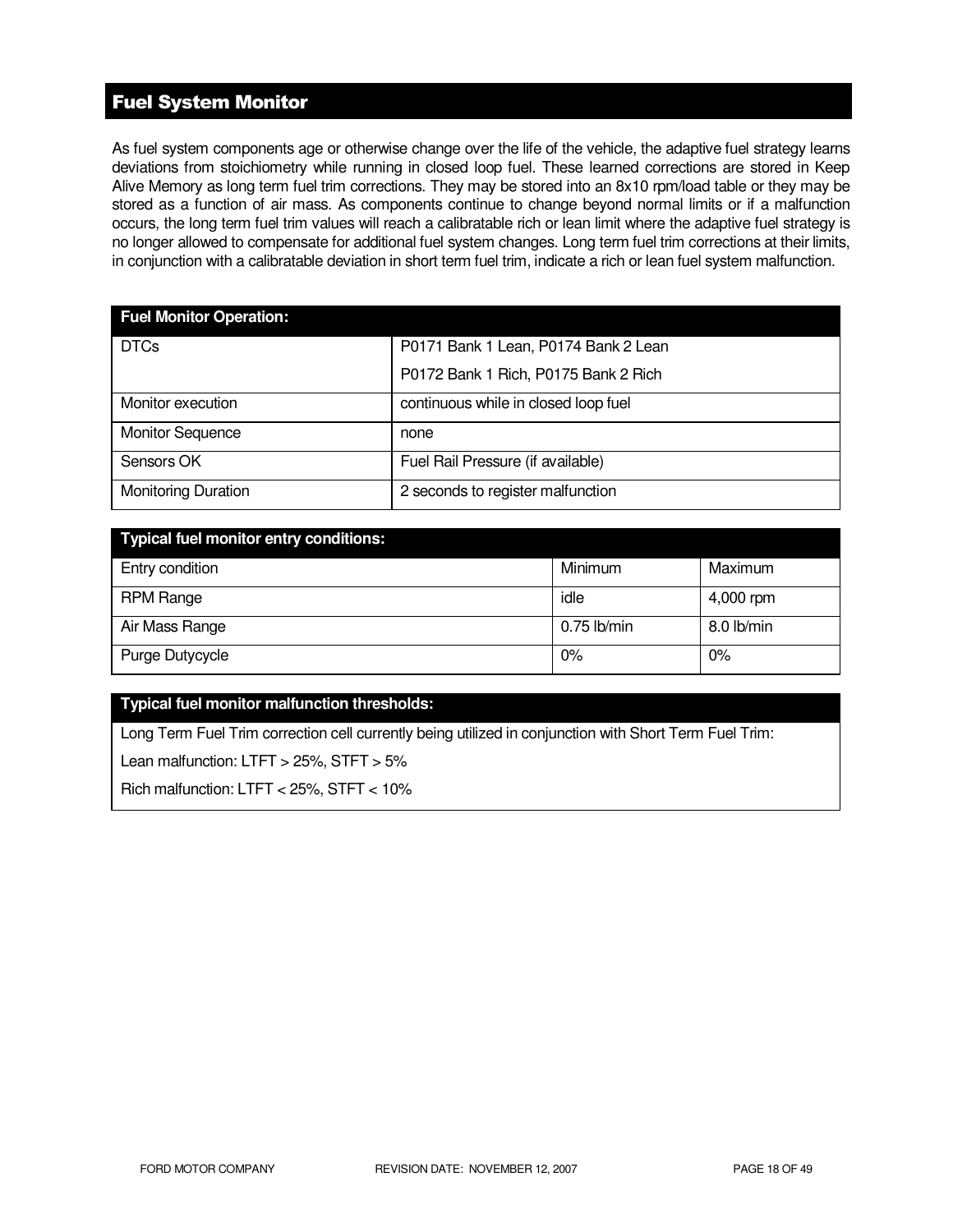### Front HO2S Signal

The time between HO2S switches is monitored after vehicle startup and during closed loop fuel conditions. Excessive time between switches or no switches since startup indicate a malfunction. Since "lack of switching" malfunctions can be caused by HO2S sensor malfunctions or by shifts in the fuel system, DTCs are stored that provide additional information for the "lack of switching" malfunction. Different DTCs indicate whether the sensor was always indicates lean/disconnected (P1131 P1151), always indicates rich (P1132 P1152), or stopped switching due to excessive long term fuel trim corrections (P1130 P1150, Note: these DTCs are being phased out of production).

| <b>HO2S "Lack of Switching" Operation:</b> |                                                        |
|--------------------------------------------|--------------------------------------------------------|
| <b>DTCs</b>                                | P1130 Lack of switching, fuel trim at clip, Bank 1     |
|                                            | P1131 Lack of switching, sensor indicates lean, Bank 1 |
|                                            | P1132 Lack of switching, sensor indicates rich, Bank 1 |
|                                            | P1150 Lack of switching, fuel trim at clip, Bank 2     |
|                                            | P1151 Lack of switching, sensor indicates lean, Bank 2 |
|                                            | P1152 Lack of switching, sensor indicates rich, Bank 2 |
| Monitor execution                          | continuous, from startup and while in closed loop fuel |
| <b>Monitor Sequence</b>                    | None                                                   |
| Sensors OK                                 | TP, MAF, ECT, IAT, FTP                                 |
| <b>Monitoring Duration</b>                 | 30 to 60 seconds to register a malfunction             |

| Typical HO2S "Lack of Switching" entry conditions: |                               |         |  |
|----------------------------------------------------|-------------------------------|---------|--|
| Entry condition                                    | <b>Minimum</b>                | Maximum |  |
| <b>Closed Loop Requested</b>                       |                               |         |  |
| At Part Throttle                                   |                               |         |  |
| Engine Load                                        | 20%                           | 60%     |  |
| Short Term Fuel Trim                               | At limits (up to $+/- 25 %$ ) |         |  |
| Time since engine start-up                         | 180 seconds                   |         |  |
| Inferred Exhaust Temperature                       | 800 °F                        |         |  |

### **Typical HO2S "Lack of Switching" malfunction thresholds:**

< 5 switches since startup after 30 seconds in test conditions

- > 60 seconds since last switch while closed loop
- > 30 seconds since last switch while closed loop at Short Term Fuel Trim limit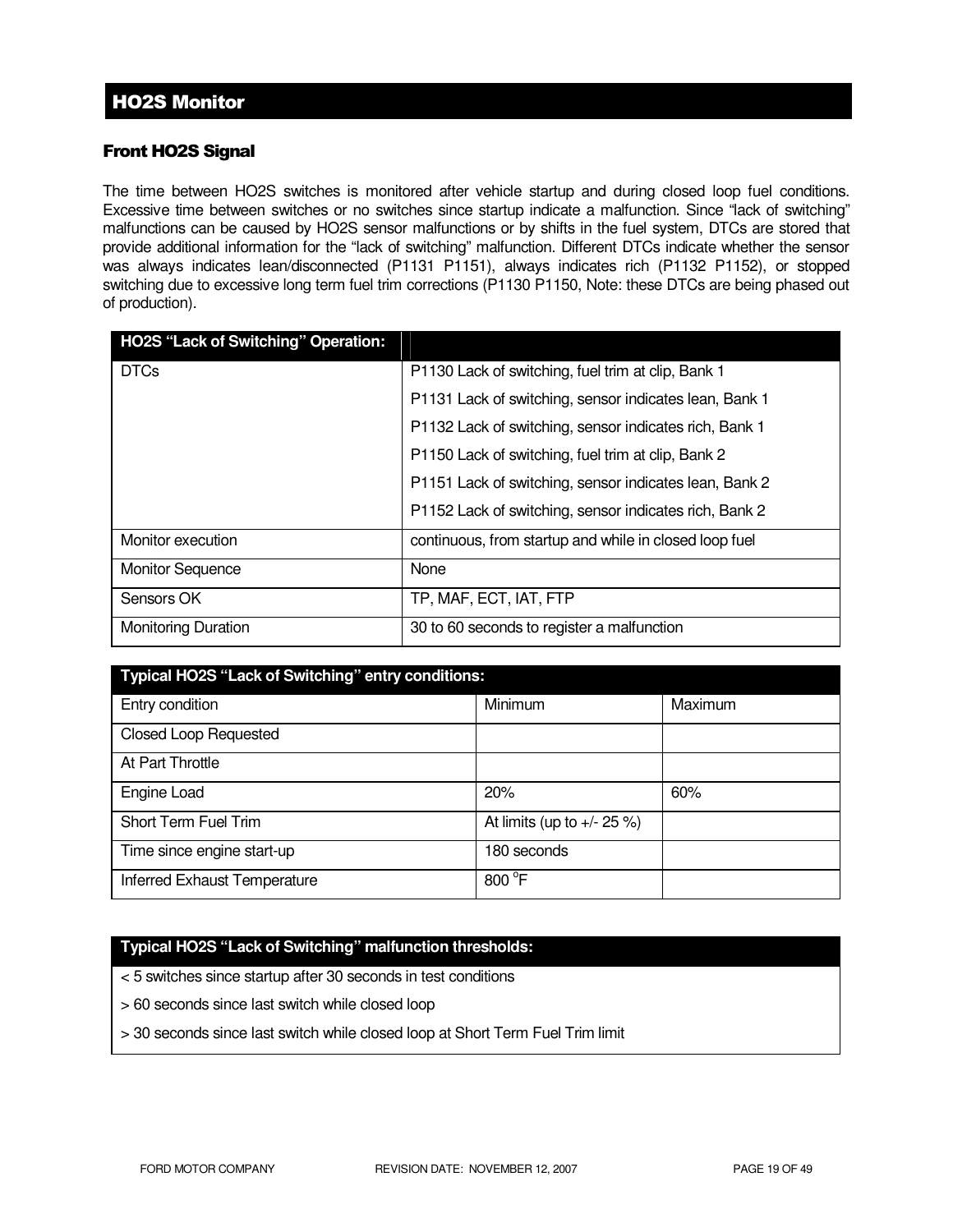The HO2S is also tested functionally. The response rate is evaluated by entering a special 1.5 Hz. square wave, fuel control routine. This routine drives the air/fuel ratio around stoichiometry at a calibratable frequency and magnitude, producing predictable oxygen sensor signal amplitude. A slow sensor will show reduced amplitude. Oxygen sensor signal amplitude below a minimum threshold indicates a slow sensor malfunction. (P0133 Bank 1, P0153 Bank 2). If the calibrated frequency was not obtained while running the test because of excessive purge vapors, etc., the test will be run again until the correct frequency is obtained.

| <b>HO2S Response Rate Operation:</b> |                                                        |
|--------------------------------------|--------------------------------------------------------|
| <b>DTCs</b>                          | P0133 (slow response Bank 1)                           |
|                                      | P0153 (slow response Bank 2)                           |
| Monitor execution                    | once per driving cycle                                 |
| <b>Monitor Sequence</b>              | None                                                   |
| Sensors OK                           | ECT, IAT, MAF, VSS, CKP, TP, CMP, no misfire DTCs, FRP |
| <b>Monitoring Duration</b>           | 4 seconds                                              |

| Typical HO2S response rate entry conditions: |            |          |
|----------------------------------------------|------------|----------|
| Entry condition                              | Minimum    | Maximum  |
| Short Term Fuel Trim Range                   | 70%        | 130%     |
| <b>Engine Coolant Temp</b>                   | 150 °F     | 240 °F   |
| Intake Air Temp                              |            | 140 °F   |
| Engine Load                                  | 20%        | 50%      |
| <b>Vehicle Speed</b>                         | 30 mph     | 60 mph   |
| Engine RPM                                   | 1000 $rm$  | 2000 rpm |
| Time since entering closed loop fuel         | 10 seconds |          |

### **Typical HO2Sresponse rate malfunction thresholds:**

Voltage amplitude: < 0.5 volts

# **J1979 Mode \$06 Data**

| <b>PLACE AND ADD DUG</b>                                                    |         |                                                |       |
|-----------------------------------------------------------------------------|---------|------------------------------------------------|-------|
| Test ID                                                                     | Comp ID | Description                                    | Units |
| \$01                                                                        | \$11    | HO2S11 voltage amplitude and voltage threshold | volts |
| \$01                                                                        | \$21    | HO2S21 voltage amplitude and voltage threshold | volts |
| \$03                                                                        | \$01    | Upstream O2 sensor switch-point voltage        | volts |
| Conversion for Test IDs \$01 through \$03: multiply by 0.00098 to get volts |         |                                                |       |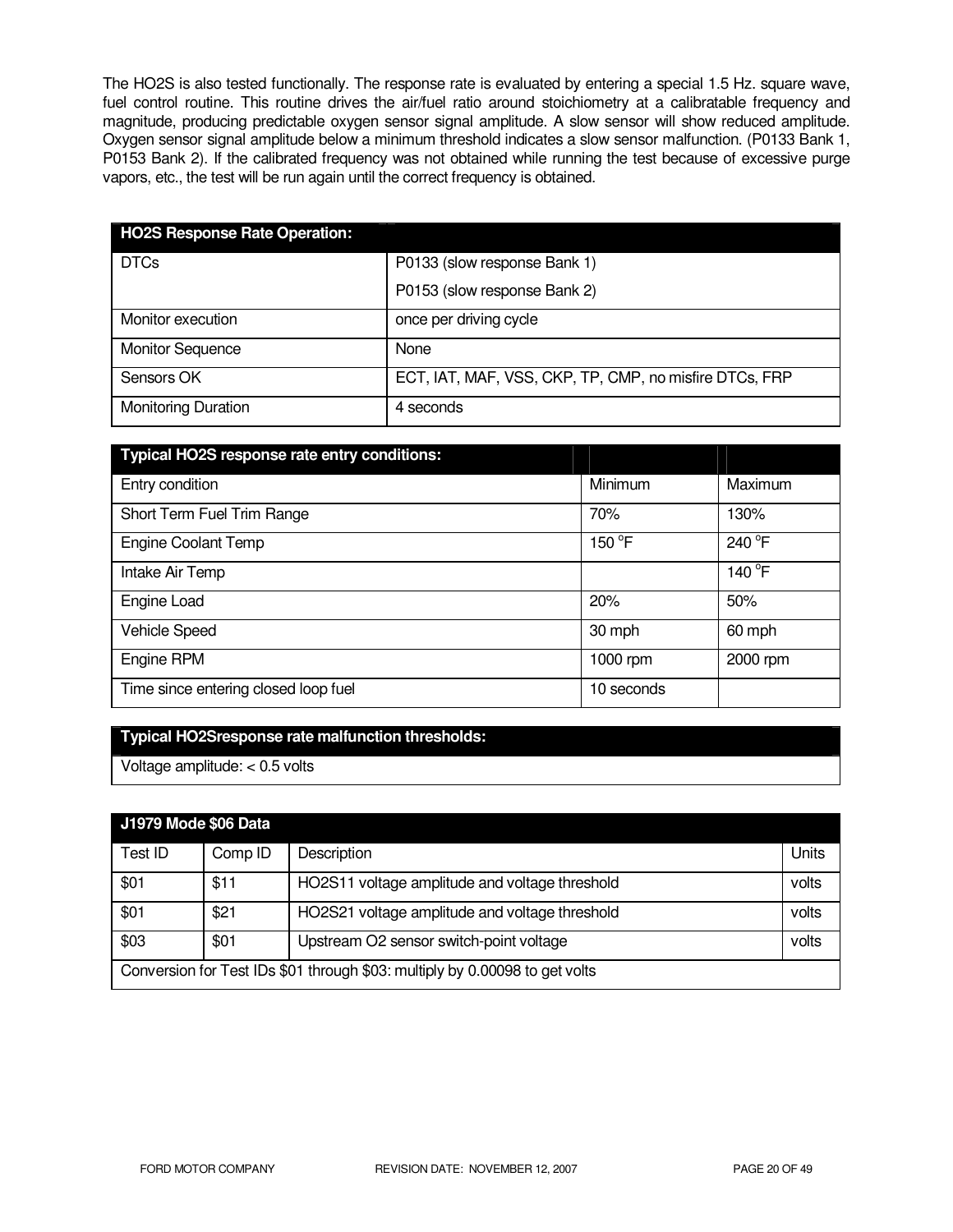### Rear HO2S Signal

A functional test of the rear HO2S sensors is done during normal vehicle operation. The peak rich and lean voltages are continuously monitored. Voltages that exceed the calibratable rich and lean thresholds indicate a functional sensor. If the voltages have not exceeded the thresholds after a long period of vehicle operation, the air/fuel ratio may be forced rich or lean in an attempt to get the rear sensor to switch. This situation normally occurs only with a green catalyst (< 500 miles). If the sensor does not exceed the rich and lean peak thresholds, a malfunction is indicated.

| <b>Rear HO2S Check Operation:</b> |                                                                            |
|-----------------------------------|----------------------------------------------------------------------------|
| <b>DTCs</b>                       | P0136 No activity, Bank 1                                                  |
|                                   | P0156 No activity, Bank 2                                                  |
| Monitor execution                 | once per driving cycle for activity test, continuous for over voltage test |
| <b>Monitor Sequence</b>           | None                                                                       |
| Sensors OK                        |                                                                            |
| <b>Monitoring Duration</b>        | continuous until monitor completed                                         |

| <b>Typical Rear HO2S check entry conditions:</b> |                  |                     |
|--------------------------------------------------|------------------|---------------------|
| Entry condition                                  | Minimum          | Maximum             |
| Inferred exhaust temperature range               | 400 $^{\circ}$ F | 1400 <sup>°</sup> F |
| Rear HO2S heater-on time                         | 120 seconds      |                     |
| Throttle position                                | part throttle    |                     |
|                                                  |                  |                     |
| Engine RPM (forced excursion only)               | $1000$ rpm       | 2000 rpm            |

### **Typical Rear HO2S check malfunction thresholds:**

Does not exceed rich and lean threshold envelope:

Rich < 0.25 to 0.50 volts

Lean  $> 0.40$  to 0.65 volts

# **J1979 Mode \$06 Data**

| Test ID                                                       | Comp ID | Description                               | Units |
|---------------------------------------------------------------|---------|-------------------------------------------|-------|
| \$03                                                          | \$02    | Downstream O2 sensor switch-point voltage | volts |
| Conversion for Test ID \$03: multiply by 0.00098 to get volts |         |                                           |       |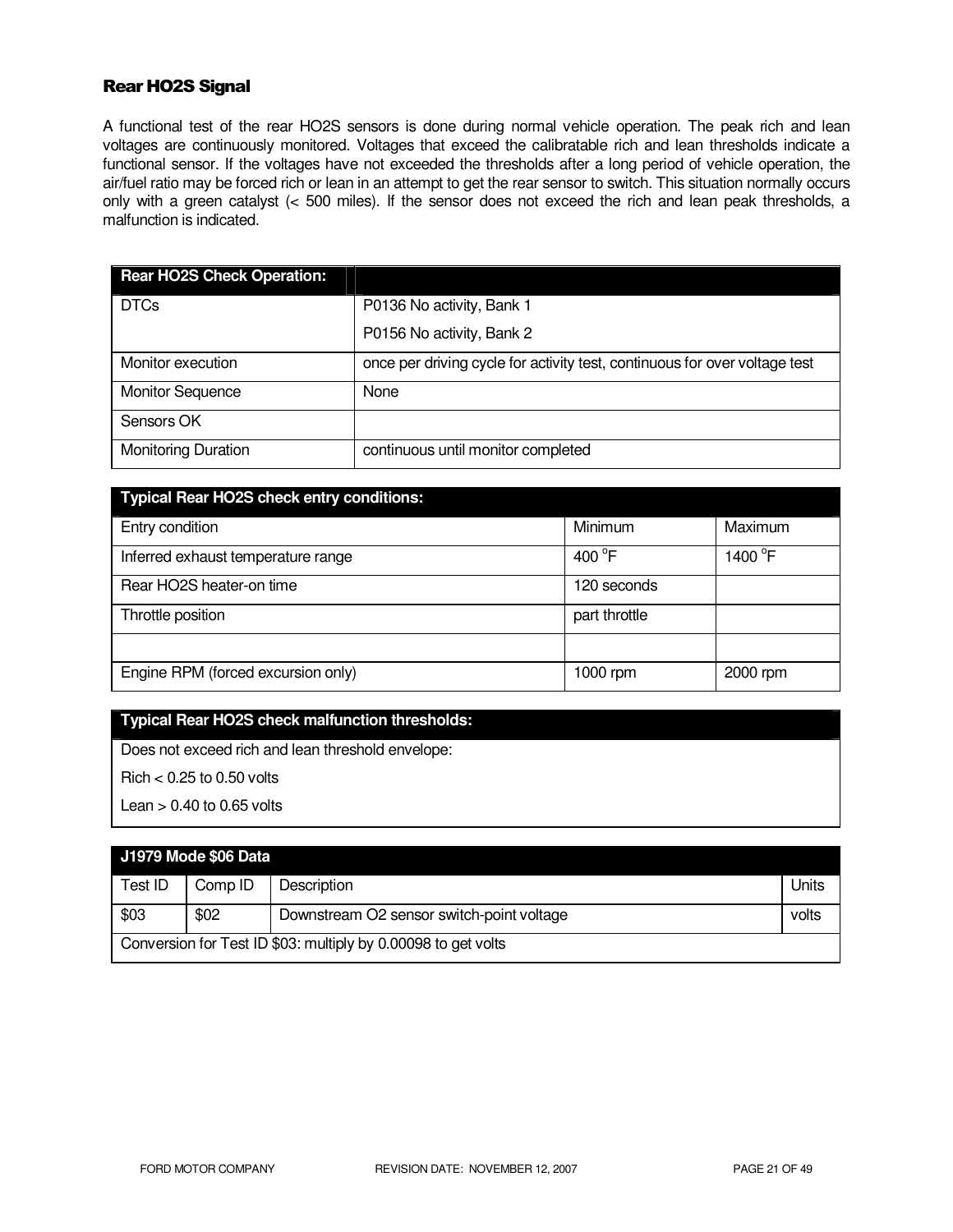### HO2S Heaters, front and rear

The HO2S heaters are monitored for proper voltage and current. A HO2S heater voltage fault is determined by turning the heater on and off and looking for corresponding voltage change in the heater output driver circuit in the PCM.

A separate current-monitoring circuit monitors heater current once per driving cycle. The heater current is actually sampled three times. If the current value for two of the three samples falls below a calibratable threshold, the heater is assumed to be degraded or malfunctioning. (Multiple samples are taken for protection against noise on the heater current circuit.)

| <b>HO2S Heater Monitor Operation:</b> |                                                                              |  |
|---------------------------------------|------------------------------------------------------------------------------|--|
| <b>DTCs</b>                           | Bank 1 - P0135 Front, P0141 Rear                                             |  |
|                                       | Bank 2 - P0155 Front, P0161 Rear                                             |  |
| Monitor execution                     | once per driving cycle for heater current, continuous for voltage monitoring |  |
| <b>Monitor Sequence</b>               | heater voltage check is done prior to heater current check                   |  |
| Sensors OK                            |                                                                              |  |
| <b>Monitoring Duration</b>            | $< 5$ seconds                                                                |  |

| <b>Typical HO2S heater monitor entry conditions:</b> |                 |                     |
|------------------------------------------------------|-----------------|---------------------|
| Entry condition                                      | Minimum         | Maximum             |
| Inferred exhaust temperature range                   | 250 $\degree$ F | 1400 <sup>°</sup> F |
| HO2S heater-on time                                  | 120 seconds     |                     |

| <b>Typical HO2S heater check malfunction thresholds:</b> |                                       |  |
|----------------------------------------------------------|---------------------------------------|--|
| Smart driver status indicated malfunction                |                                       |  |
| Heater current outside limits:                           | $<$ 0.220 amps or $>$ 3 amps, (NTK)   |  |
|                                                          | $< 0.400$ amps or $> 3$ amps, (Bosch) |  |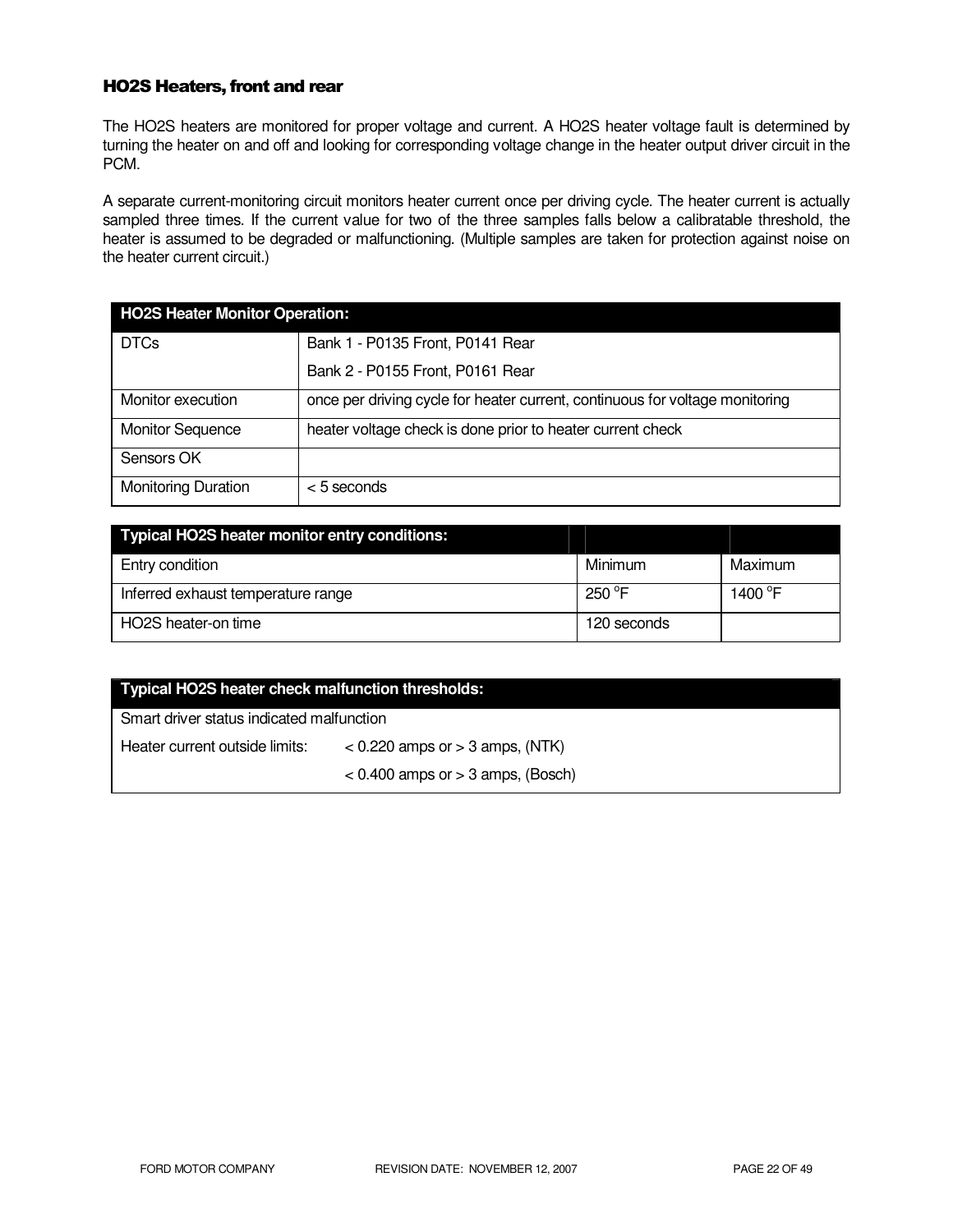# DPFE EGR System Monitor

The Delta Pressure Feedback EGR system is a closed loop EGR control system that uses Delta Pressure Feedback EGR sensor (DPFE) to measure EGR flow across an orifice in the EGR tube. When the EGR valve is open, a pressure differential is created across the orifice and measured by the DPFE sensor. This DPFE measurement is used to control the EGR vacuum regulator (EVR), which provides vacuum to open and modulate the EGR valve itself.

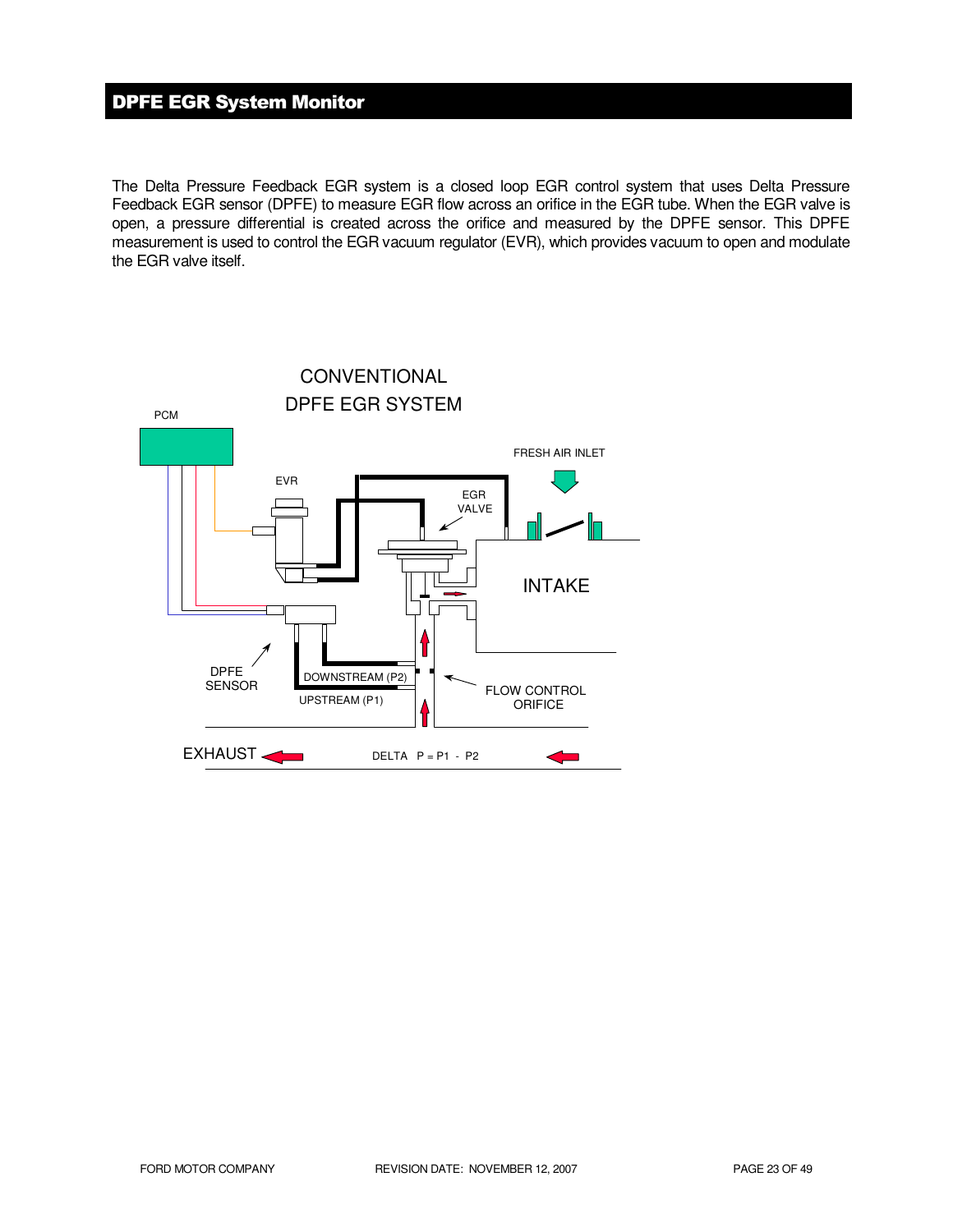The Delta Pressure Feedback EGR Monitor is a series of electrical tests and functional tests that monitor various aspects of EGR system operation.

First, the Delta Pressure Feedback EGR (DPFE) sensor input circuit is checked for out of range values (P1400 P1401). The Electronic Vacuum Regulator (EVR) output circuit is checked for opens and shorts (P1409).

| <b>EGR Electrical Check Operation:</b> |                                     |
|----------------------------------------|-------------------------------------|
| <b>DTCs</b>                            | P1400, P1401, P1409                 |
| Monitor execution                      | Continuous, during EGR monitor      |
| <b>Monitor Sequence</b>                | None                                |
| Sensors OK                             |                                     |
| <b>Monitoring Duration</b>             | 4 seconds to register a malfunction |

#### **Typical EGR electrical check entry conditions:**

EGR system enabled

#### **Typical EGR electrical check malfunction thresholds:**

DPFE sensor outside voltage: > 4.96 volts, < 0.195 volts

EVR solenoid smart driver status indicates open/short

Note: EGR normally has large amounts of water vapor that are the result of the engine combustion process. During cold ambient temperatures, under some circumstances, water vapor can freeze in the DPFE sensor, hoses, as well as other components in the EGR system. In order to prevent MIL illumination for temporary freezing, the following logic is used:

If an EGR system malfunction is detected above 32 °F, the EGR system and the EGR monitor is disabled for the current driving cycle. A DTC is stored and the MIL is illuminated if the malfunction has been detected on two consecutive driving cycles.

If an EGR system malfunction is detected below 32  $\degree$ F, only the EGR system is disabled for the current driving cycle. A DTC is not stored and the I/M readiness status for the EGR monitor will not change. The EGR monitor, however, will continue to operate. If the EGR monitor determined that the malfunction is no longer present (i.e., the ice melts), the EGR system will be enabled and normal system operation will be restored.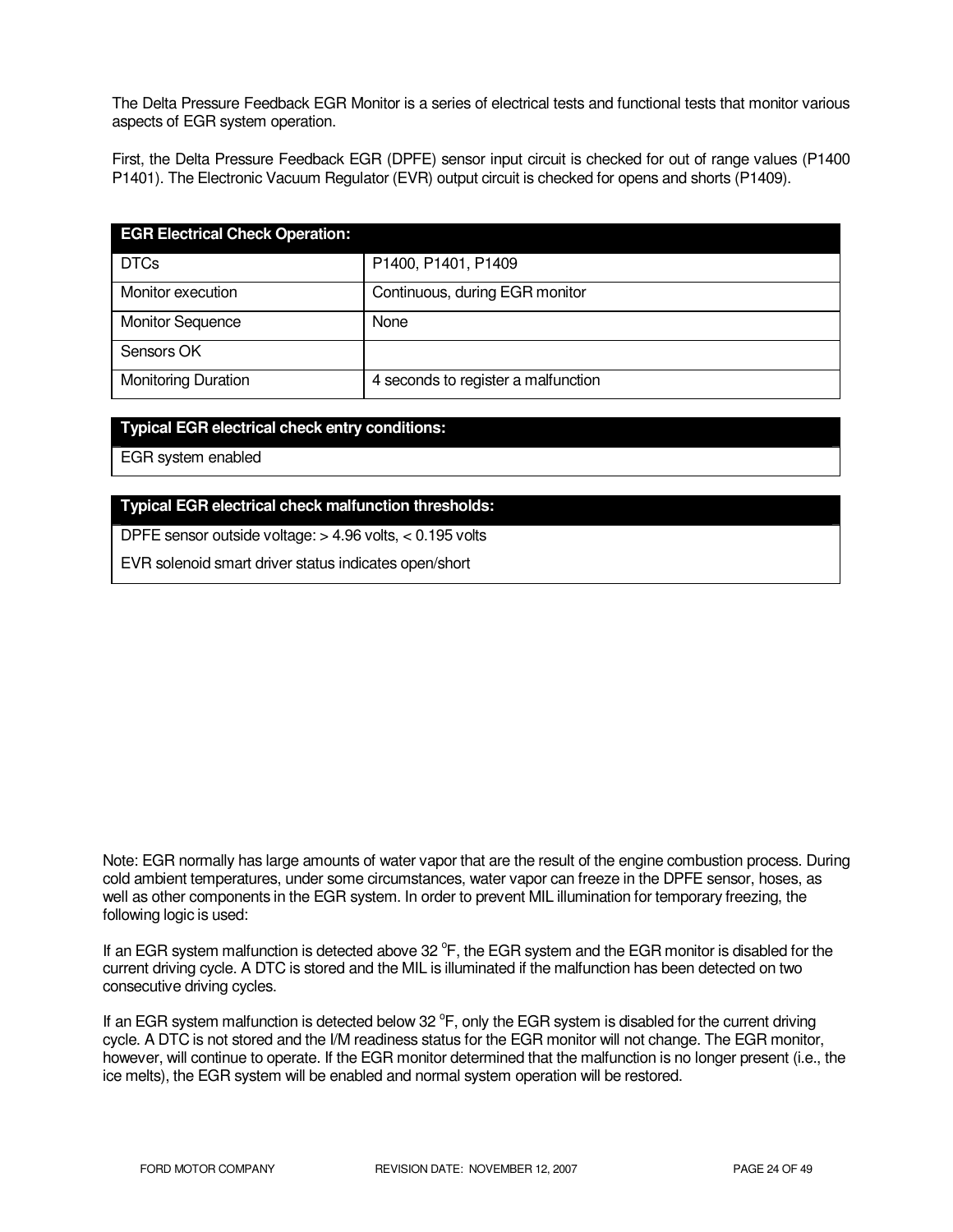After the vehicle is started, during vehicle acceleration, the differential pressure indicated by the DPFE sensor at zero EGR flow is checked to ensure that both hoses to the DPFE sensor are connected. Under this condition, the differential pressure should be zero. If the differential pressure indicated by the DPFE sensor exceeds a maximum threshold or falls below a minimum threshold, an upstream or downstream DPFE hose malfunction is indicated (P1405 P1406).

| <b>DPFE EGR Hose Check Operation:</b> |                                     |  |
|---------------------------------------|-------------------------------------|--|
| <b>DTCs</b>                           | P1405, P1406                        |  |
| Monitor execution                     | once per driving cycle              |  |
| <b>Monitor Sequence</b>               | Done after P0402 test               |  |
| Sensors OK                            | MAF                                 |  |
| <b>Monitoring Duration</b>            | 2 seconds to register a malfunction |  |

| <b>Typical DPFE EGR hose check entry conditions:</b> |             |          |
|------------------------------------------------------|-------------|----------|
| <b>Entry Condition</b>                               | Minimum     | Maximum  |
| EVR dutycycle (EGR commanded off)                    | $0\%$       | $0\%$    |
| Mass Air Flow                                        |             | 8 lb/min |
| Inferred exhaust backpressure                        | 13 in $H2O$ |          |

# **Typical EGR hose check malfunction thresholds:**

DPFE sensor voltage:  $<$  7 in H<sub>2</sub>O,  $>$  7 in H<sub>2</sub>O

|                                                                                                                                                                                                                                                                                                                  | <b>J1979 Mode \$06 Data</b> |                                                       |           |
|------------------------------------------------------------------------------------------------------------------------------------------------------------------------------------------------------------------------------------------------------------------------------------------------------------------|-----------------------------|-------------------------------------------------------|-----------|
| Test ID                                                                                                                                                                                                                                                                                                          | Comp<br>ID                  | Description                                           | Units     |
| \$41                                                                                                                                                                                                                                                                                                             | \$11                        | Delta pressure for upstream hose test and threshold   | in. $H20$ |
| \$41                                                                                                                                                                                                                                                                                                             | \$12                        | Delta pressure for downstream hose test and threshold | in. $H20$ |
| Conversion for Test ID \$41: If value is > 32,767, the value is negative. Take value, subtract 65,536, and then<br>multiply result by 0.0078 to get inches of $H_2O$ . If value is <or 0.0078<br="" 32,767,="" =="" by="" is="" multiply="" positive.="" the="" value="">to get inches of <math>H_2O</math></or> |                             |                                                       |           |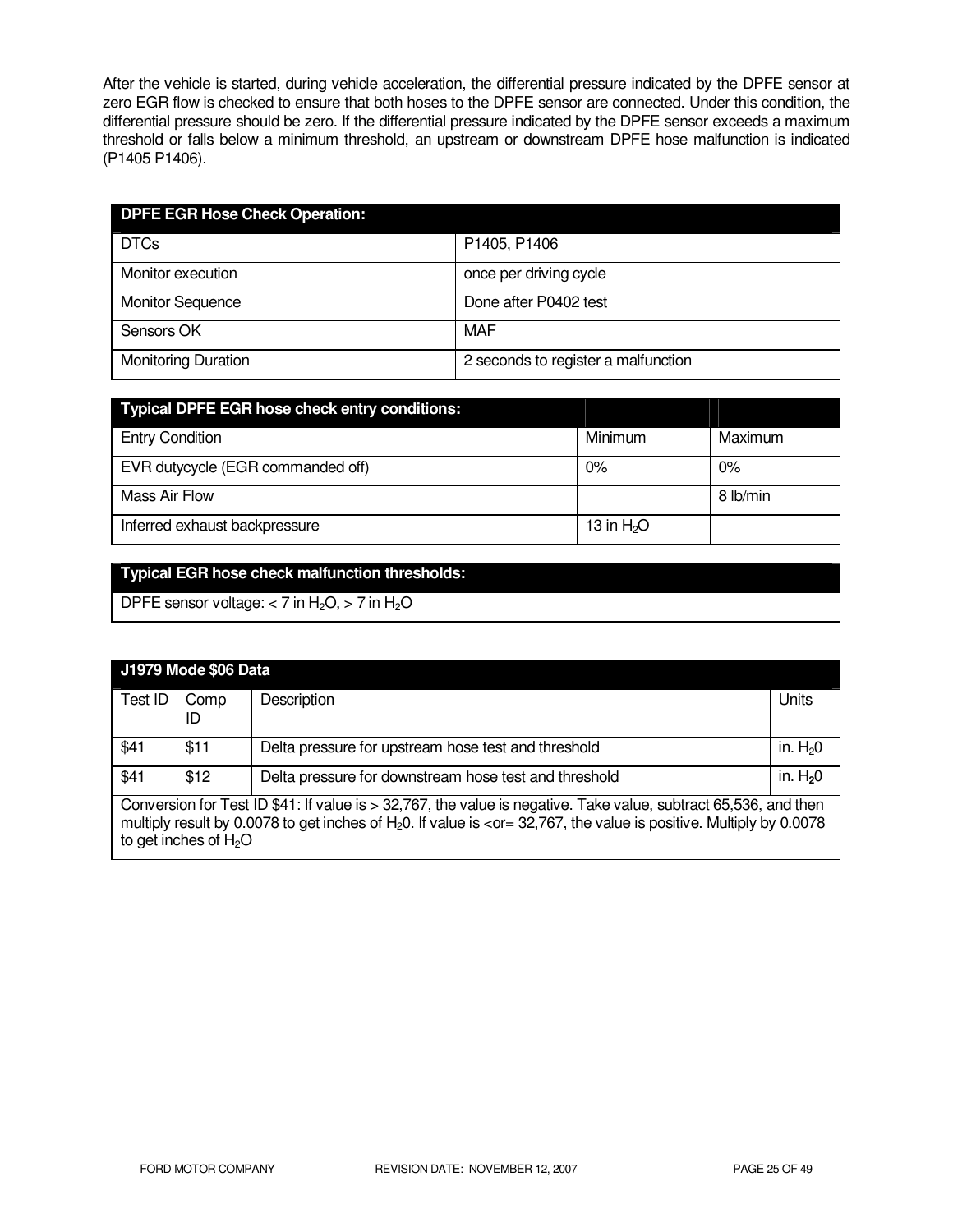After the vehicle has warmed up and normal EGR rates are being commanded by the PCM, the low flow check is performed. Since the EGR system is a closed loop system, the EGR system will deliver the requested EGR flow as long as it has the capacity to do so. If the EVR duty cycle is very high (greater than 80% duty cycle), the differential pressure indicated by the DPFE sensor is evaluated to determine the amount of EGR system restriction. If the differential pressure is below a calibratable threshold, a low flow malfunction is indicated (P0401).

| <b>EGR Flow Check Operation:</b> |                                      |
|----------------------------------|--------------------------------------|
| <b>DTCs</b>                      | P0401                                |
| Monitor execution                | once per driving cycle               |
| <b>Monitor Sequence</b>          | Done after P1405 and P1406 tests     |
| Sensors OK                       | CKP, ECT, IAT, MAF, TP               |
| <b>Monitoring Duration</b>       | 70 seconds to register a malfunction |

| <b>Typical EGR flow check entry conditions:</b> |         |                 |  |  |
|-------------------------------------------------|---------|-----------------|--|--|
| <b>Entry Condition</b>                          | Minimum | Maximum         |  |  |
| <b>EVR Dutycycle</b>                            | 80%     | 100%            |  |  |
| Engine RPM                                      |         | 2500 rpm        |  |  |
| Mass Air Flow Rate of Change                    |         | 6% program loop |  |  |
| Inferred manifold vacuum                        | 6 in Hg | 10 in $Hg$      |  |  |

### **Typical EGR flow check malfunction thresholds:**

DPFE sensor voltage:  $<$  6 in H<sub>2</sub>O

| J1979 Mode \$06 Data                                                                                                                                                                                                                           |         |                                            |           |
|------------------------------------------------------------------------------------------------------------------------------------------------------------------------------------------------------------------------------------------------|---------|--------------------------------------------|-----------|
| Test ID                                                                                                                                                                                                                                        | Comp ID | Description                                | Units     |
| \$4A                                                                                                                                                                                                                                           | \$30    | Delta pressure for flow test and threshold | in. $H20$ |
| \$4B                                                                                                                                                                                                                                           | \$30    | EVR dutycycle for flow test and threshold  | percent   |
| Conversion for Test ID \$4A: If value is > 32,767, the value is negative. Take value, subtract 65,536, and then<br>multiply result by 0.0078 to get inches of H-0. If value is $\sim$ or - 32.767, the value is positive. Multiply by 0.0078 I |         |                                            |           |

multiply result by 0.00/8 to get inches of H<sub>2</sub>0. If value is <or= 32,767, the value is positive. Multiply by 0.0078 to get inches of  $H_2O$ 

Conversion for Test ID \$4B: multiply by 0.0000305 to get percent dutycycle.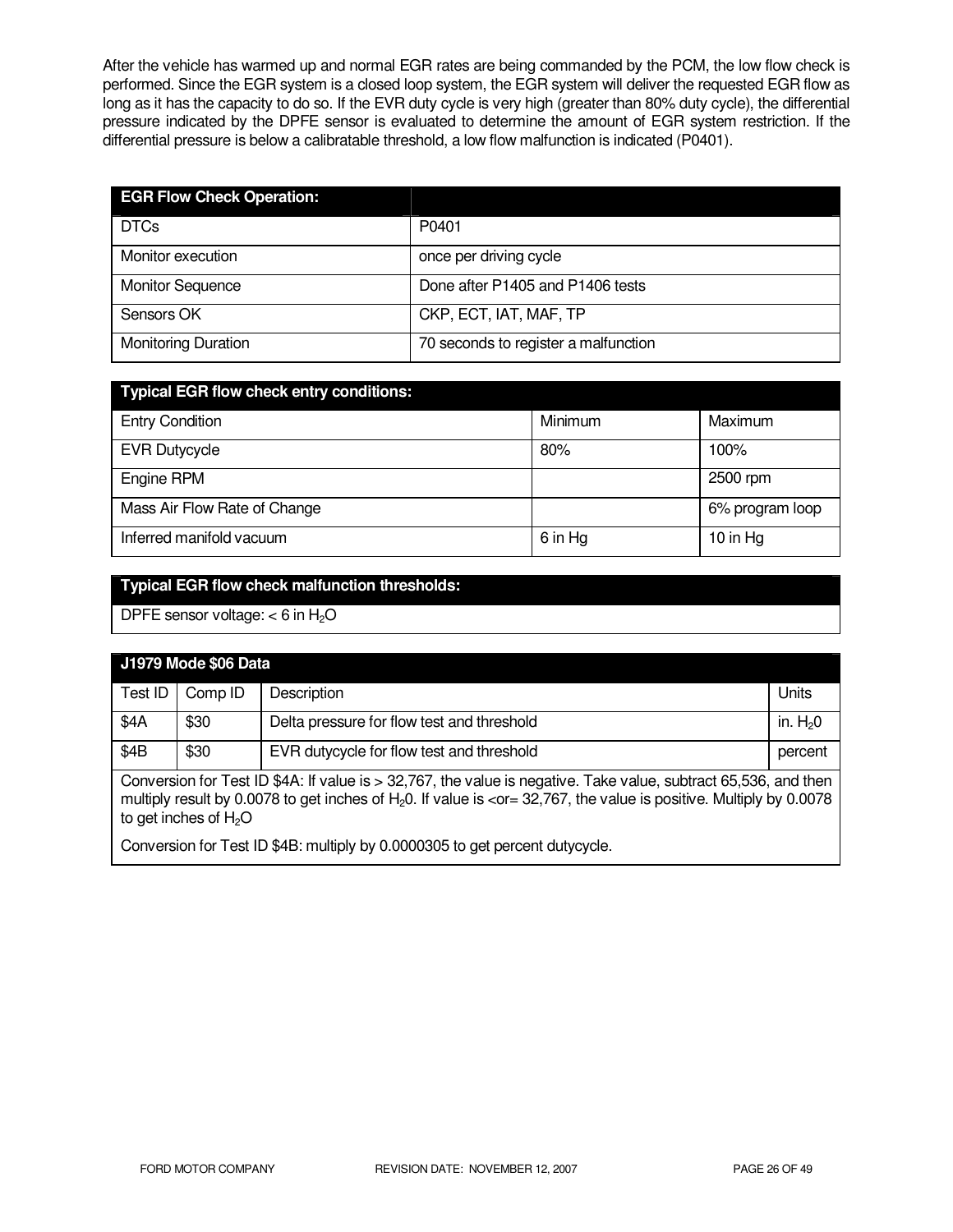Finally, the differential pressure indicated by the DPFE sensor is also checked at idle with zero requested EGR flow to perform the high flow check. If the differential pressure exceeds a calibratable limit, it indicates a stuck open EGR valve or debris temporarily lodged under the EGR valve seat (P0402).

| <b>EGR Stuck open Check Operation:</b> |                                      |  |
|----------------------------------------|--------------------------------------|--|
| <b>DTCs</b>                            | P0402                                |  |
| Monitor execution                      | once per driving cycle               |  |
| <b>Monitor Sequence</b>                | Done after P1400 and P1401 tests     |  |
| Sensors OK                             | CPS, ECT, IAT, MAF, TP               |  |
| <b>Monitoring Duration</b>             | 10 seconds to register a malfunction |  |

| <b>Typical EGR stuck open check entry conditions:</b> |         |         |
|-------------------------------------------------------|---------|---------|
| <b>Entry Condition</b>                                | Minimum | Maximum |
| EVR dutycycle (EGR commanded off)                     | 0%      | $0\%$   |
| Engine RPM (after EGR enabled)                        | at idle | idle    |

### **Typical EGR stuck open check malfunction thresholds:**

DPFE sensor voltage at idle versus engine-off signal: > 0.6 volts

| J1979 Mode \$06 Data |  |  |
|----------------------|--|--|
|                      |  |  |

Г

| Test ID                                                                                                | Comp ID | Description                                      | Units |  |
|--------------------------------------------------------------------------------------------------------|---------|--------------------------------------------------|-------|--|
| \$45                                                                                                   | \$20    | Delta pressure for stuck open test and threshold | volts |  |
| Conversion for Test ID \$45: Multiply by 0.0156 to get A/D counts (0-1024) or 0.0000763 to get voltage |         |                                                  |       |  |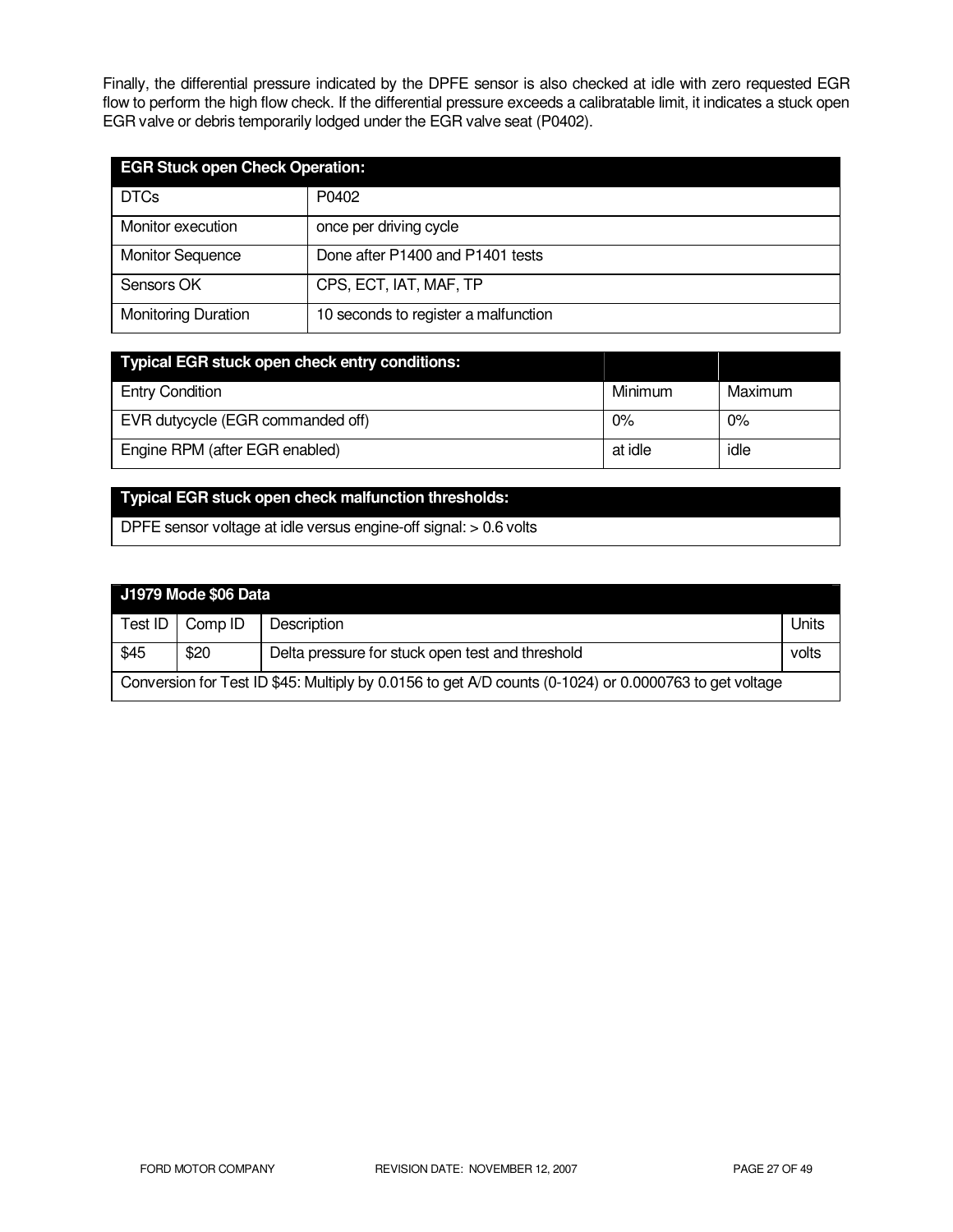# Sonic EGR System Monitor

The Sonic EGR system is a closed loop EGR control system that consists of a vacuum-operated EGR valve with an EGR Valve Position (EVP) Sensor for feedback. The EGR valve is regulated by a duty-cycled EGR Vacuum Regulator solenoid. The PCM uses the EGR Valve Position Sensor for feedback control by measuring the position of the EGR valve pintle. On a sonic EGR valve, the valve is designed such that the position of the EGR valve pintle is proportional to the amount of EGR flow, independent of the downstream manifold pressure. The PCM calculates the desired EGR rate and adjusts the duty cycle to the EVR to obtain the desired EGR rate by monitoring the EGR Valve Position signal.

As the EGR valve opens, the EGR Valve Position signal voltage increases. Normal EVP sensor voltage at idle (closed EGR valve) is between 0.24 and 0.67 volts.)

The EGR Valve position signal only detects EGR valve pintle position. EGR flow is inferred from the pintle position. Actual blockage of EGR flow cannot be detected using the EVP signal.

| <b>EGR Electrical Check Operation:</b> |                                     |
|----------------------------------------|-------------------------------------|
| <b>DTCs</b>                            | P1400, P1401, P1409                 |
| Monitor execution                      | Continuous, during EGR monitor      |
| <b>Monitor Sequence</b>                | None                                |
| Sensors OK                             |                                     |
| <b>Monitoring Duration</b>             | 4 seconds to register a malfunction |

### **Typical EGR electrical check entry conditions:**

EGR system enabled

#### **Typical EGR electrical check malfunction thresholds:**

EVP sensor outside voltage: > 4.81 volts, < 0.048 volts

EVR solenoid smart driver status indicates open/short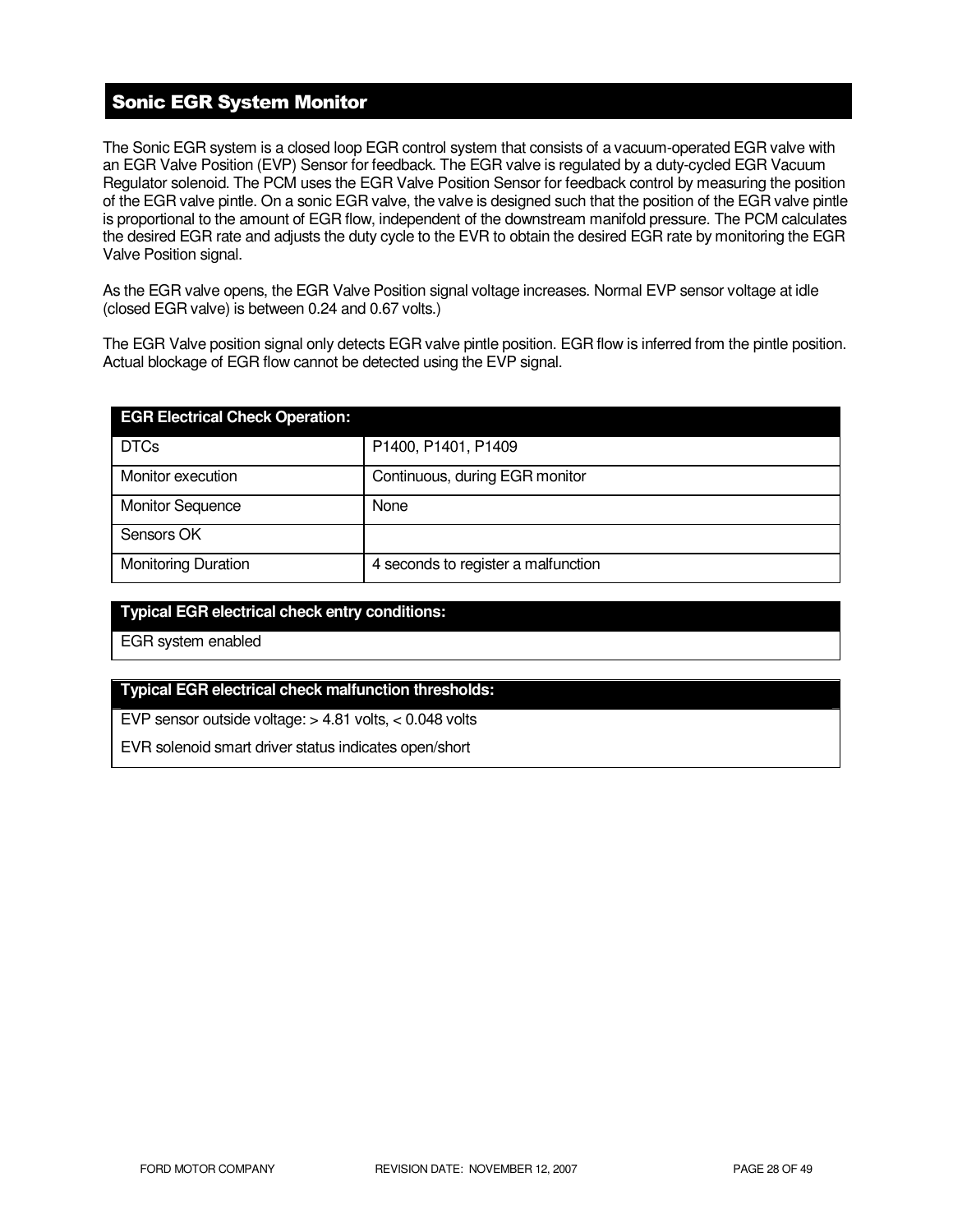After the vehicle has warmed up and normal EGR rates are being commanded by the PCM, the low flow check and a stuck open at idle check is performed.

If the control system cannot open the EGR valve to the desired position, a P0401 will be set. Since the Sonic EGR system uses EGR valve position for feedback, actual blockage in the EGR tubes and passages cannot be detected. (P0401). The test is run is there is sufficient vacuum to open the valve, and the requested EVR dutycycle is high.

| <b>EGR Low Flow Check Operation:</b> |                                     |
|--------------------------------------|-------------------------------------|
| <b>DTCs</b>                          | P0401                               |
| Monitor execution                    | Continuous                          |
| <b>Monitor Sequence</b>              | Continuous, while EGR is enabled    |
| Sensors OK                           | CKP, ECT, IAT, MAF, TP              |
| <b>Monitoring Duration</b>           | 3 seconds to register a malfunction |

| <b>Typical EGR flow check entry conditions:</b> |         |         |
|-------------------------------------------------|---------|---------|
| <b>Entry Condition</b>                          | Minimum | Maximum |
| EGR enabled                                     | yes     |         |
| Engine load                                     |         | 50%     |
| EVR dutycycle (EGR commanded on)                | 70%     |         |

### **Typical EGR flow check malfunction thresholds:**

Minimum EVP sensor voltage: < 0.78 volts

### If the EGR valve position indicates that the EGR valve is stuck open at idle, a P0402 is set. (P0402)

| <b>EGR Stuck Open Flow Check Operation:</b> |                                     |  |
|---------------------------------------------|-------------------------------------|--|
| <b>DTCs</b>                                 | P0401                               |  |
| Monitor execution                           | Continuous                          |  |
| <b>Monitor Sequence</b>                     | Continuous, while EGR is enabled    |  |
| Sensors OK                                  | CKP, ECT, IAT, MAF, TP              |  |
| <b>Monitoring Duration</b>                  | 2 seconds to register a malfunction |  |

| Typical EGR stuck open check entry conditions: |         |         |
|------------------------------------------------|---------|---------|
| <b>Entry Condition</b>                         | Minimum | Maximum |
| EVR dutycycle (EGR commanded off)              | $0\%$   | $0\%$   |
| Idle                                           | ves     |         |

### **Typical EGR stuck open check malfunction thresholds:**

EVP sensor voltage: > 0.72 volts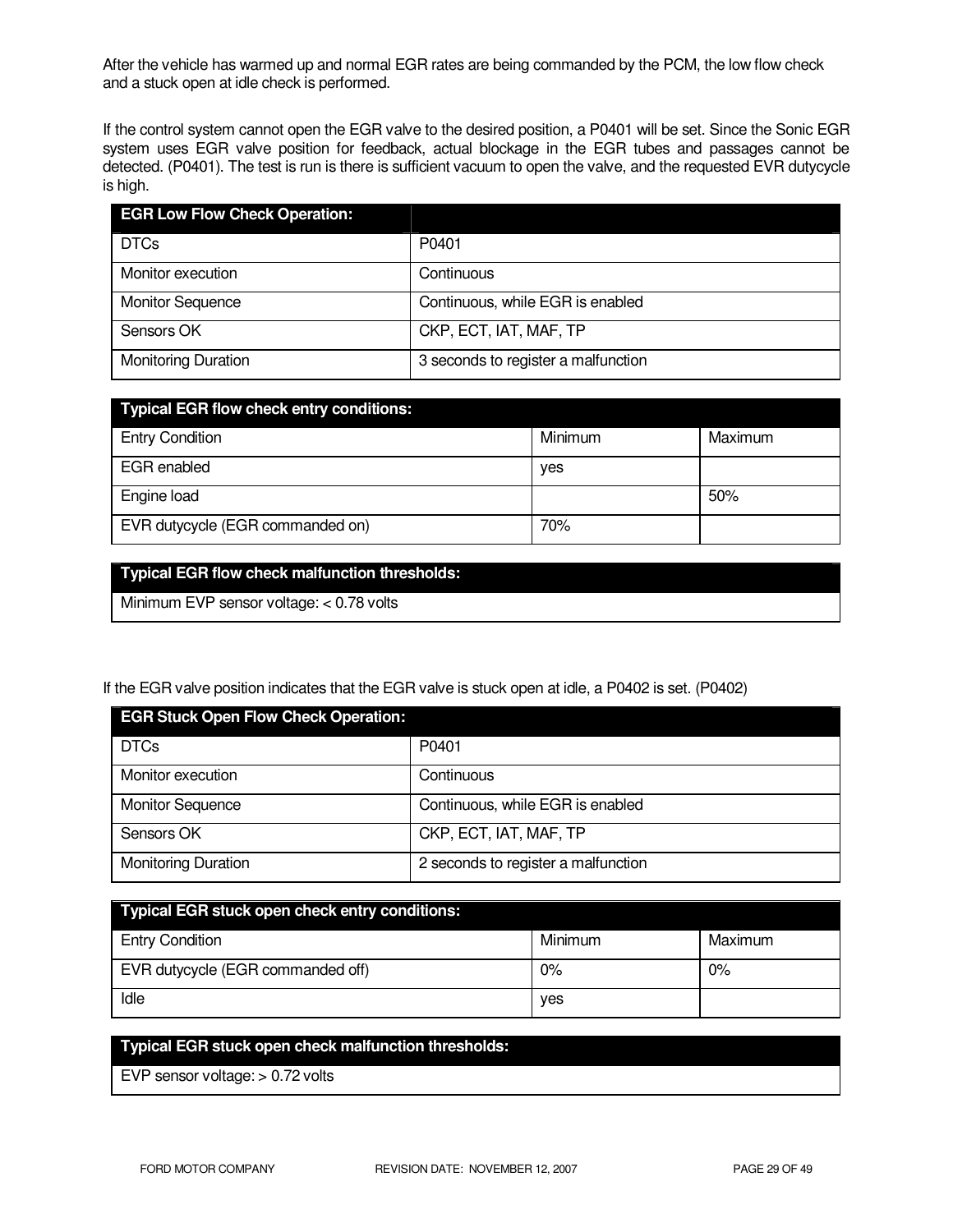# Comprehensive Component Monitor - Engine

### Engine Inputs

Analog inputs such as Intake Air Temperature (P0112, P0113), Engine Coolant Temperature (P0117, P0118), Cylinder Head Temperature (P1289. P1290), Mass Air Flow (P0102, P0103) and Throttle Position (P0122, P0123, P1120), Fuel Temperature (P0182, P0183) are checked for opens, shorts, or out-of-range values by monitoring the analog -to-digital (A/D) input voltage.

| <b>Analog Sensor Check Operation:</b> |                                                        |  |
|---------------------------------------|--------------------------------------------------------|--|
| <b>DTCs</b>                           | P0112, P0113, P0117, P0118, P0102, P0103, P0122, P0123 |  |
| Monitor execution                     | continuous                                             |  |
| <b>Monitor Sequence</b>               | none                                                   |  |
| Sensors OK                            | not applicable                                         |  |
| <b>Monitoring Duration</b>            | 5 seconds to register a malfunction                    |  |

#### **Typical analog sensor check malfunction thresholds:**

Voltage < 0.20 volts or voltage > 4.80 volts

The MAF and TP sensors are cross-checked to determine whether the sensor readings are rational and appropriate for the current operating conditions. (P1121)

| <b>MAF/TP Rationality Check Operation:</b> |                                        |  |
|--------------------------------------------|----------------------------------------|--|
| <b>DTCs</b>                                | P <sub>1121</sub>                      |  |
| Monitor execution                          | Continuous                             |  |
| <b>Monitor Sequence</b>                    | None                                   |  |
| Sensors OK                                 |                                        |  |
| <b>Monitoring Duration</b>                 | 3 seconds within test entry conditions |  |

| Typical MAF/TP rationality check entry conditions: |                 |                     |  |
|----------------------------------------------------|-----------------|---------------------|--|
| <b>Entry Condition</b>                             | Minimum         | Maximum             |  |
| Engine RPM                                         | 1000 rpm        | minimum of 3800 rpm |  |
| <b>Engine Coolant Temp</b>                         | 100 $\degree$ F |                     |  |

### **Typical MAF/TP rationality check malfunction thresholds:**

Load  $> 60\%$  and TP  $< 2.4$  volts

Load  $<$  30% and TP  $>$  2.4 volts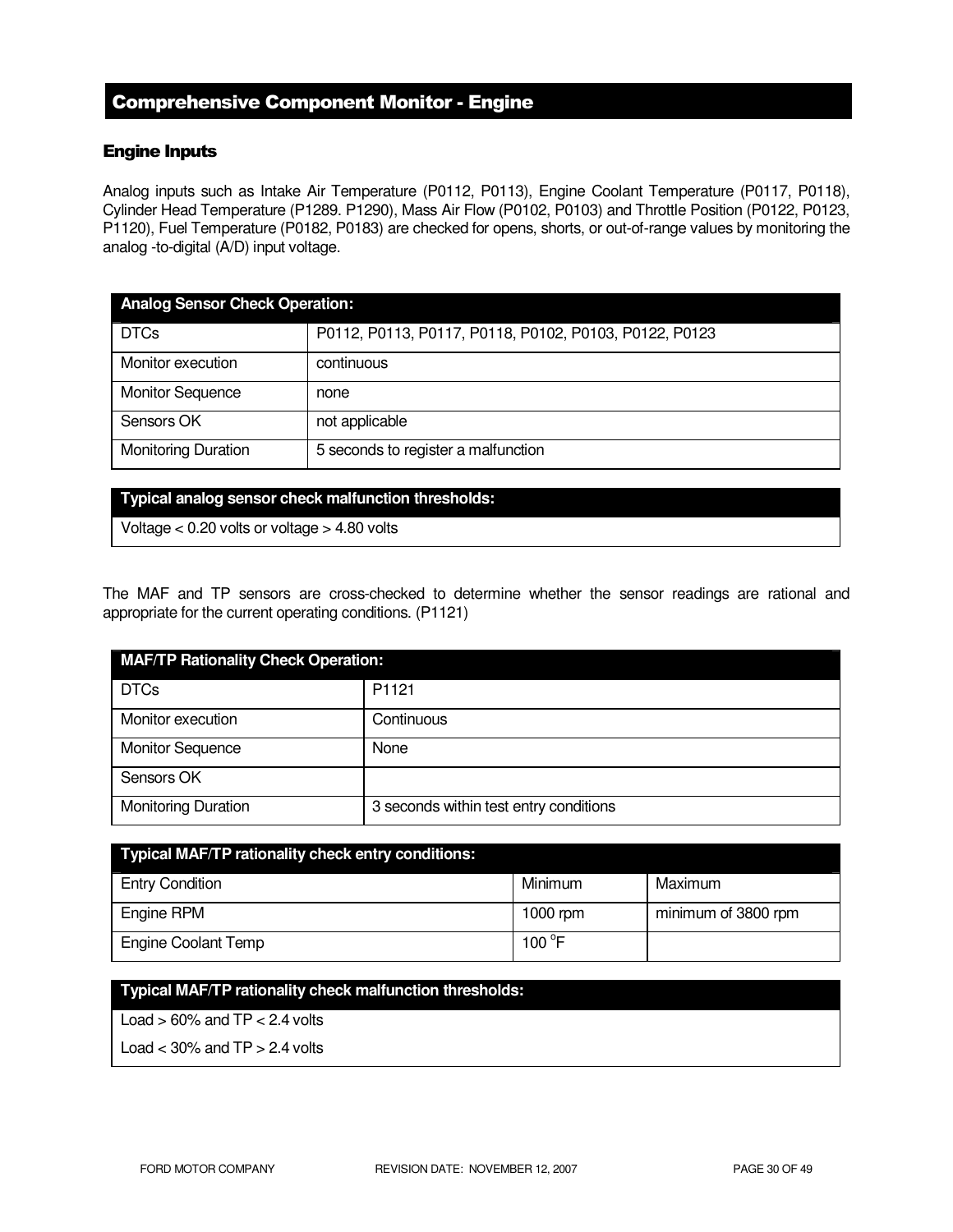### Ignition

Vehicles use either Distributor Ignition systems (TFI), or Electronic Ignition systems (Electronic Distributorless Ignition System - EDIS) systems.

The EDIS system uses a chip to process the 36 (or 40) tooth crankshaft position signal, generate a low data rate PIP signal for the PCM microprocessor and control a 4 or 6 terminal coil pack which fires a pair of spark plugs. One of these sparkplugs is on the compression stroke, while the other is on the exhaust stroke. The EDIS chip can be incorporated within the PCM or in a separate ignition control module.

The ignition system is checked by monitoring three ignition signals during normal vehicle operation:

Profile Ignition Pickup (CKP, commonly known as PIP), the timing reference signal derived from the crankshaft 36-tooth wheel and processed by the EDIS chip. PIP is a 50% duty cycle, square wave signal that has a rising edge at 10 deg BTDC.

Camshaft IDentification (CMP, commonly known at CID), a signal derived from the camshaft to identify the #1 cylinder

Ignition Diagnostic Monitor (IDM), a signal that indicates that the primary side of the coil has fired. This signal is received as a digital pulse width signal from the EDIS chip. The EDIS chip determines if the current flow to the ignition coil reaches the required current (typically 5.5 Amps for COP, 3.0 to 4.0 Amps for DIS) within a specified time period (typically > 200 microseconds for both COP and DIS). The EDIS chip also outputs status information when the engine is not running.

First, the relationship between successive PIP events is evaluated to determine whether the PIP signal is rational. Too large a change in 3 successive PIP indicates a missing or noisy PIP signal (P0320). Next, the CMP edge count is compared to the PIP edge count. If the proper ratio of CMP events to PIP events is not being maintained (for example, 1 CMP edge for every 8 PIP edges for an 8-cylinder engine), it indicates a missing or noisy CMP signal (P0340). Finally, the relationship between IDM edges and PIP edges is evaluated. If there is not an IDM edge (coil firing) for every PIP edge (commanded spark event), the PCM will look for a pattern of failed IDM events to determine which ignition coil has failed. If the ignition coil cannot be identified or if the engine is running and there are no IDM edges, the IDM circuit is malfunctioning (P1351).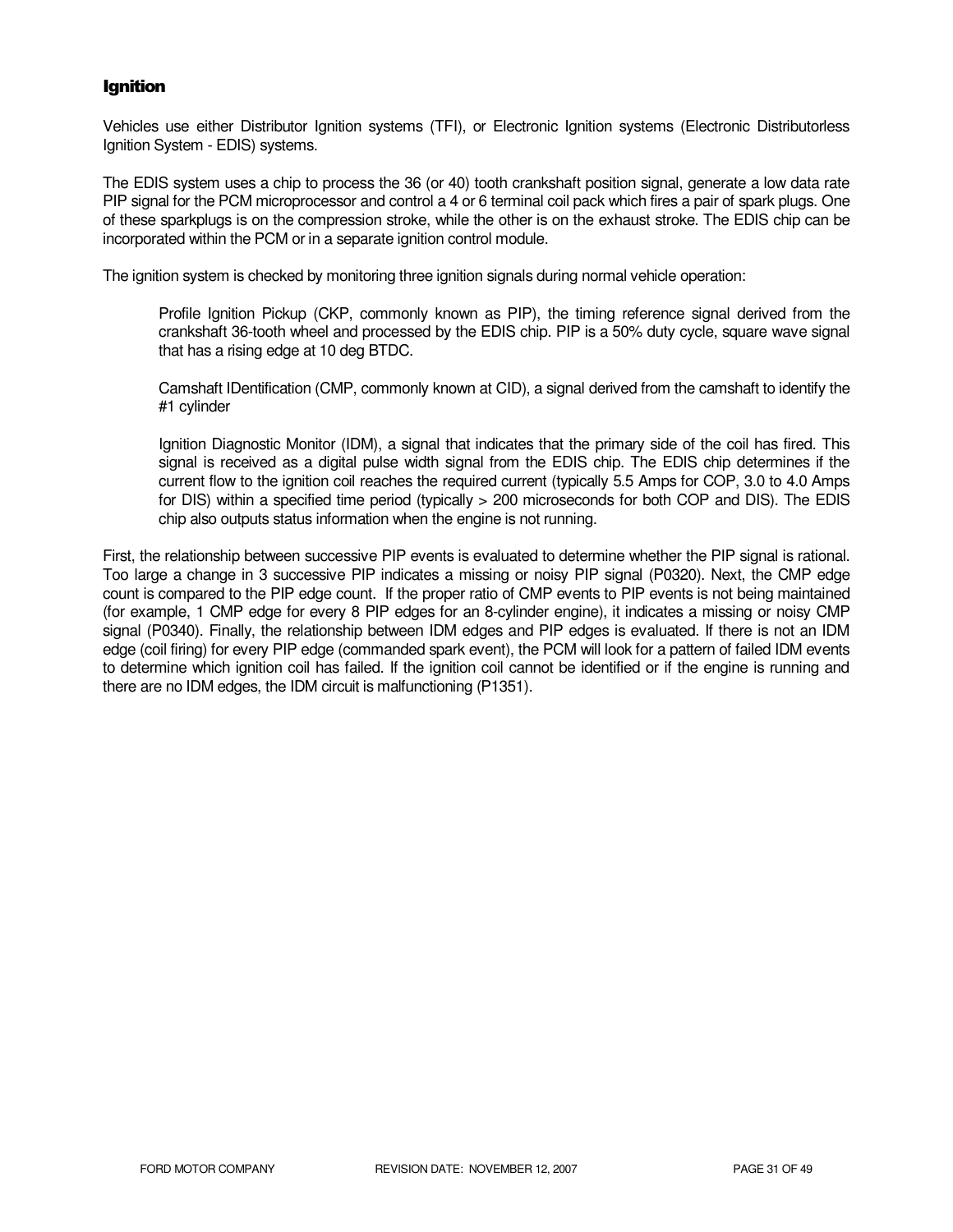| Ignition System Check Operation: |                              |
|----------------------------------|------------------------------|
| <b>DTCs</b>                      | P0320 (CKP),                 |
|                                  | P0340 (CMP)                  |
|                                  | P0351 - P0360 (Coil primary) |
| Monitor execution                | continuous                   |
| <b>Monitor Sequence</b>          | none                         |
| Sensors OK                       |                              |
| <b>Monitoring Duration</b>       | $< 5$ seconds                |

| Typical ignition check entry conditions: |           |                     |
|------------------------------------------|-----------|---------------------|
| <b>Entry Condition</b>                   | Minimum   | Maximum             |
| Engine RPM for CKP, CMP                  | $200$ rpm |                     |
| Engine RPM for coil primary              | $200$ rpm | minimum of 3200 rpm |

### **Typical ignition check malfunction thresholds:**

For PIP: Time between PIP edges: > 350 milliseconds

Ratio of current PIP period to last two periods: < 0.75, > 1.75

For CMP: Ratio of PIP events to CMP events: 4:1, 6:1, or 8:1 based on engine cyl.

For coils: Ratio of PIP events to IDM events: 1:1

If an ignition coil primary circuit failure is detected for a single cylinder or coil pair, the fuel injector to that cylinder or cylinder pair will be shut off for 30 seconds to prevent catalyst damage. Up to two cylinders may be disabled at the same time on 6 and 8 cylinder engines and one cylinder is disabled on 4 cylinder engines. After 30 seconds, the injector is re-enabled. If an ignition coil primary circuit failure is again detected, (about 0.10 seconds), the fuel injector will be shut off again and the process will repeat until the fault is no longer present. Note that engine misfire can trigger the same type of fuel injector disablement.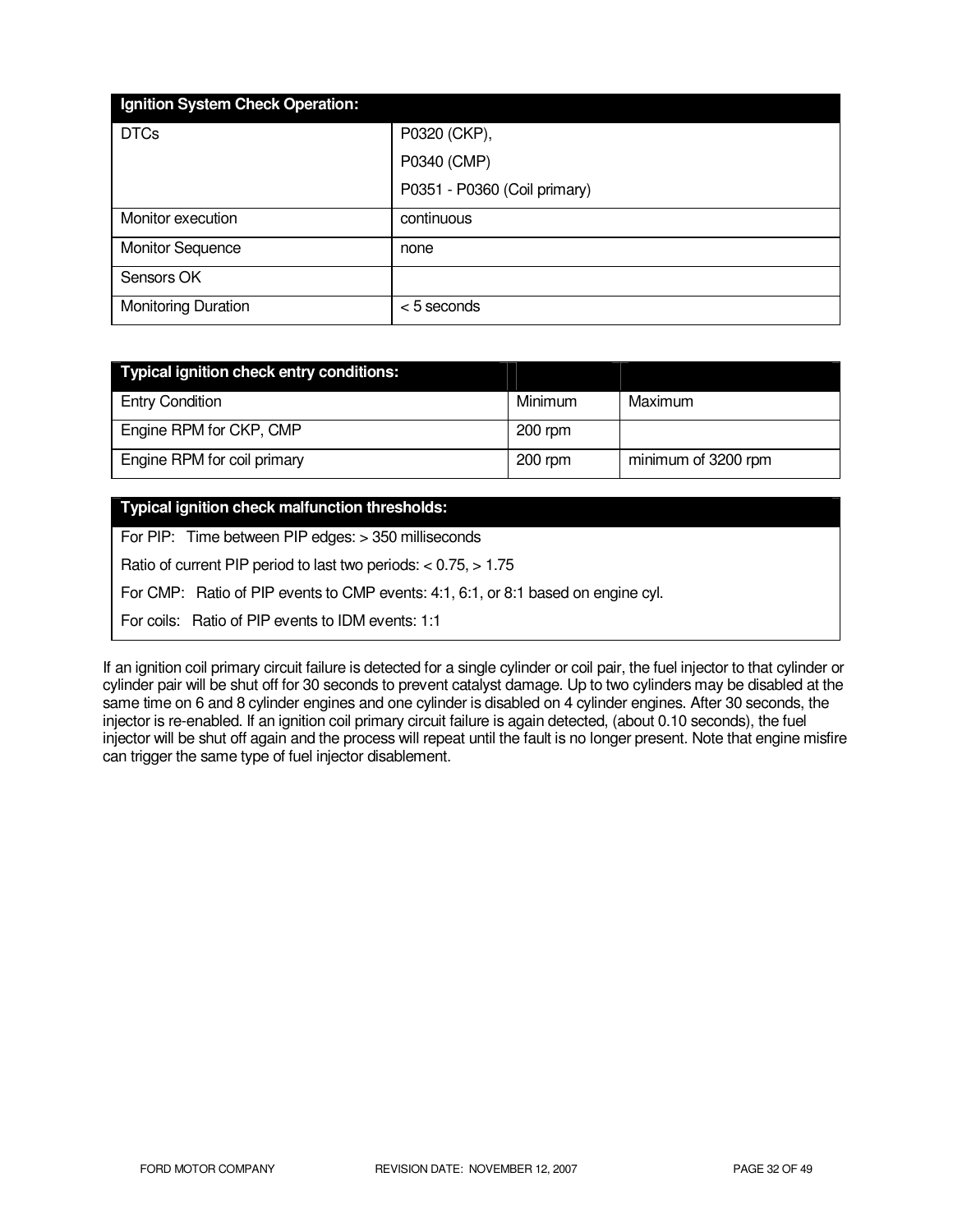# Engine Outputs

The Idle Air Control (IAC) solenoid is checked electrically for open and shorts (P1504 or P0511) and is functionally checked by monitoring the closed loop idle speed correction required to maintain the desired idle rpm. If the proper idle rpm cannot be maintained and the system has a high rpm (+100) or low rpm error (-200) greater than the malfunction threshold, an IAC malfunction is indicated. (P1506 or P0507, P1507or P0506)

| <b>IAC Check Operation:</b> |                                 |
|-----------------------------|---------------------------------|
| <b>DTCs</b>                 | P1504 (opens/shorts)            |
|                             | P1506 (functional - overspeed)  |
|                             | P1507 (functional - underspeed) |
| Monitor execution           | once per driving cycle          |
| <b>Monitor Sequence</b>     | None                            |
| Sensors OK                  |                                 |
| <b>Monitoring Duration</b>  | 30 seconds                      |

| Typical IAC functional check entry conditions:           |            |         |
|----------------------------------------------------------|------------|---------|
| <b>Entry Condition</b>                                   | Minimum    | Maximum |
| <b>Engine Coolant Temp</b>                               | 150 °F     |         |
| Time since engine start-up                               | 30 seconds |         |
| Closed loop fuel                                         | Yes        |         |
| Throttle Position (at idle, closed throttle, no dashpot) | Closed     | Closed  |

# **Typical IAC functional check malfunction thresholds:**

For underspeed error: Actual rpm 200 rpm below target

For overspeed error: Actual rpm 300 rpm above target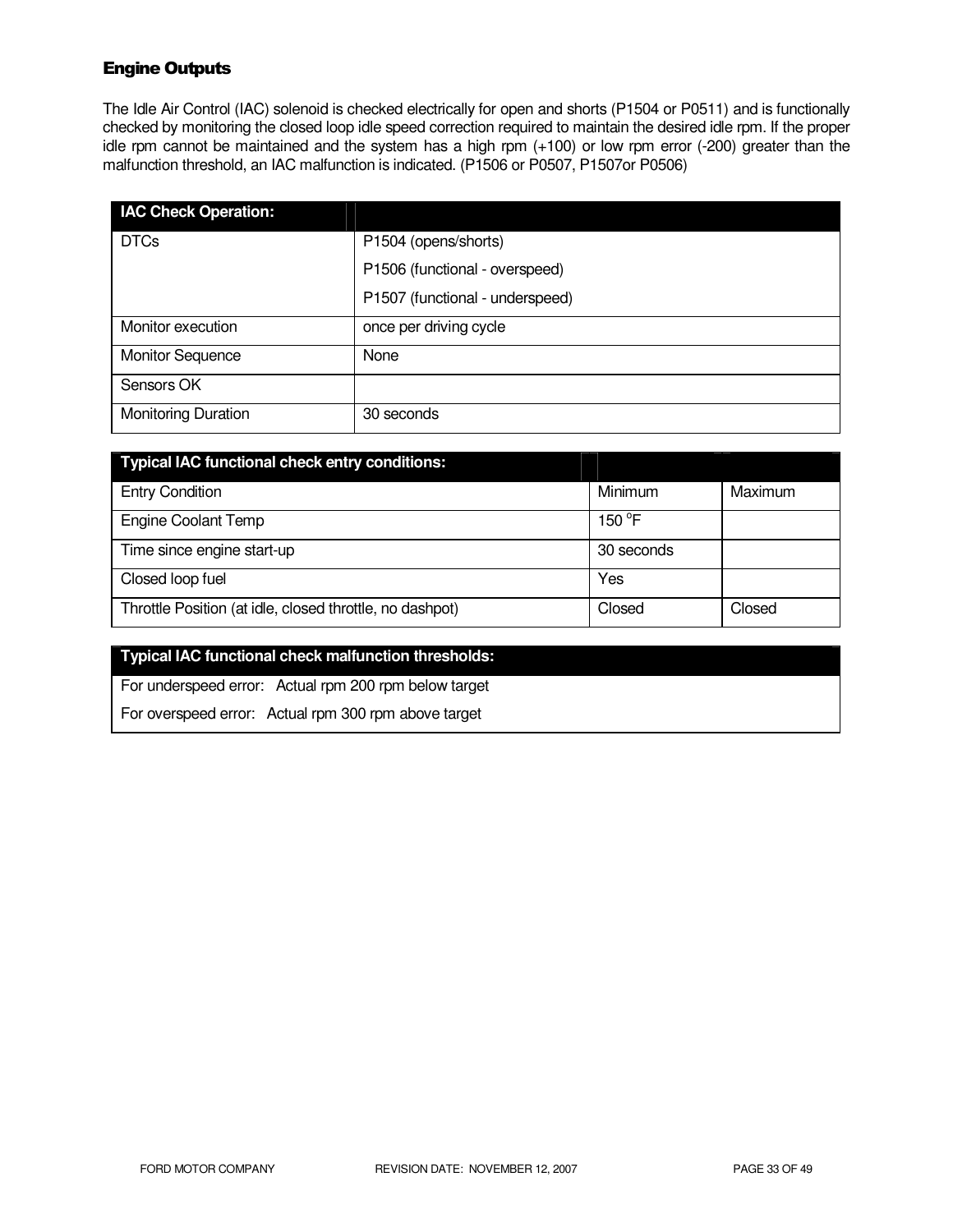The Intake Manifold Runner Control (IMRC) is a system which uses dual intake runners to supply air to each cylinder. The secondary runners are normally closed, but the PCM opens them under high rpm conditions when the driver is demanding additional power from the engine. The IMRC system can be actuated using a single electric motor or dual vacuum motors. The IMRC system is functionally checked by monitoring the runner control plates using switches. If the actual position of the runner control plates does not match the commanded position, a malfunction of the IMRC system is indicated.

| <b>IMRC System Check Operation:</b> |                                                    |
|-------------------------------------|----------------------------------------------------|
| <b>DTCs</b>                         | P1516 - IMRC input switch electrical check, Bank 1 |
|                                     | P1517 - IMRC input switch electrical check, Bank 2 |
|                                     | P1520 - IMRC output electrical check               |
|                                     | P1518 - IMRC stuck open, electric operated         |
|                                     | P1537 - IMRC stuck open, vacuum operated, Bank 1   |
|                                     | P1538 - IMRC stuck open, vacuum operated, Bank 2   |
| Monitor execution                   | continuous                                         |
| <b>Monitor Sequence</b>             | None                                               |
| Sensors OK                          |                                                    |
| <b>Monitoring Duration</b>          | 5 seconds                                          |

### **Typical IMRC functional check malfunction thresholds**

IMRC plates do not match commanded position (functional)

IMRC switches open/shorted (electrical)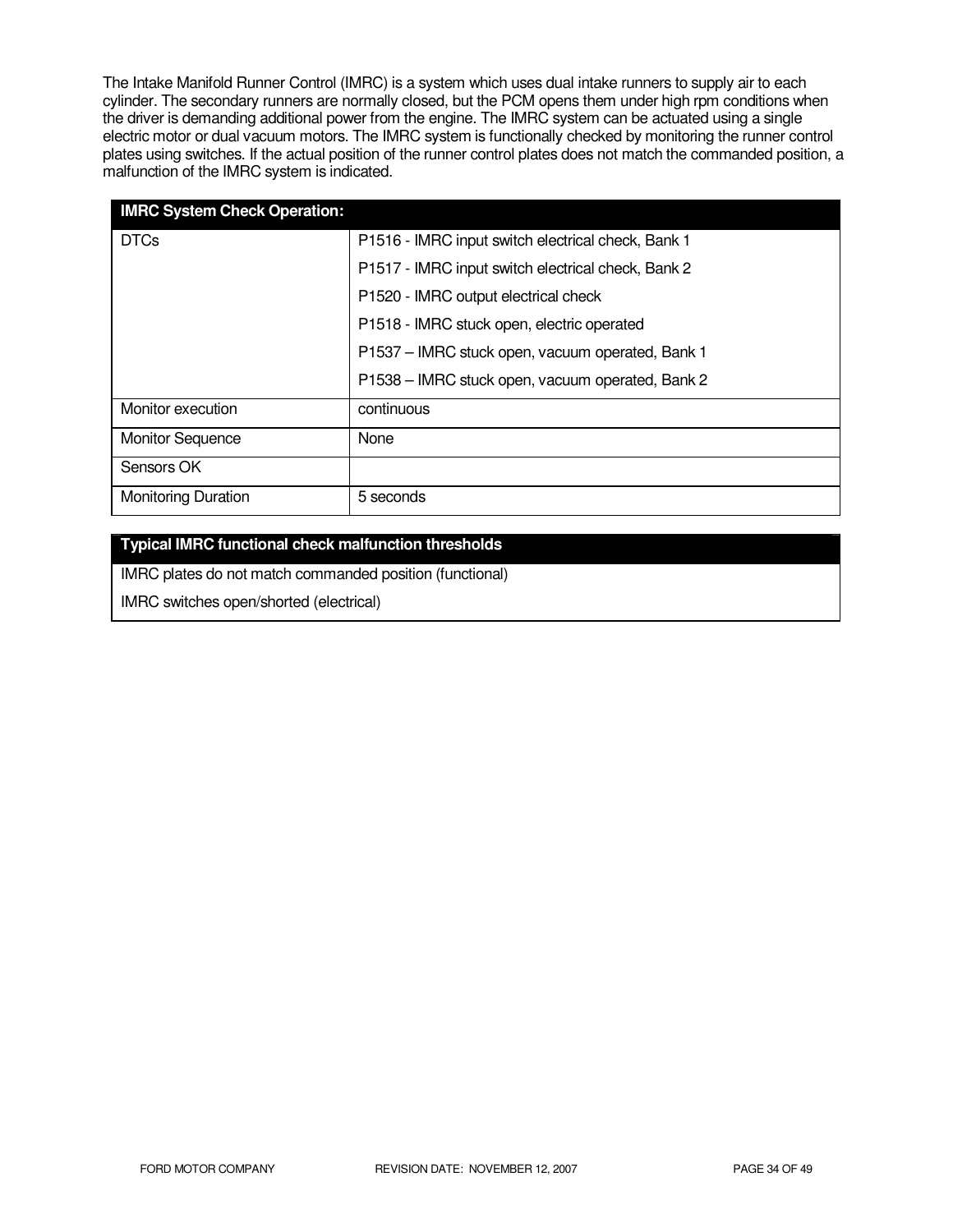# Comprehensive Component Monitor - Transmission

### **General**

The MIL is illuminated for all emissions related electrical component malfunctions. For malfunctions attributable to a mechanical component (such as a clutch, gear, band, valve, etc.), some transmissions are capable of not commanding the mechanically failed component and providing the remaining maximum functionality (functionality is reassessed on each power up)- in such case a non-MIL Diagnostic Trouble Code (DTC) will be stored and, if so equipped, a Transmission Control Indicator Light (TCIL) will flash.

### Transmission Inputs

| <b>Transmission Range Sensor Check Operation:</b> |                                            |  |
|---------------------------------------------------|--------------------------------------------|--|
| <b>DTCs</b>                                       | P0707, P0708 (opens/shorts for analog TRS) |  |
| Monitor execution                                 | Continuous                                 |  |
| <b>Monitor Sequence</b>                           | None                                       |  |
| Sensors OK                                        |                                            |  |
| <b>Monitoring Duration</b>                        | 30 seconds                                 |  |

| Typical TRS check entry conditions:       |                                    |             |
|-------------------------------------------|------------------------------------|-------------|
| <b>Auto Transmission Entry Conditions</b> | Minimum                            | Maximum     |
| Gear selector position                    | each position for up to 30 seconds | 480 seconds |

#### **Typical TRS malfunction thresholds:**

For analog sensor: Voltage > 4.8 volts or < 0.2 voltage for 5 seconds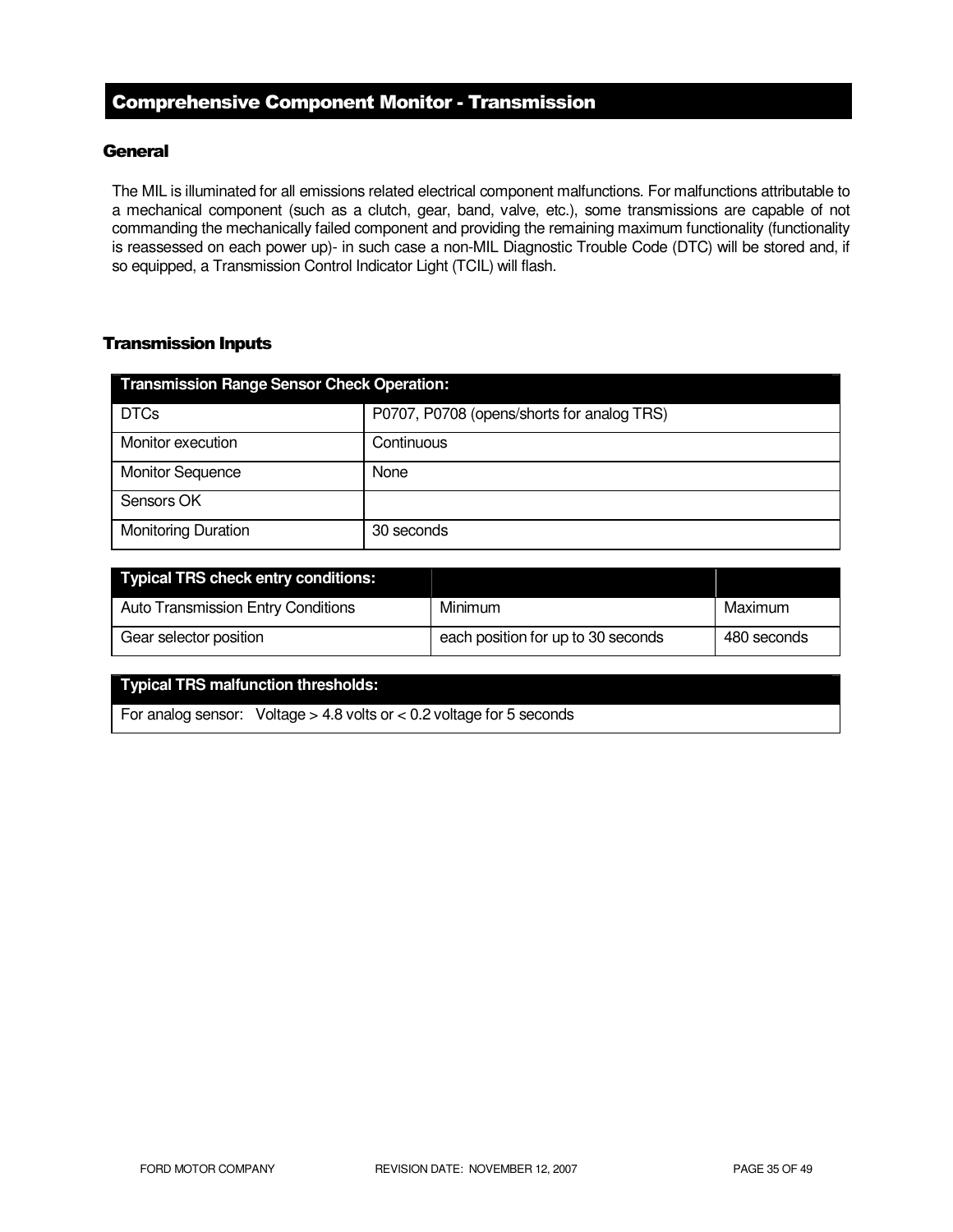| Transmission Fluid Temperature Sensor Functional Check Operation: |                                          |  |
|-------------------------------------------------------------------|------------------------------------------|--|
| DTCs (non-MIL)                                                    | P0712, P0713 (open/short)                |  |
| Monitor execution                                                 | continuous                               |  |
| <b>Monitor Sequence</b>                                           | none                                     |  |
| Sensors OK                                                        | (ECT substituted if TFT has malfunction) |  |
| <b>Monitoring Duration</b>                                        | 5 seconds for electrical                 |  |

# **Typical TFT malfunction thresholds:**

Electrical check:

TFT voltage <0.05 or > 4.6 volts for 5 seconds

| <b>Vehicle Speed Sensor Functional Check Operation:</b> |            |  |
|---------------------------------------------------------|------------|--|
| <b>DTCs</b>                                             | P0500      |  |
| Monitor execution                                       | Continuous |  |
| <b>Monitor Sequence</b>                                 | None       |  |
| Sensors OK                                              |            |  |
| <b>Monitoring Duration</b>                              | 30 seconds |  |

| <b>Typical VSS functional check entry conditions:</b> |          |         |
|-------------------------------------------------------|----------|---------|
| Auto Transmission Entry Conditions                    | Minimum  | Maximum |
| Gear selector position                                | drive    |         |
| Engine rpm (above converter stall speed) OR           | 3000 rpm |         |
| Turbine shaft rpm (if available) OR                   | 1500 rpm |         |
| Output shaft rpm                                      | 650 rpm  |         |
| Vehicle speed (if available)                          | 15 mph   |         |
|                                                       |          |         |
| <b>Manual Transmission Entry Conditions</b>           |          |         |
| Engine load                                           | 50%      |         |
| Engine rpm                                            | 2400 rpm |         |

# **Typical VSS functional check malfunction thresholds:**

Vehicle is inferred to be moving with positive driving torque and VSS is < 1 - 5 mph for 5 seconds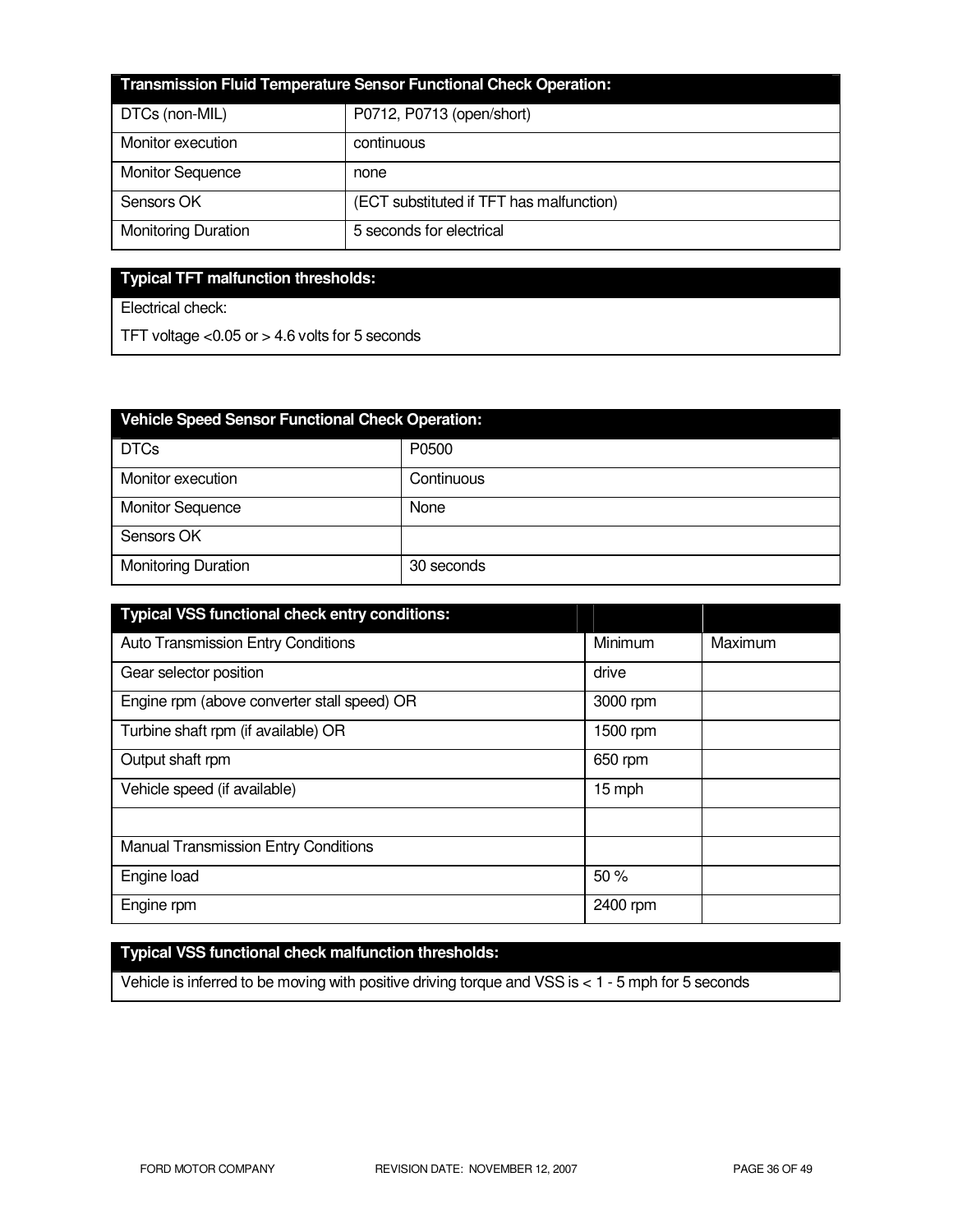| <b>Output Shaft Speed Sensor Functional Check Operation:</b> |            |  |
|--------------------------------------------------------------|------------|--|
| <b>DTCs</b>                                                  | P0720      |  |
| Monitor execution                                            | continuous |  |
| <b>Monitor Sequence</b>                                      | none       |  |
| Sensors OK                                                   |            |  |
| <b>Monitoring Duration</b>                                   | 30 seconds |  |

| Typical OSS functional check entry conditions: |          |         |
|------------------------------------------------|----------|---------|
| <b>Auto Transmission Entry Conditions</b>      | Minimum  | Maximum |
| Gear selector position                         | drive    |         |
| Engine rpm (above converter stall speed) OR    | 3000 rpm |         |
| Turbine shaft rpm (if available) OR            | 1500 rpm |         |
| Output shaft rpm                               | 650 rpm  |         |
| Vehicle speed (if available)                   | 15 mph   |         |

# **Typical OSS functional check malfunction thresholds:**

Vehicle is inferred to be moving with positive driving torque and OSS < 100 to 200 rpm for 5 seconds

| <b>Turbine Shaft Speed Sensor Functional Check Operation:</b> |            |  |
|---------------------------------------------------------------|------------|--|
| <b>DTCs</b>                                                   | P0715      |  |
| Monitor execution                                             | continuous |  |
| <b>Monitor Sequence</b>                                       | none       |  |
| Sensors OK                                                    |            |  |
| <b>Monitoring Duration</b>                                    | 30 seconds |  |

| <b>Typical TSS functional check entry conditions:</b> |                           |         |
|-------------------------------------------------------|---------------------------|---------|
| Auto Transmission Entry Conditions                    | <b>Minimum</b>            | Maximum |
| Gear selector position                                | drive                     |         |
| Engine rpm (above converter stall speed) OR           | 3000 rpm                  |         |
| Turbine shaft rpm (if available) OR                   | 1500 rpm                  |         |
| Output shaft rpm                                      | 650 rpm                   |         |
| Vehicle speed (if available)                          | 15 mph                    |         |
| Torque converter lock-up (some applications)          | 3 <sup>rd</sup> gear only |         |

# **Typical TSS functional check malfunction thresholds:**

vehicle is inferred to be moving with positive driving torque and TSS < 200 rpm for 5 seconds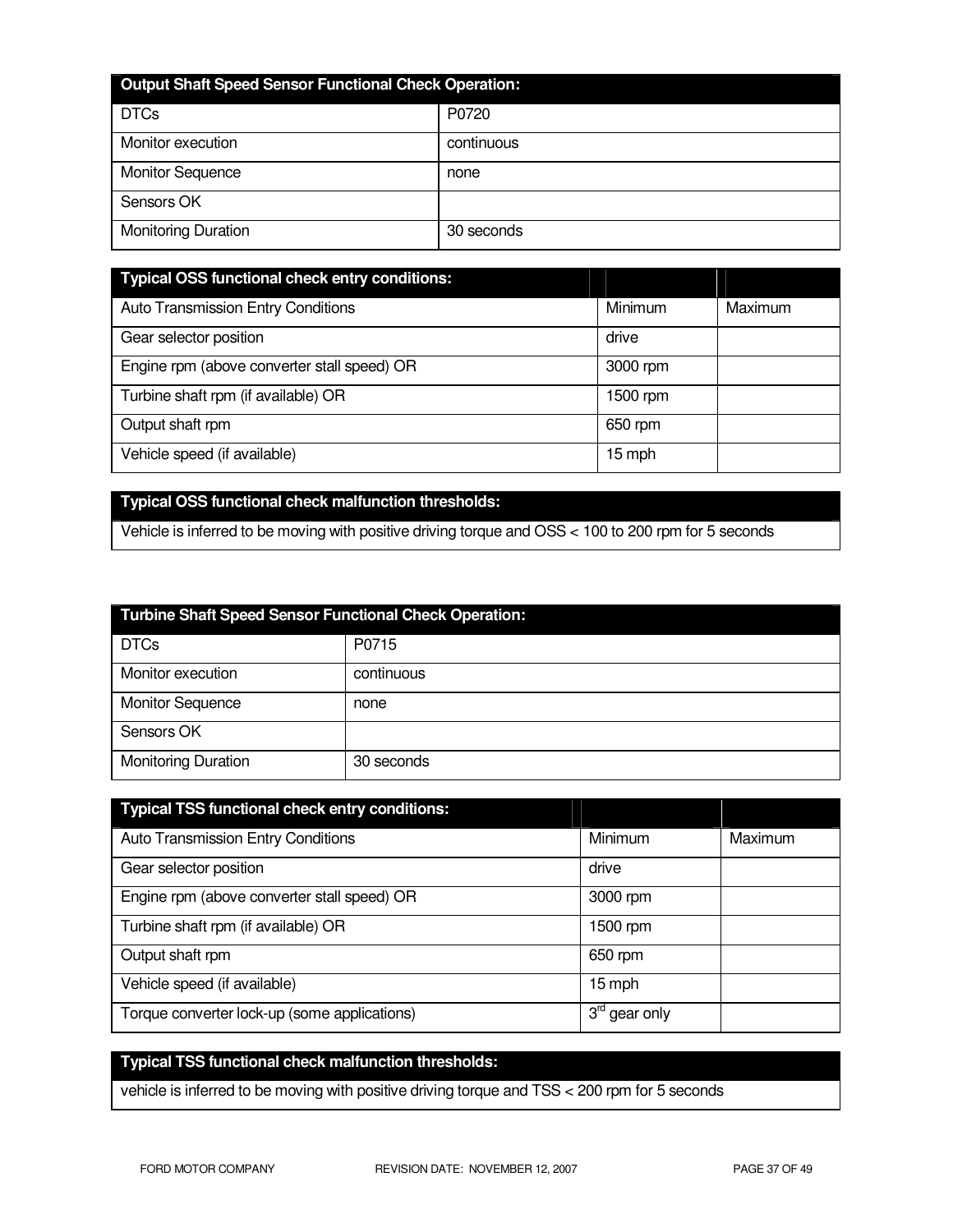### Transmission Outputs

| <b>Shift Solenoid Check Operation:</b> |                                                                             |
|----------------------------------------|-----------------------------------------------------------------------------|
| <b>DTCs</b>                            | SS A - P0750 electrical, or P0751 mechanical functional                     |
|                                        | SS B - P0755 electrical, or P0756 mechanical functional                     |
|                                        | SS C - P0760 electrical, or P0761 mechanical functional                     |
| Monitor execution                      | electrical - continuous, functional - during off to on solenoid transitions |
| <b>Monitor Sequence</b>                | None                                                                        |
| Sensors OK                             |                                                                             |
| <b>Monitoring Duration</b>             | 10 solenoid events                                                          |

| <b>Typical Shift Solenoid ISIG functional check entry conditions:</b> |                                             |         |
|-----------------------------------------------------------------------|---------------------------------------------|---------|
| <b>Entry Conditions</b>                                               | Minimum                                     | Maximum |
| <b>Transmission Fluid Temp</b>                                        | $70^{\circ}$ F                              | 225 °F  |
| Throttle position                                                     | positive drive torque (actual TP<br>varies) |         |

| <b>Typical Shift Solenoid mechanical functional check entry conditions:</b> |                       |         |
|-----------------------------------------------------------------------------|-----------------------|---------|
| Entry Conditions (with turbine speed)                                       | Minimum               | Maximum |
| Gear ratio calculated                                                       | each gear             |         |
| Throttle position                                                           | positive drive torque |         |

| <b>Typical Shift Solenoid mechanical functional check entry conditions:</b> |                       |         |
|-----------------------------------------------------------------------------|-----------------------|---------|
| Entry Conditions (without turbine speed)                                    | Minimum               | Maximum |
| Rpm drop is obtained                                                        | each shift            |         |
| Throttle position                                                           | positive drive torque |         |

# **Typical SS malfunction thresholds:**

Electrical check: Output driver feedback circuit does not match commanded driver state for 5 seconds

Mechanical functional check: Actual obtained gear or shift pattern indicates which shift solenoid is stuck on or off.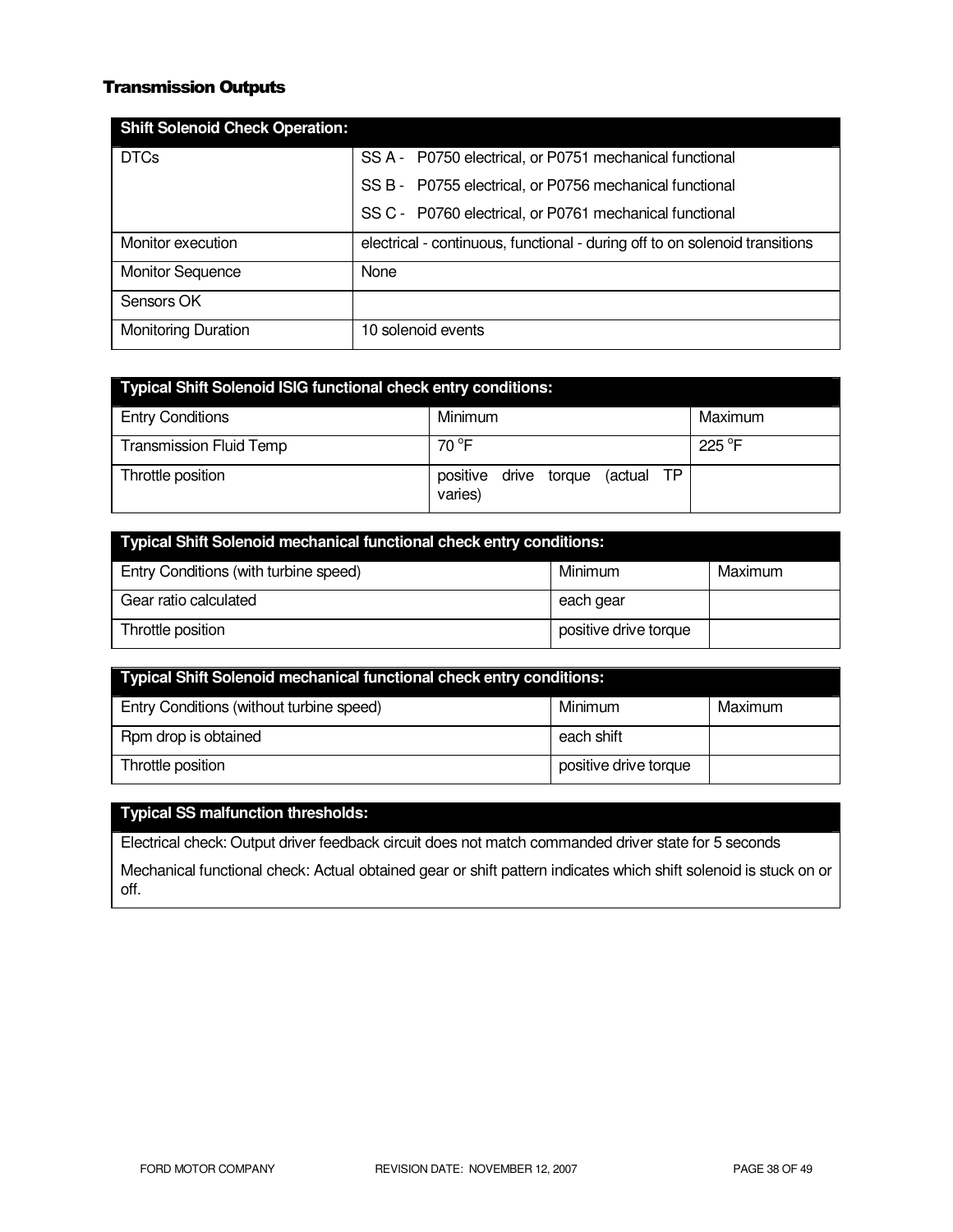| <b>Torque Converter Clutch Check Operation:</b> |                                                  |
|-------------------------------------------------|--------------------------------------------------|
| <b>DTCs</b>                                     | P0743 electrical, or P1744 mechanical functional |
| Monitor execution                               | electrical - continuous,                         |
|                                                 | mechanical - during lockup                       |
| <b>Monitor Sequence</b>                         | none                                             |
| Sensors OK                                      | <b>VSS</b>                                       |
| <b>Monitoring Duration</b>                      | 5 lock-up events                                 |

| <b>Typical Torque Converter Clutch ISIG functional check entry conditions:</b> |                       |                 |
|--------------------------------------------------------------------------------|-----------------------|-----------------|
| <b>Entry Conditions</b>                                                        | Minimum               | Maximum         |
| <b>Transmission Fluid Temp</b>                                                 | 70 $\degree$ F        | $225^{\circ}$ F |
| <b>Engine Torque</b>                                                           | positive drive torque |                 |
| Commanded TCC dutycycle for 0 rpm slip                                         | 60%                   | 90%             |

| Typical Torque Converter Clutch mechanical functional check entry conditions: |                       |                 |
|-------------------------------------------------------------------------------|-----------------------|-----------------|
| <b>Entry Conditions</b>                                                       | Minimum               | Maximum         |
| <b>Throttle Position</b>                                                      | steady                |                 |
| <b>Engine Torque</b>                                                          | positive drive torque |                 |
| <b>Transmission Fluid Temp</b>                                                | $70^{\circ}$ F        | $225^{\circ}$ F |
| Commanded TCC dutycycle (0 rpm slip)                                          | 60%                   | 100%            |
| Not shifting                                                                  |                       |                 |

# **Typical TCC malfunction thresholds:**

Electrical check:

Output driver feedback circuit does not match commanded driver state for 5 seconds(> 1.0 volt if commanded on, < 2.0 volts if commanded off.)

Mechanical check:

Slip across torque converter > 100 rpm or (on some applications) speed ratio < 0.93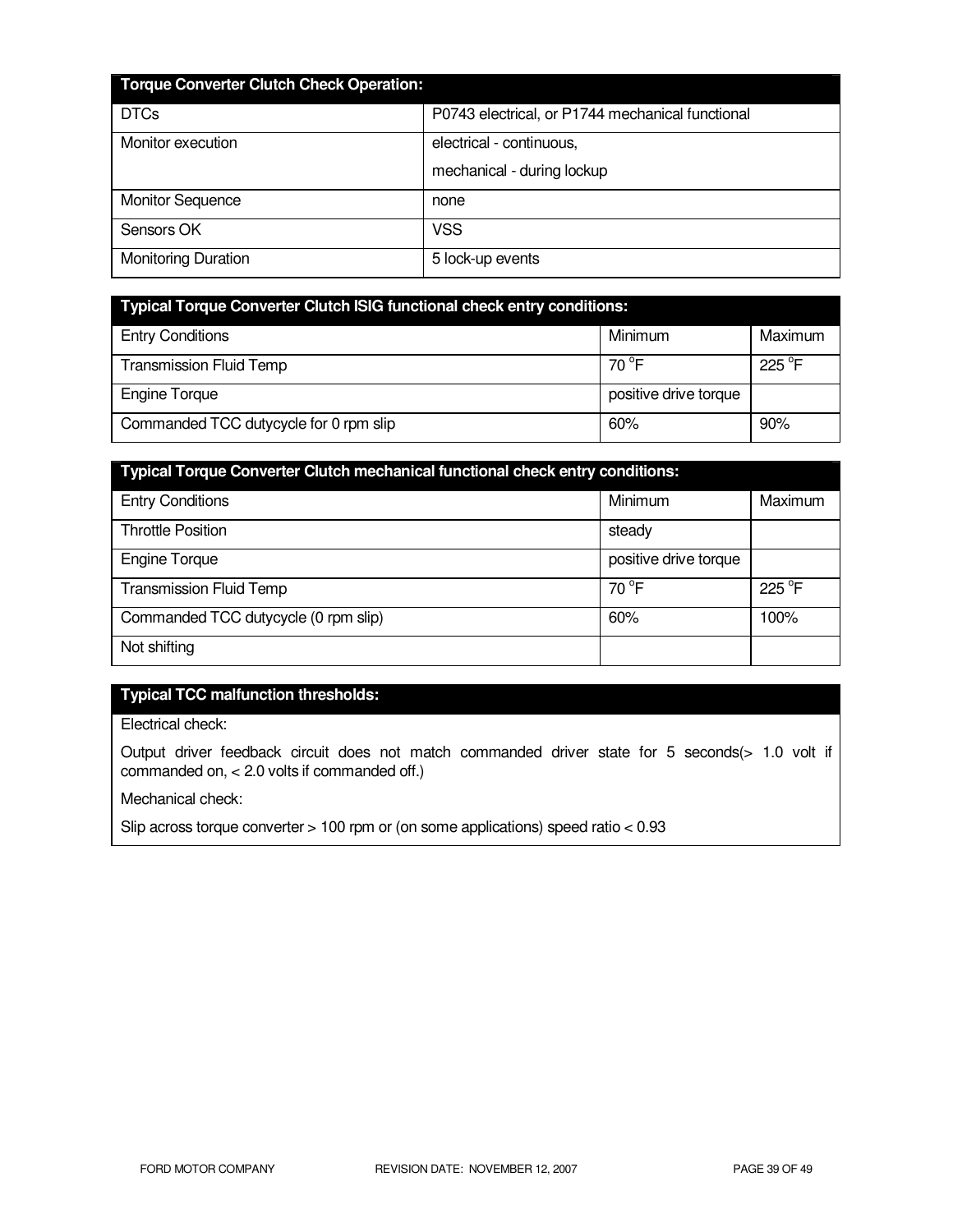| <b>Electronic Pressure Control Check Operation:</b> |                   |  |
|-----------------------------------------------------|-------------------|--|
| <b>DTCs</b>                                         | P1747 electrical, |  |
| Monitor execution                                   | Continuous        |  |
| <b>Monitor Sequence</b>                             | None              |  |
| Sensors OK                                          |                   |  |
| <b>Monitoring Duration</b>                          | 5 seconds,        |  |

# **Typical EPC malfunction thresholds:**

Electrical check:

Current feedback circuit is less than commanded current for 5 seconds

| Inductive Signature Chip Communication Check Operation: |                                |
|---------------------------------------------------------|--------------------------------|
| <b>DTCs</b>                                             | P1636 loss of communication    |
| Monitor execution                                       | off-to-on solenoid transitions |
| <b>Monitor Sequence</b>                                 | none                           |
| Sensors OK                                              |                                |
| <b>Monitoring Duration</b>                              | < 100 solenoid events          |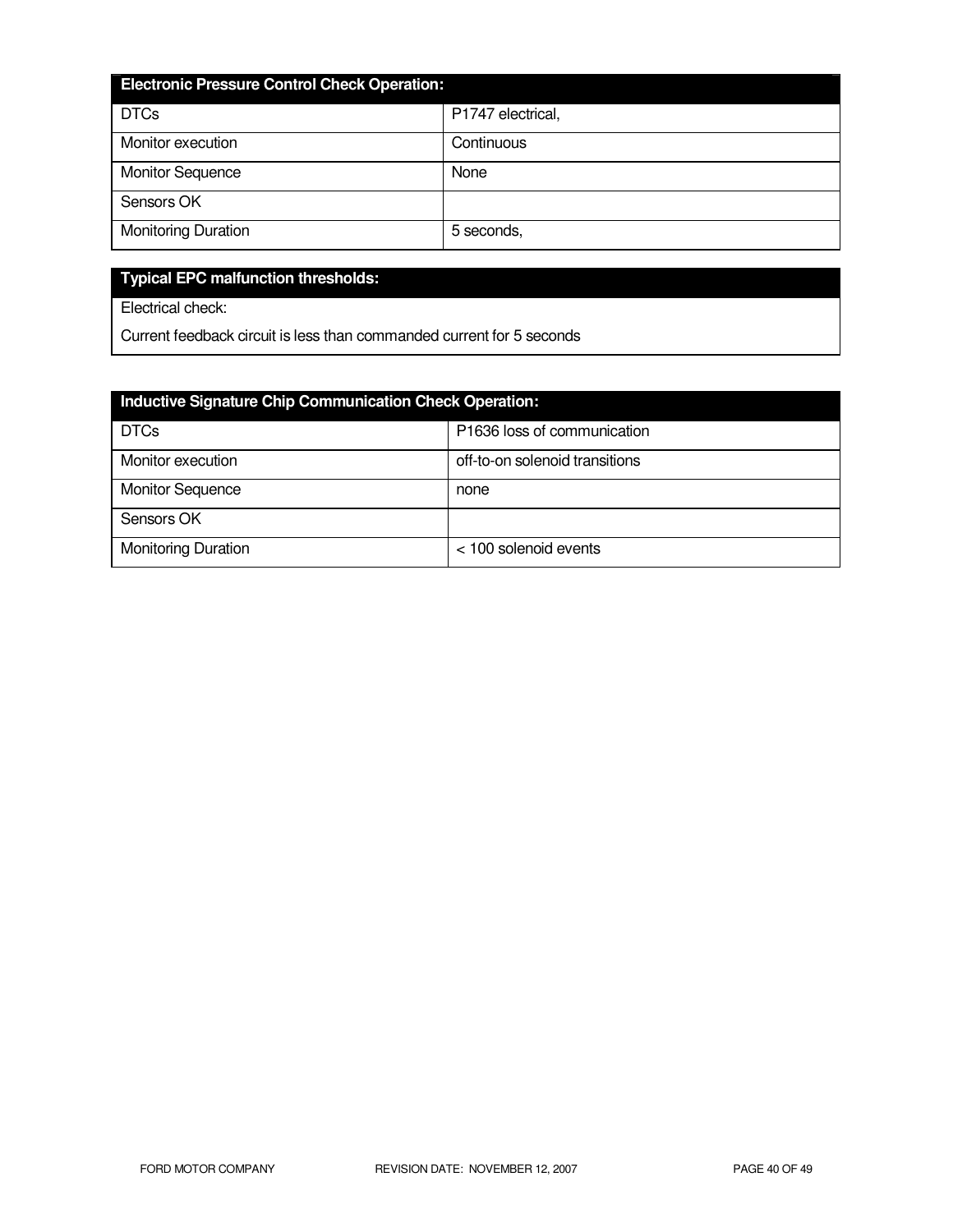# 4R70W (RWD) Transmission

(no turbine speed sensor)

#### Transmission Inputs

The Analog Transmission Range (TR) sensor provides a single analog input to the PCM. The voltage corresponds to the driver-selected gear position (Park, Rev, Neutral, OD, 2, 1). This input is checked for opens, shorts, or out-of-range values. (P0707, P0708)

The Vehicle Speed Sensor (VSS) and Output Shaft Speed (OSS) sensor, if equipped, are inputs that are checked for rationality. If the engine rpm is above the torque converter stall speed and engine load is high, it can be inferred that the vehicle must be moving. If there is insufficient output from the VSS sensor, a malfunction is indicated (P0500). If there is insufficient output from the OSS sensor, a malfunction is indicated (P0720).

#### Transmission Outputs

#### Shift Solenoids

The Shift Solenoid (SSA and SSB) output circuits are checked functionally. Since the 4R70W does not have a turbine speed sensor, gear changes are evaluated by observing the rpm drop that occurs when a shift is commanded. Under steady throttle conditions, the 1-2, 2-3 and 3-4 shifts are evaluated. A missing drop in rpm for a commanded shift is recorded in order to obtain the actual gear pattern during an up-shift sequence. This information is used to determine which shift solenoid is malfunctioning. For example, if SS1 is shorted to power or is hydraulically stuck in that position, the 1-2-3-4 commanded shifts will actually result in a 1-1-4-4 shift pattern. The unique shift pattern is used to determine which shift solenoid is malfunctioning. (P0751 SSA, P0756 SSB)

#### Torque Converter Clutch

The Torque Converter Clutch (TCC) solenoid is checked functionally by evaluating torque converter slip under steady state conditions when the torque converter is fully applied. If the slip exceeds the malfunction thresholds when the TCC is commanded on, a TCC malfunction DTC is stored (P1744).

#### Electronic Pressure Control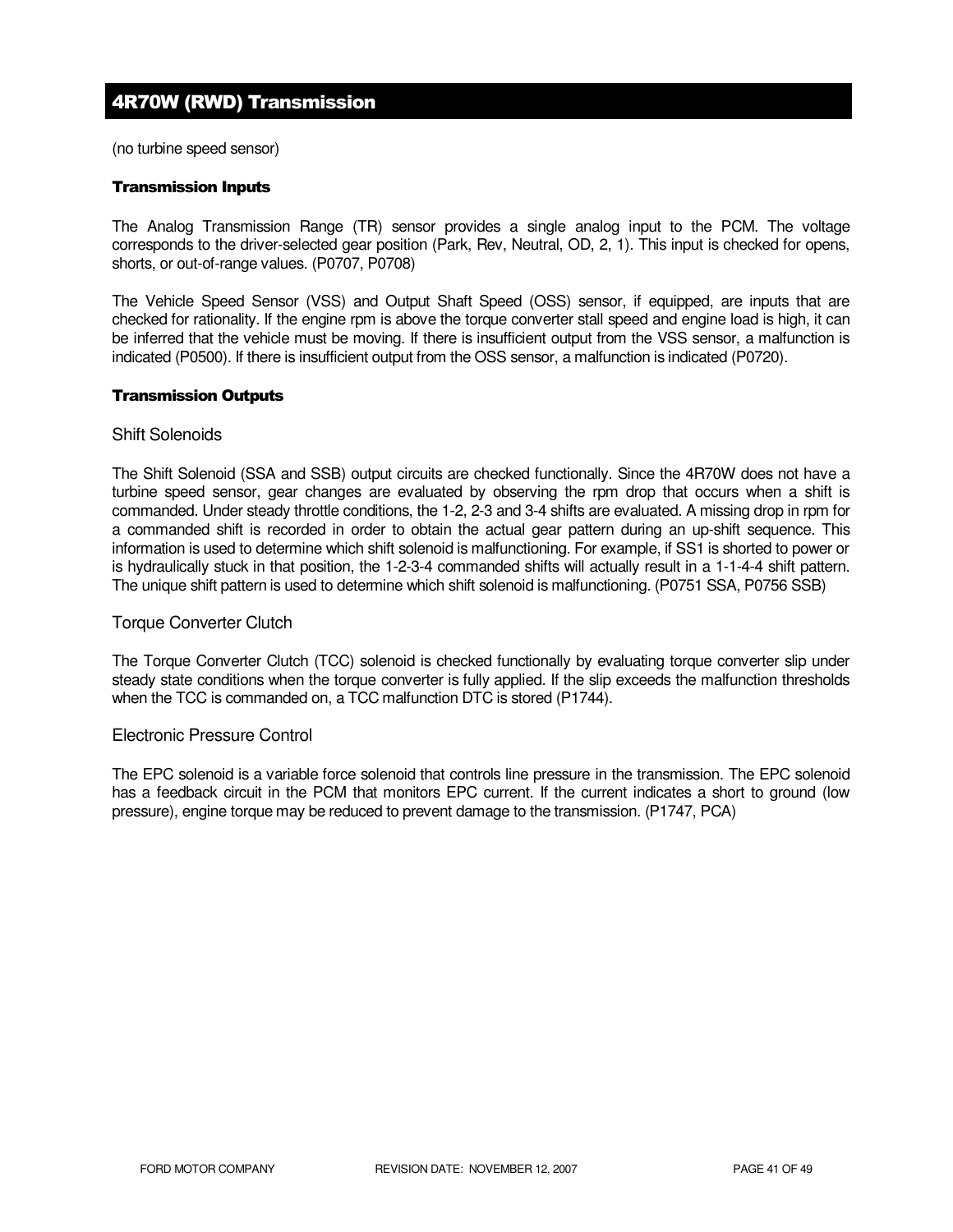# AX4S (FWD) Transmission

(has turbine speed sensor)

#### Transmission Inputs

The Analog Transmission Range (TR) sensor provides a single analog input to the PCM. The voltage corresponds to the driver-selected gear position (Park, Rev, Neutral, OD, 2, 1). This input is checked for opens, shorts, or out-ofrange values. (P0707, P0708)

The Vehicle Speed Sensor (VSS), Turbine Shaft Speed (TSS) sensor and Output Shaft Speed (OSS) sensor, if equipped, are analog inputs that are checked for rationality. If the engine rpm is above the torque converter stall speed and engine load is high, it can be inferred that the vehicle must be moving. If there is insufficient output from the VSS sensor, a malfunction is indicated (P0500). If there is insufficient output from the TSS sensor, a malfunction is indicated (P0715). If there is insufficient output from the OSS sensor, a malfunction is indicated (P0720).

#### Transmission Outputs

#### Shift Solenoids

The Shift Solenoid (SSA SSB and SSC) output circuits are checked for opens and shorts by the PCM by monitoring the status of a feedback circuit from the output driver (P0750 SSA, P0755 SSB, P0760 SSC).

The shift solenoids are also checked functionally. Since the AX4S transmissions do have a turbine speed sensor, the actual gear ratio can be computed any time the transmission is not shifting and the vehicle is not coasting. An actual gear ratio is computed in each gear and compared to the predicted gear ratio in order to determine the actual gear pattern obtained during an up-shift sequence. This information is then used to determine which shift solenoid is malfunctioning. For example, if SS1 is shorted to power or is hydraulically stuck in that position, the 1-2- 3-4 commanded shifts will actually result in a 2-2-4-4 shift pattern. The unique shift pattern is used to determine which shift solenoid is malfunctioning. (P0751 SSA, P0756 SSB, P0761 SSC)

#### Torque Converter Clutch

The Torque Converter Clutch (TCC) output circuit is a duty-cycled output that is checked electrically for opens and shorts by the PCM by monitoring the status of a feedback circuit from the output driver (P0743).

The TCC solenoid is checked functionally by evaluating torque converter slip under steady state conditions when the torque converter is fully applied. If the slip exceeds the malfunction thresholds when the TCC is commanded on, a TCC malfunction is indicated (P1744).

#### Electronic Pressure Control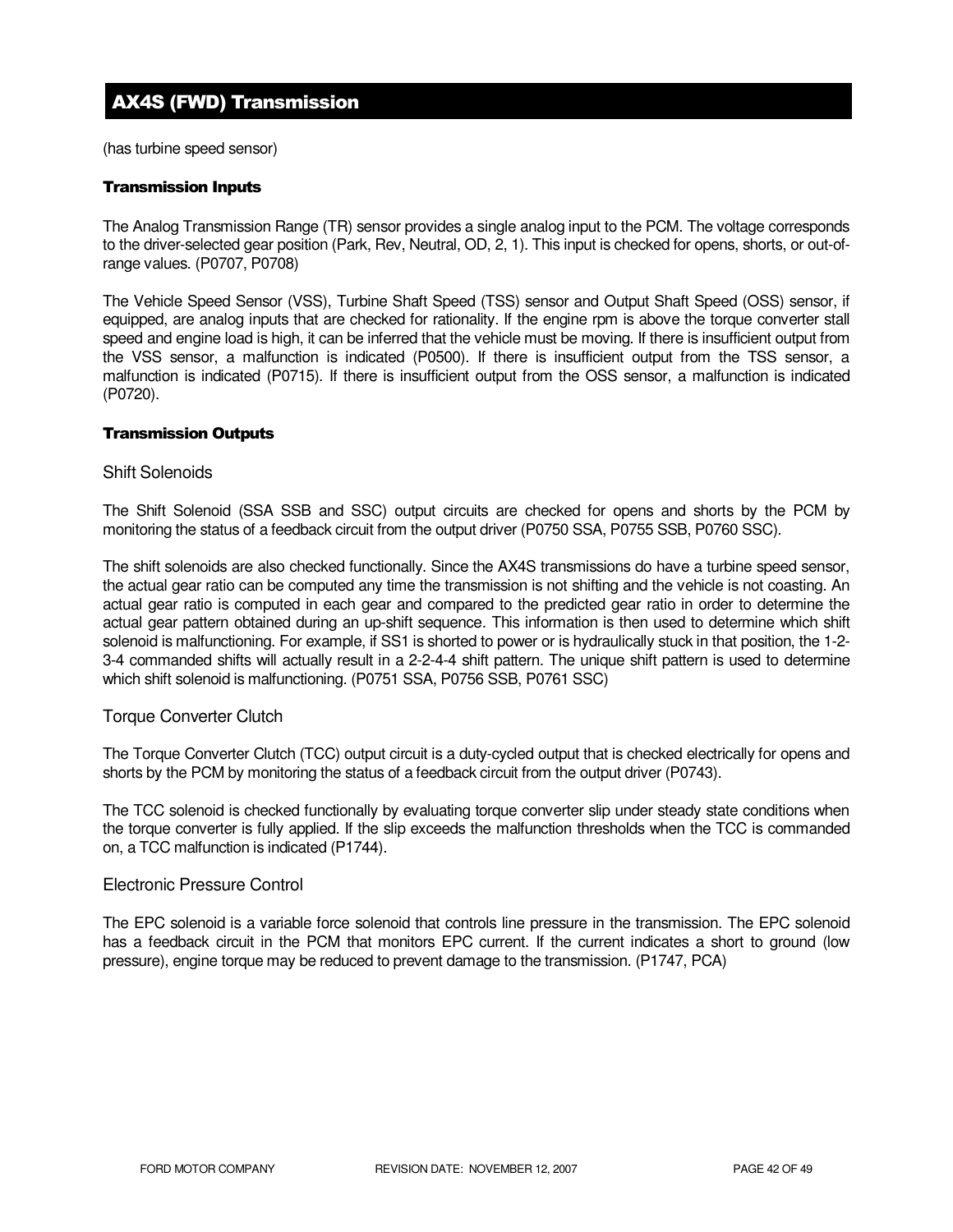# CD4E (FWD) Transmission

(has turbine speed sensor)

#### Transmission Inputs

The Analog Transmission Range (TR) sensor provides a single analog input to the PCM. The voltage corresponds to the driver-selected gear position (Park, Rev, Neutral, OD, 2, 1). This input is checked for opens and shorts. (P0707, P0708)

The Vehicle Speed Sensor (VSS) and Turbine Shaft Speed (TSS) sensor are analog inputs that are checked for rationality. If the engine rpm is above the torque converter stall speed and engine load is high, it can be inferred that the vehicle must be moving. If there is insufficient output from the VSS sensor, a malfunction is indicated (P0500). If there is insufficient output from the TSS sensor, a malfunction is indicated (P0715).

#### Transmission Outputs

#### Shift Solenoids

The Shift Solenoid (SSA and SSB) output circuits are checked functionally. Since the CD4E transmission does have a turbine speed sensor, the actual gear ratio can be computed any time the transmission is not shifting and the vehicle is not coasting. An actual gear ratio is computed in each gear and compared to the predicted gear ratio in order to determine the actual gear pattern obtained during an up-shift sequence. This information is then used to determine which shift solenoid is malfunctioning. For example, if SS1 is shorted to power or is hydraulically stuck in that position, the 1-2-3-4 commanded shifts will actually result in a 1-1-4-4 shift pattern. The unique shift pattern is used to determine which shift solenoid is malfunctioning. (P0751 SSA, P0756 SSB)

#### Torque Converter Clutch

The Torque Converter Clutch (TCC) output circuit is checked functionally by evaluating torque converter slip under steady state conditions when the torque converter is fully applied. If the slip exceeds the malfunction thresholds when the TCC is commanded on, a TCC malfunction is indicated (P1744).

#### Electronic Pressure Control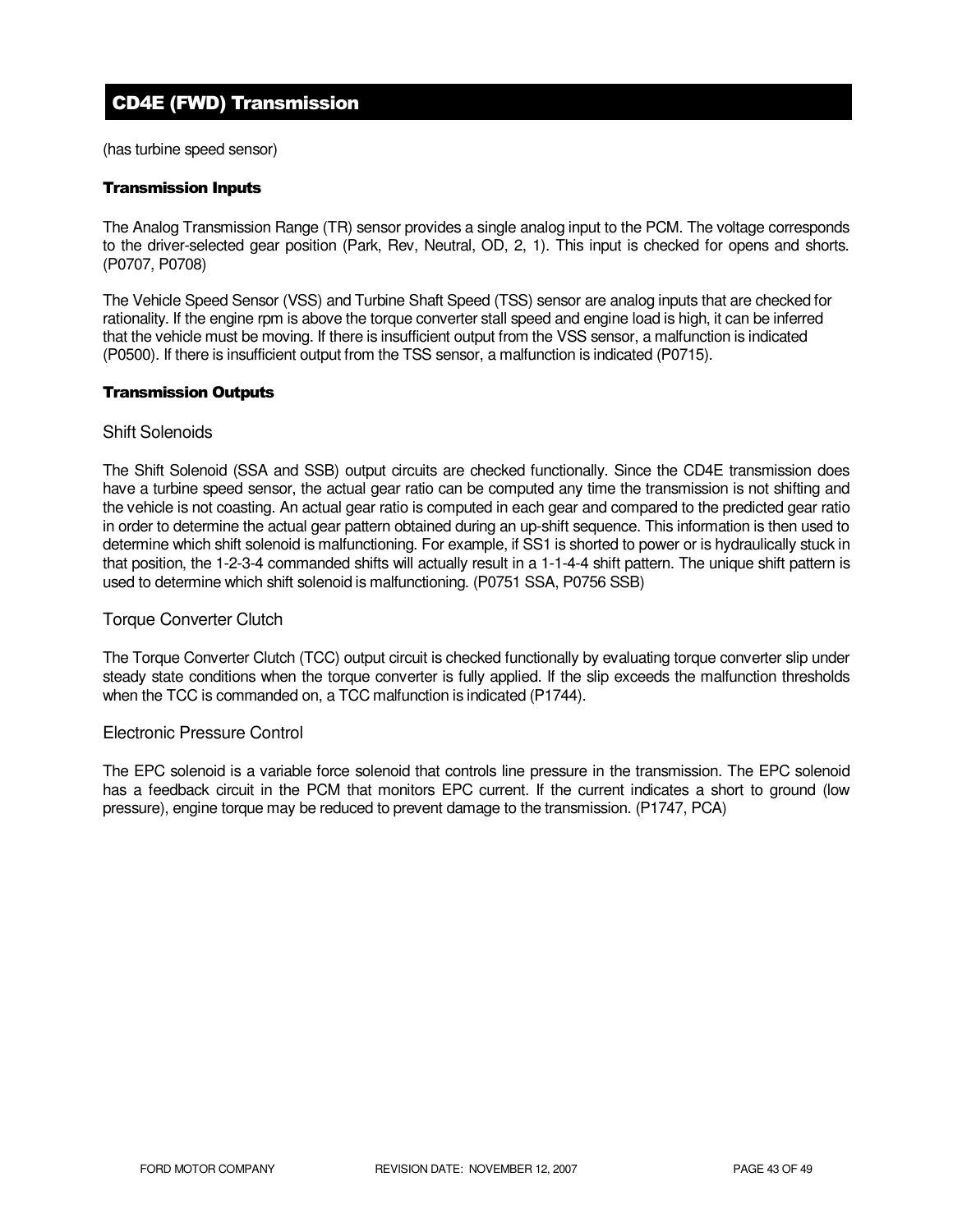# 4R44E (A4LD) (RWD) Transmission

(has turbine speed sensor)

#### Transmission Inputs

The Analog Transmission Range (TR) sensor provides a single analog input to the PCM. The voltage corresponds to the driver-selected gear position (Park, Rev, Neutral, OD, 2, 1). This input is checked for opens and shorts. (P0707, P0708)

The Vehicle Speed Sensor (VSS) and Turbine Shaft Speed (TSS) sensor are digital inputs that are checked for rationality. If the engine rpm is above the torque converter stall speed and engine load is high, it can be inferred that the vehicle must be moving. If there is insufficient output from the VSS sensor, a malfunction is indicated (P0500). If there is insufficient output from the TSS sensor, a malfunction is indicated (P0715).

#### Transmission Outputs

#### Shift Solenoids

The Shift Solenoid (SSA, SSB, and SSC) output circuits are checked for opens and shorts by the PCM by monitoring the status of a feedback circuit from the output driver (P0750 SSA, P0755 SSB, P0760 SSC).

The shift solenoids are also checked functionally. Since the 4R44E transmission does have a turbine speed sensor, the actual gear ratio can be computed any time the transmission is not shifting and the vehicle is not coasting. An actual gear ratio is computed in each gear and compared to the predicted gear ratio in order to determine the actual gear pattern obtained during an upshift sequence. This information is then used to determine which shift solenoid is malfunctioning. For example, if SS1 is shorted to power or is hydraulically stuck in that position, the 1-2-3-4 commanded shifts will actually result in a 2-2-4-4 shift pattern. The unique shift pattern is used to determine which shift solenoid is malfunctioning. (P0751 SSA, P0756 SSB, P0761 SSC)

#### Torque Converter Clutch

The Torque Converter Clutch (TCC) output circuit is a duty-cycled output that is checked electrically for opens and shorts by the PCM by monitoring the status of a feedback circuit from the output driver (P0743).

The TCC solenoid is checked functionally by evaluating torque converter slip under steady state conditions when the torque converter is locked. If the slip exceeds the malfunction thresholds when the TCC is commanded on, a TCC DTC is stored (P1744).

#### Electronic Pressure Control Output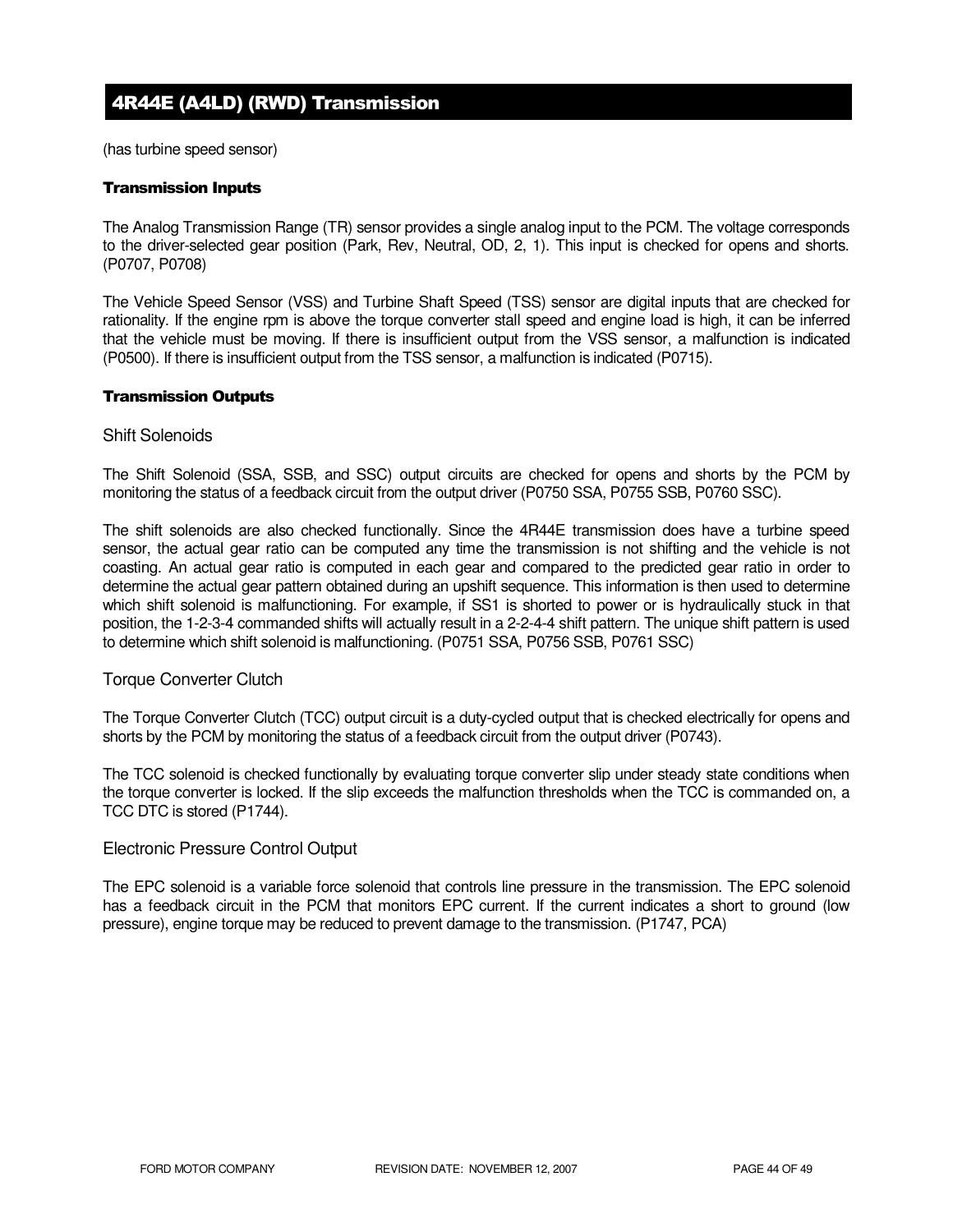# 4R100 (E4OD) (RWD) Transmission

(no turbine speed sensor)

#### Transmission Inputs

The Analog Transmission Range (TR) sensor provides a single analog input to the PCM. The voltage corresponds to the driver-selected gear position (Park, Rev, Neutral, OD, 2, 1). This input is checked for opens and shorts. (P0707, P0708)

The Vehicle Speed Sensor (VSS) is an analog input that is checked for rationality. If the engine rpm is above the torque converter stall speed and engine load is high, it can be inferred that the vehicle must be moving. If there is insufficient output from the VSS sensor, a malfunction is indicated (P0500).

#### Transmission Outputs

#### Shift Solenoids

The Shift Solenoid (SSA and SSB) output circuits are checked for opens and shorts by the PCM by monitoring the status of a feedback circuit from the output driver (P0750 SSA, P0755 SSB).

The Shift Solenoid (SSA and SSB) output circuits are checked functionally. Since the 4R100 does not have a turbine speed sensor, gear changes are evaluated by observing the rpm drop that occurs when a shift is commanded. Under steady throttle conditions, the 1-2, 2-3 and 3-4 shifts are evaluated. A missing drop in rpm for a commanded shift is recorded in order to obtain the actual gear pattern during an up-shift sequence. This information is used to determine which shift solenoid is malfunctioning. For example, if SS1 is shorted to power or is hydraulically stuck in that position, the 1-2-3-4 commanded shifts will actually result in a 1-1-4-4 shift pattern. The unique shift pattern is used to determine which shift solenoid is malfunctioning. (P0751 SSA, P0756 SSB)

#### Torque Converter Clutch

The Torque Converter Clutch (TCC) output circuit is a duty-cycled output that is checked electrically for opens and shorts by the PCM by monitoring the status of a feedback circuit from the output driver (P0743).

The TCC solenoid is checked functionally by evaluating torque converter slip under steady state conditions when the torque converter is locked. If the slip exceeds the malfunction thresholds when the TCC is commanded on, a TCC DTC is stored (P1744).

#### Electronic Pressure Control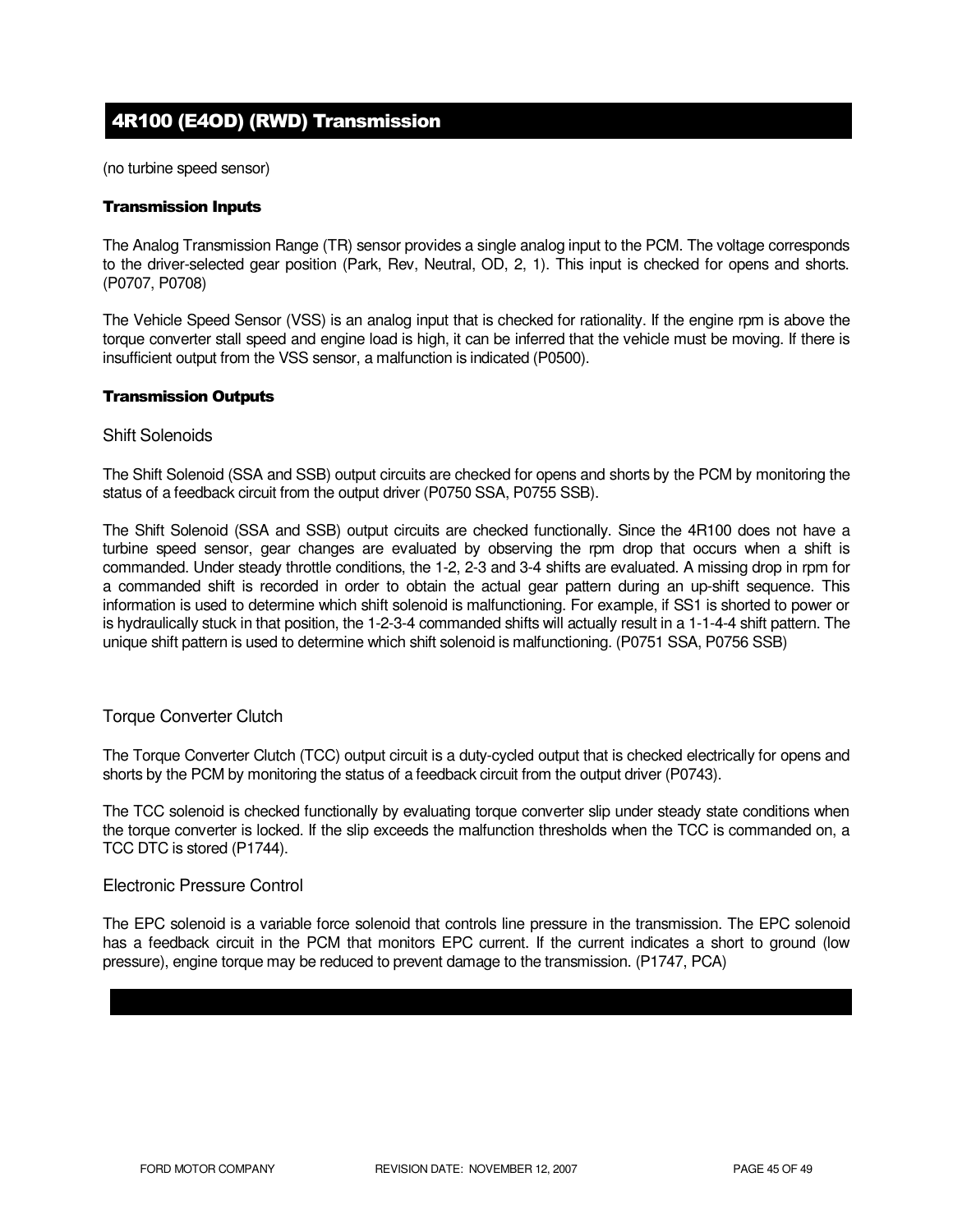# On Board Diagnostic Executive

The On-Board Diagnostic (OBD) Executive is a portion of the PCM strategy that manages the sequencing and execution of all diagnostic tests. It is the "traffic cop" of the diagnostic system. Each test/monitor can be viewed as an individual task, which may or may not be able to run concurrently with other tasks. The Diagnostic Executive enables/disables OBD monitors in order to accomplish the following:

- Sequence the OBD monitors such that when a test runs, each input that it relies upon has already been tested.
- Controls and co-ordinates the execution of the individual OBD system monitors: Catalyst, Misfire, EGR, O2, Fuel, AIR, EVAP and, Comprehensive Component Monitor (CCM).
- Stores freeze frame and "similar condition" data
- Manages storage and erasure of Diagnostic Trouble Codes as well as MIL illumination
- Controls and co-ordinates the execution of the On-Demand tests: Key On Engine Off (KOEO), Key On Engine Running (KOER), and the Output Test Mode (OTM).
- Performs transitions between various states of the diagnostic and powertrain control system to minimize the effects on vehicle operation.
- Interfaces with the diagnostic test tools to provide diagnostic information (I/M readiness, various J1979 test modes) and responds to special diagnostic requests (J1979 Mode 08 and 09).

The diagnostic also executive controls several overall, global OBD entry conditions.

- The Diagnostic Executive waits for 4 seconds after the PCM is powered before initiating any OBD monitoring.
- The Diagnostic Executive suspends OBD monitoring when battery voltage falls below 11.0 volts.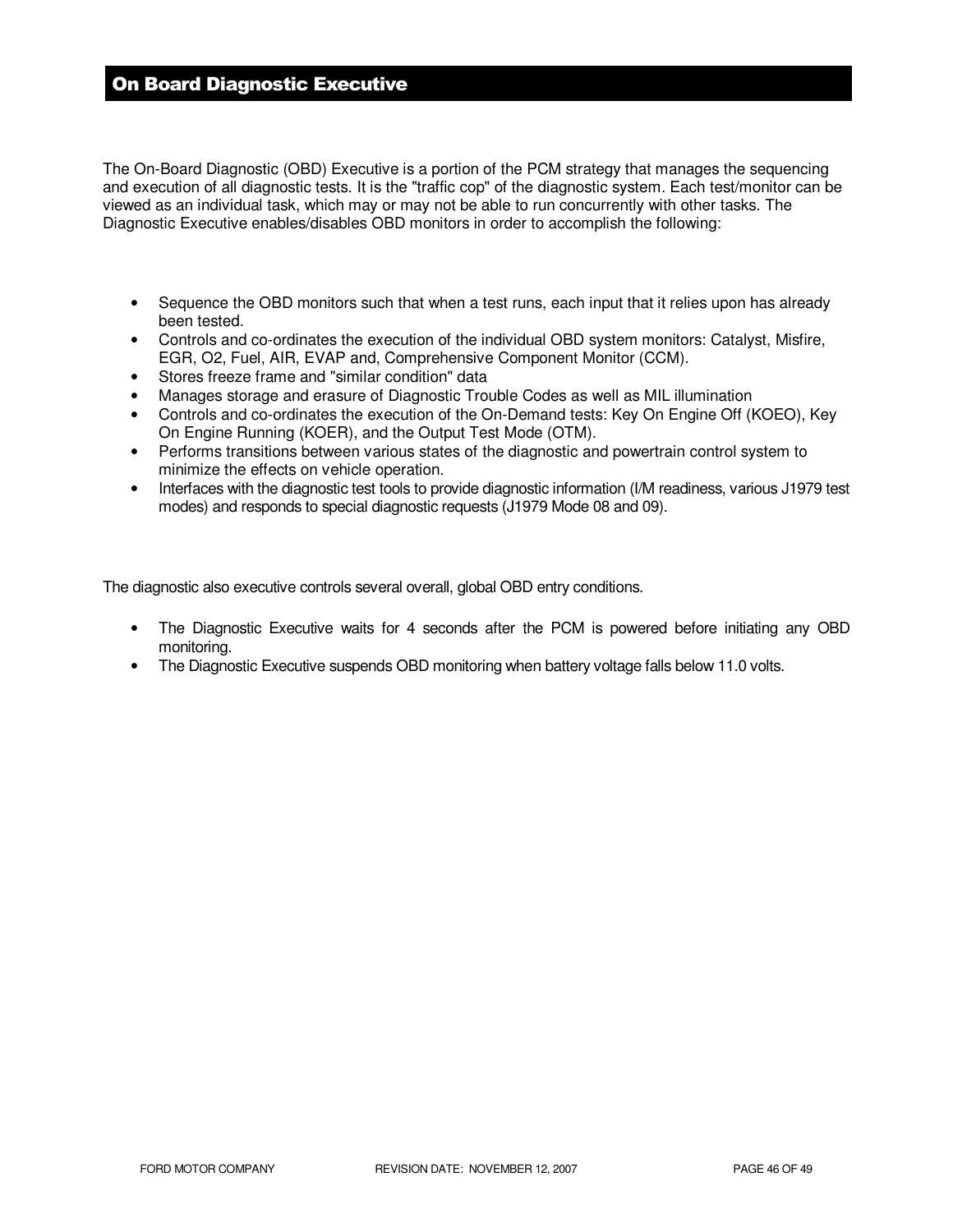# Exponentially Weighted Moving Average

Exponentially Weighted Moving Averaging is a well-documented statistical data processing technique that is used to reduce the variability on an incoming stream of data. Use of EWMA does not affect the mean of the data, however, it does affect the distribution of the data. Use of EWMA serves to "filter out" data points that exhibit excessive and unusual variability and could otherwise erroneously light the MIL.

The simplified mathematical equation for EWMA implemented in software is as follows:

New Average = [New data point \* "filter constant"] + [( 1 - "filter constant" ) \* Old Average]

This equation produces an exponential response to a step-change in the input data. The "Filter Constant" determines the time constant of the response. A large filter constant (i.e. 0.90 ) means that 90% of the new data point is averaged in with 10% of the old average. This produces a very fast response to a step change. Conversely, a small filter constant (i.e. 0.10 ) means that only 10% of the new data point is averaged in with 90% of the old average. This produces a slower response to a step change.

When EWMA is applied to a monitor, the new data point is the result from the latest monitor evaluation. A new average is calculated each time the monitor is evaluated and stored in Keep Alive Memory (KAM). This normally occurs each driving cycle. The MIL is illuminated and a DTC is stored based on the New Average store in KAM.

In order to facilitate repair verification and DDV demonstration, 2 different filter constants are used. A "fast filter constant" is used after KAM is cleared/DTCs are erased and a "normal filter constant" is used for normal customer driving. The "fast filter" is used for 2 driving cycles after KAM is cleared/DTCs are erased, and then the "normal filter" is used. The "fast filter" allows for easy repair verification and monitor demonstration in 2 driving cycles, while the normal filter is used to allow up to 6 driving cycles, on average, to properly identify a malfunction and illuminate the MIL.

In order to relate filter constants to driving cycles for MIL illumination, filter constants must be converted to time constants. The mathematical relationship is described below:

```
Time constant = [(1 / \text{filter constant}) - 1]^* evaluation period
```
The evaluation period is a driving cycle. The time constant is the time it takes to achieve 68% of a step-change to an input. Two time constants achieve 95% of a step change input.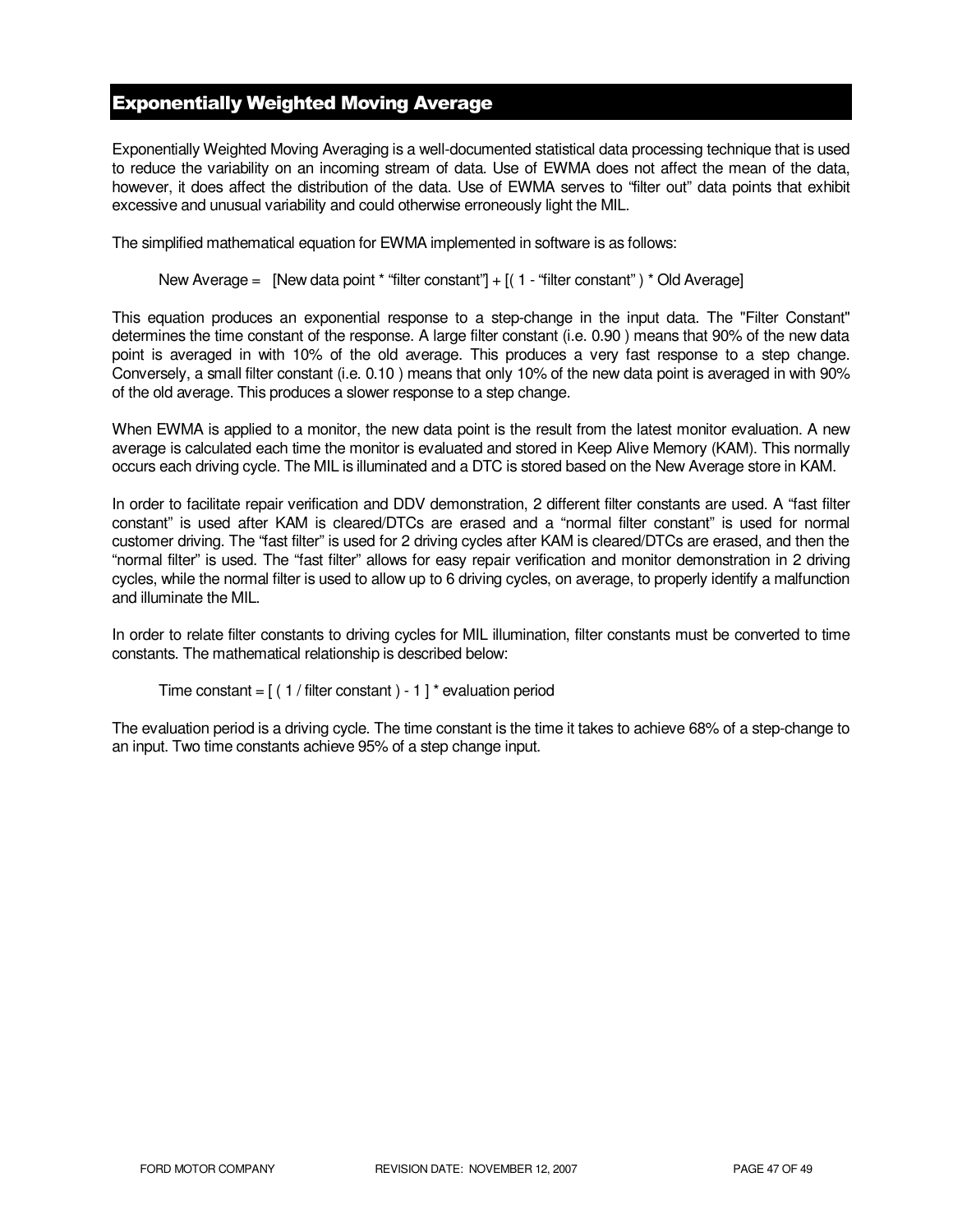### Catalyst Monitor EWMA

EWMA has been incorporated in the catalyst monitor. There are 3 calibrateable parameters that determine the MIL illumination characteristics.

- "Fast" filter constant, used for 2 driving cycles after DTCs are cleared or KAM is reset
- "Normal" filter constant, used for all subsequent, "normal" customer driving
- Number of driving cycles to use fast filter after KAM clear (normally set to 2 driving cycles)

Several examples for a typical calibration (4.6L Mark VIII ) are shown in the tables below. Specific calibration information can be obtained from the parameter listing provided for each strategy.

| <b>Monitor</b><br>evaluation | <b>EWMA Filter Calculation,</b><br>"normal" filter constant | Weighted<br>Average | <b>Driving</b><br>cycle | <b>Action/Comment</b>              |
|------------------------------|-------------------------------------------------------------|---------------------|-------------------------|------------------------------------|
| ("new data")                 | set to 0.4                                                  | ("new               | number                  |                                    |
|                              | Malfunction threshold $= .75$                               | average")           |                         |                                    |
| 0.15                         | $.15*(0.4) + .15*(1 - 0.4)$                                 | 0.15                |                         | normal 100K system                 |
| 1.0                          | $*(0.4) + .15*(1 - 0.4)$<br>1.0                             | 0.49                | 1                       | catastrophic failure               |
| 1.0                          | 1.0<br>$*(0.4) + .49 * (1 - 0.4)$                           | 0.69                | $\overline{2}$          |                                    |
| 1.0                          | 1.0<br>$*(0.4) + .69 * (1 - 0.4)$                           | 0.82                | 3                       | exceeds threshold                  |
| 1.0                          | 1.0<br>$*(0.4) + .82 * (1 - 0.4)$                           | 0.89                | 4                       | MIL on                             |
| 0.15                         | $.15*(0.4) + .15*(1 - 0.4)$                                 | 0.15                |                         | normal 100K system                 |
|                              |                                                             |                     |                         |                                    |
| 0.8                          | $0.8*(0.4) + .15*(1 - 0.4)$                                 | 0.41                | 1.                      | 1.5 <sup>*</sup> threshold failure |
| 0.8                          | $0.8*(0.4) + .41*(1 - 0.4)$                                 | 0.57                | $\overline{2}$          |                                    |
| 0.8                          | $0.8*(0.4) + .57*(1 - 0.4)$                                 | 0.66                | 3                       |                                    |
| 0.8                          | $0.8*(0.4) + .66*(1 - 0.4)$                                 | 0.72                | 4                       |                                    |
| 0.8                          | $0.8*(0.4) + .72*(1 - 0.4)$                                 | 0.75                | 5                       | exceeds threshold                  |
| 0.8                          | $0.8*(0.4) + .75*(1 - 0.4)$                                 | 0.77                | 6                       | MIL on                             |